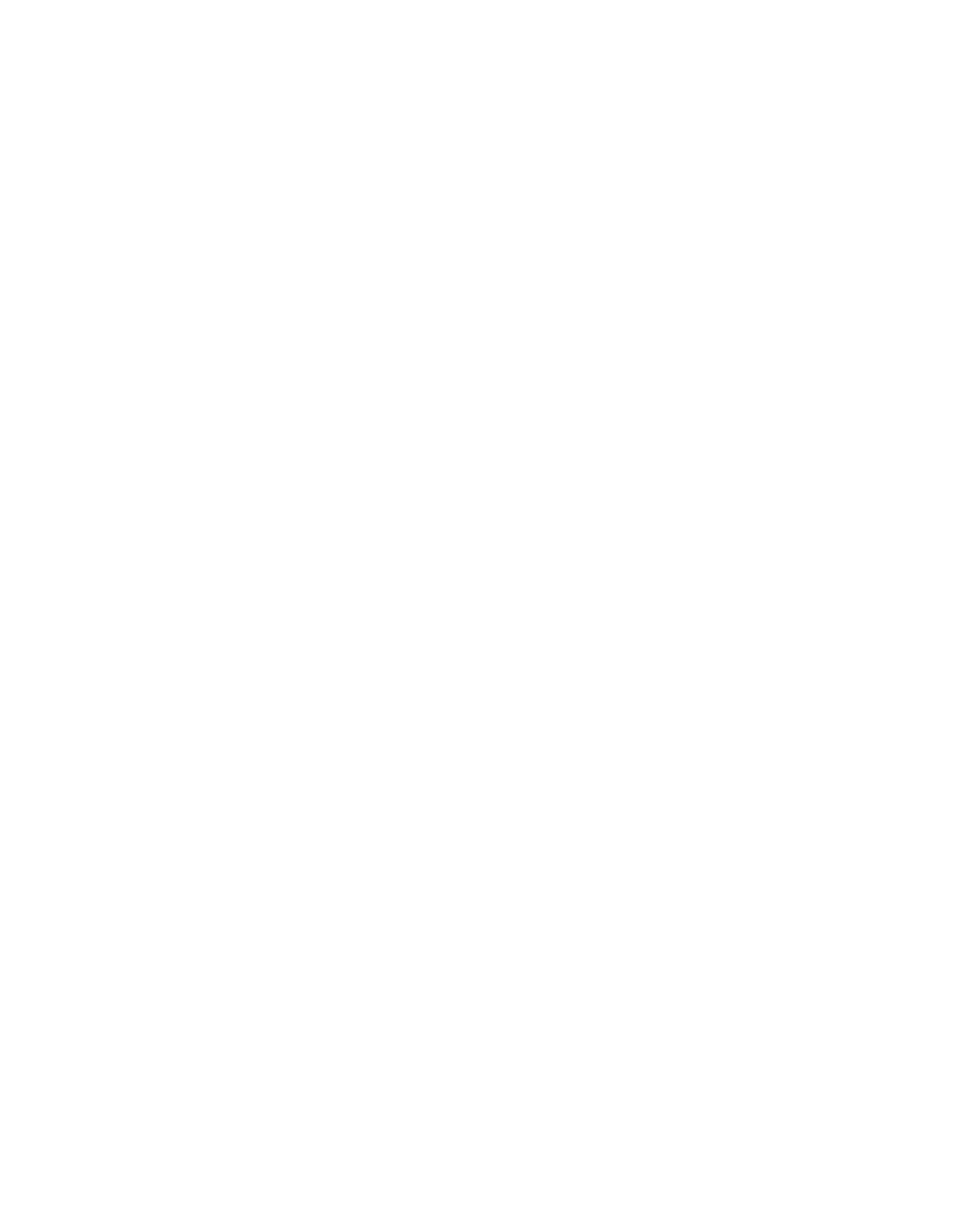# **CONTENTS**

| APPENDIX A: REVIEWED FRAMEWORKS AND STANDARDS DOCUMENTS   |  |
|-----------------------------------------------------------|--|
|                                                           |  |
| <b>APPENDIX B: CONTEXT IN ADULT-FOCUSED DOCUMENTS  57</b> |  |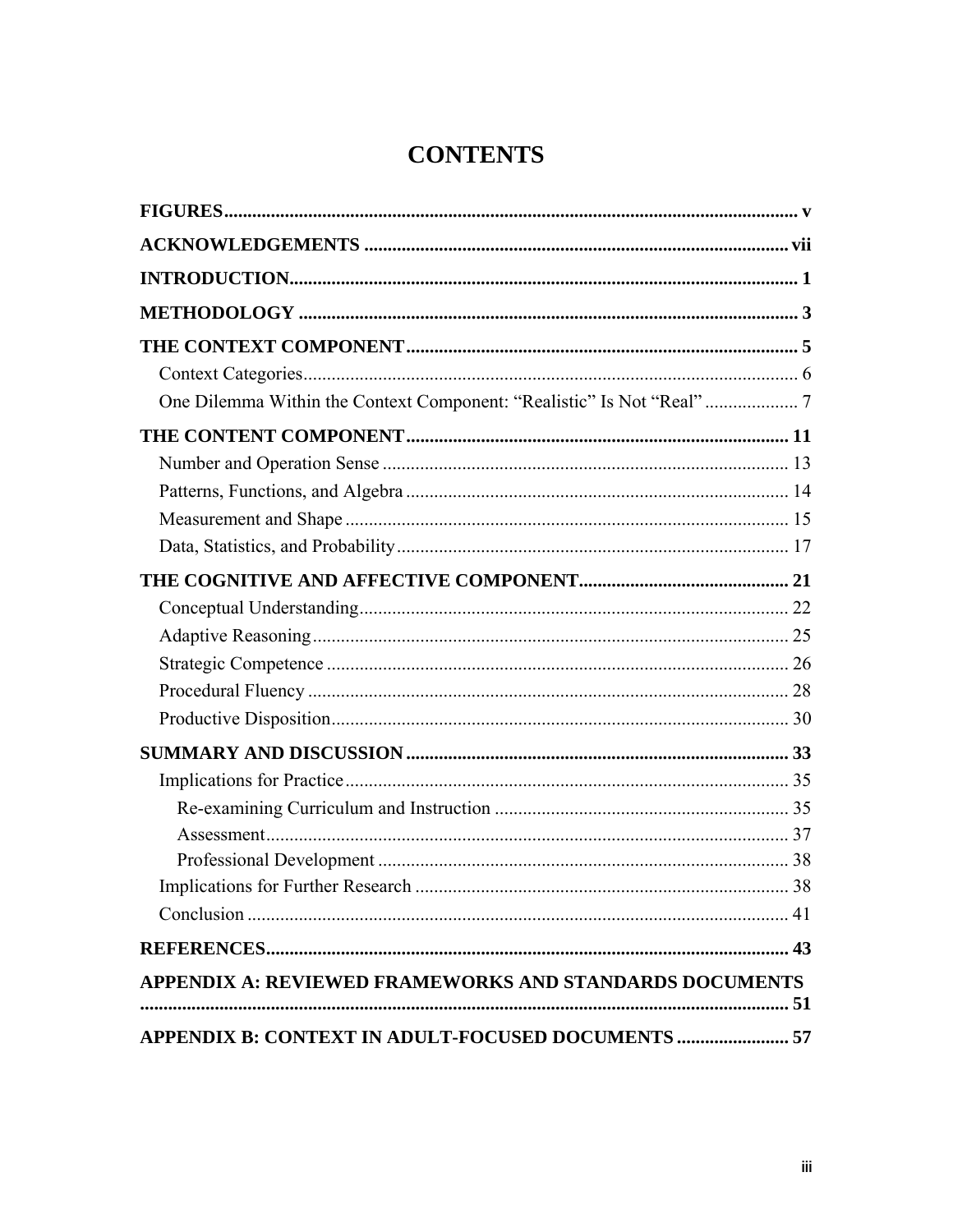| APPENDIX C: MATHEMATICAL CONTENT STRANDS IN SELECTED       |  |
|------------------------------------------------------------|--|
|                                                            |  |
|                                                            |  |
| APPENDIX D: COGNITIVE AND AFFECTIVE REFERENCES IN SELECTED |  |
|                                                            |  |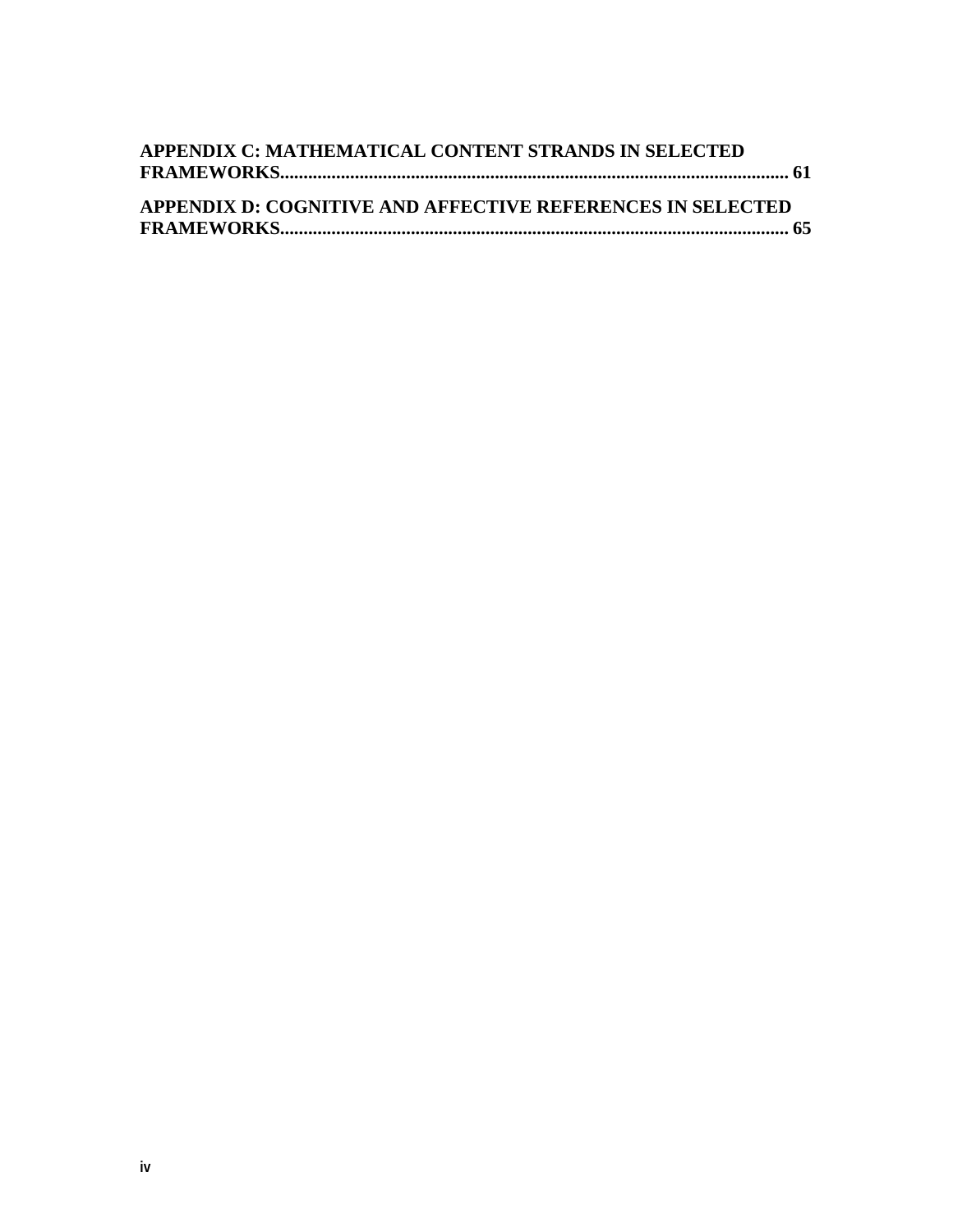# **FIGURES**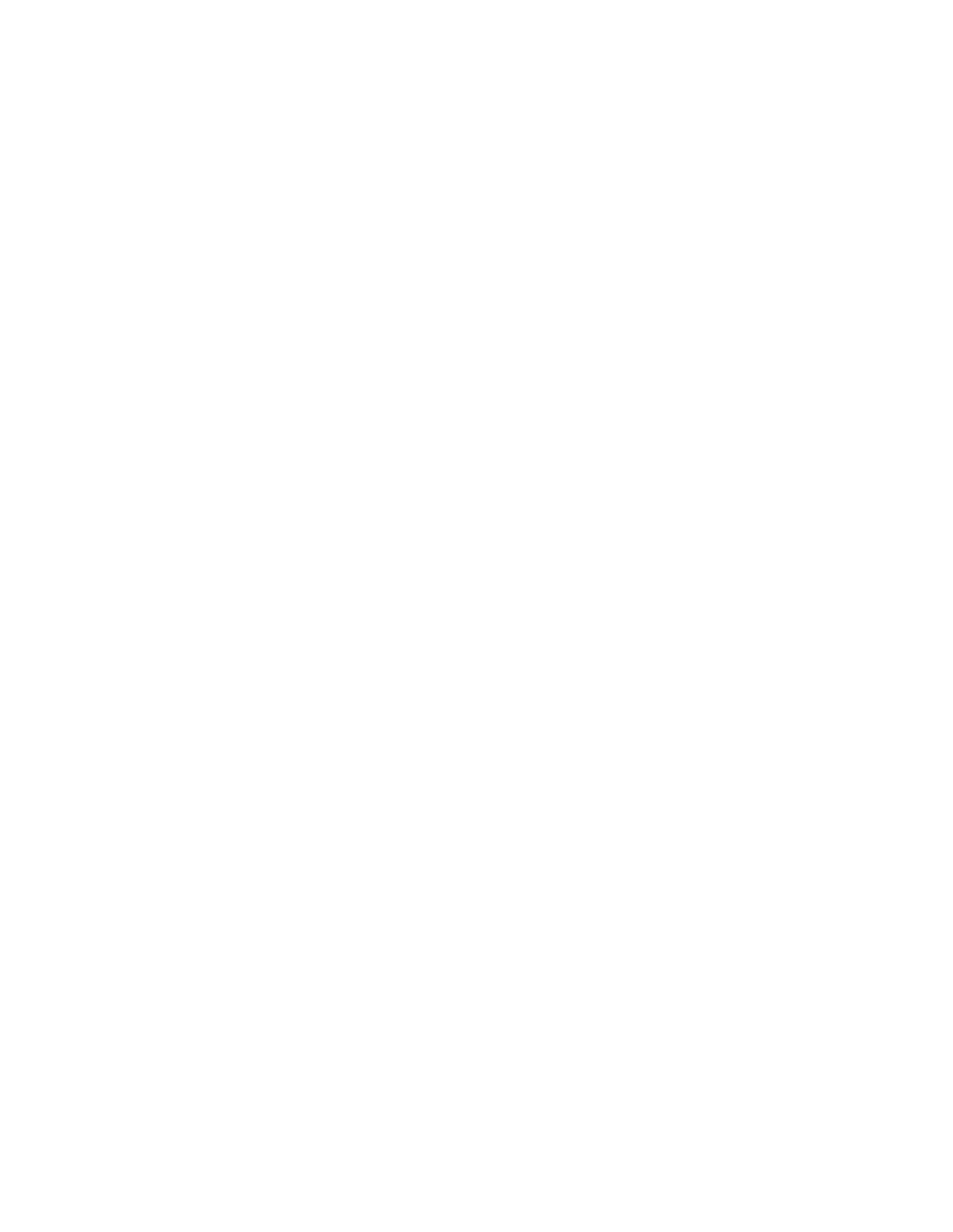# **ACKNOWLEDGEMENTS**

In 1994, we and close to 100 practitioners, researchers and policymakers gathered together to discuss issues of adult numeracy. From that meeting, the Adult Numeracy Network (ANN) was created. This organization has taken the leading role in promoting high-quality adult numeracy instruction and professional development, supporting research efforts, and informing policy in the United States. ANN has also provided collegial support to its members as they, individually and collaboratively, seek to improve adult numeracy provision in all educational settings. We gratefully acknowledge the ongoing support of the board and membership of ANN.

 We also thank John Comings, Cristine Smith and Simone Payment of NCSALL for their helpful suggestions on various drafts of this paper. Two external reviewers, Donna Curry and Dave Tout, provided thoughtful comments on the paper, and we appreciate their contribution. Of course, any errors or oversights are our responsibility.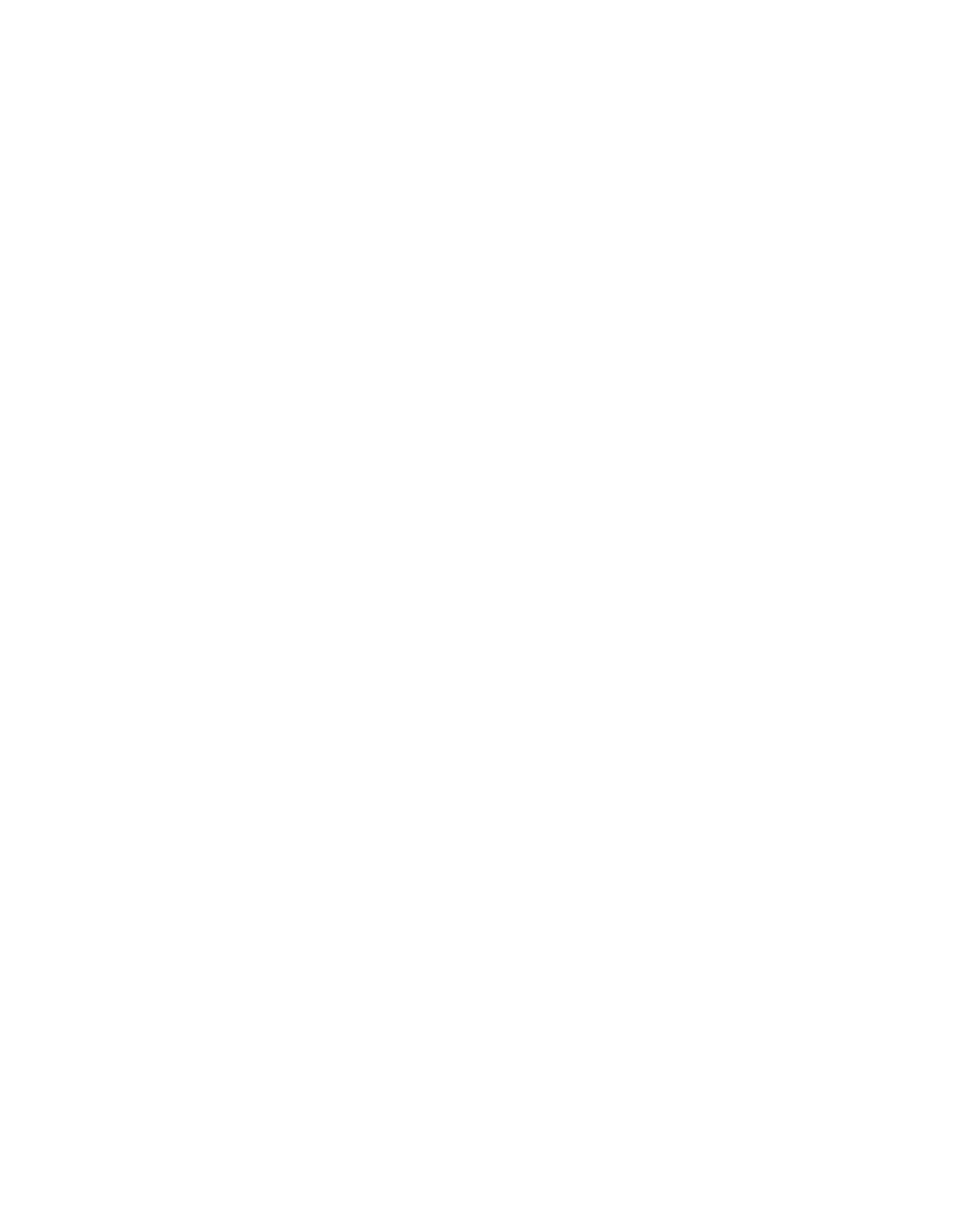### **INTRODUCTION**

The term "numeracy" is used in the adult education community to include an array of mathematically related proficiencies that are evident in adults' lives and worthy of attention in adult education settings. There are various definitions of the term "numeracy" (see, for example: Coben, 2000; Cockcroft, 1982; Crowther, 1959; Gal, van Groenestijn, Manly, Schmitt, & Tout, 2003; Johnston, 1994; Lindenskov & Wedege, 2001; and Steen, 2001). While differing in phrasing and emphasis, the definitions recognize that mathematics and numeracy are related but are not synonymous.

 Pure mathematics is abstract and context-free, yet "unlike mathematics, numeracy does not so much lead upward in an ascending pursuit of abstraction as it moves outward toward an ever richer engagement with life's diverse contexts and situations" (Orrill, 2001, p. xviii). Most definitions of numeracy refer to this richer engagement by including a connection to *context, purpose,* or *use*. In some cases, the emphasis is on critical numeracy needed for active participation in the democratic process (Johnston, 1994), and in others the emphasis is more utilitarian—the needs of the workplace or competition in the global economy (Wedege, 2001). Numeracy connotes mathematical topics woven into the context of work, community, and personal life. Moreover, numeracy requires the ability and inclination to explore this situational mathematical content, thus is owned differently by each person. Unlike pure mathematics, numeracy has a distinctive personal element.

 In Volume 3 of the *Annual Review of Adult Learning and Literacy*, Tout and Schmitt (2002) reviewed the current practices and policies with regard to numeracy instruction in adult basic education and urged that the field pay more attention to the subject. Their recommendation continues to gain validity. Since its publication, the economic impact of having low numeracy skills has been documented by the Adult Literacy and Lifeskills Survey (ALL). U.S. adults performing at numeracy levels 1 and 2 (the lowest of five levels) are about three times more likely to receive social assistance payments from the state (after adjusting for gender, age, education, and income) than those who score in levels 3, 4, or 5 (Statistics Canada and OECD, 2005, p.171).

 As quantitative and technical aspects of life become more important, adults need higher levels of numeracy to function effectively in their roles as workers, parents, and citizens. The increased need for numeracy skills is amplified by results from recent largescale surveys of the adult population that indicate that a strikingly large proportion have inadequate skills for the numeracy demands of the twenty-first century. These studies found that the numeracy proficiency of 58.6% of U.S. adults was below level 3, the minimum level for coping with today's skill demands (Statistics Canada and OECD, 2005), and that the quantitative literacy skills of 55% of U.S. adults are at a Basic or Below Basic level (NCES, 2006). Moreover, in both studies, the percentage of the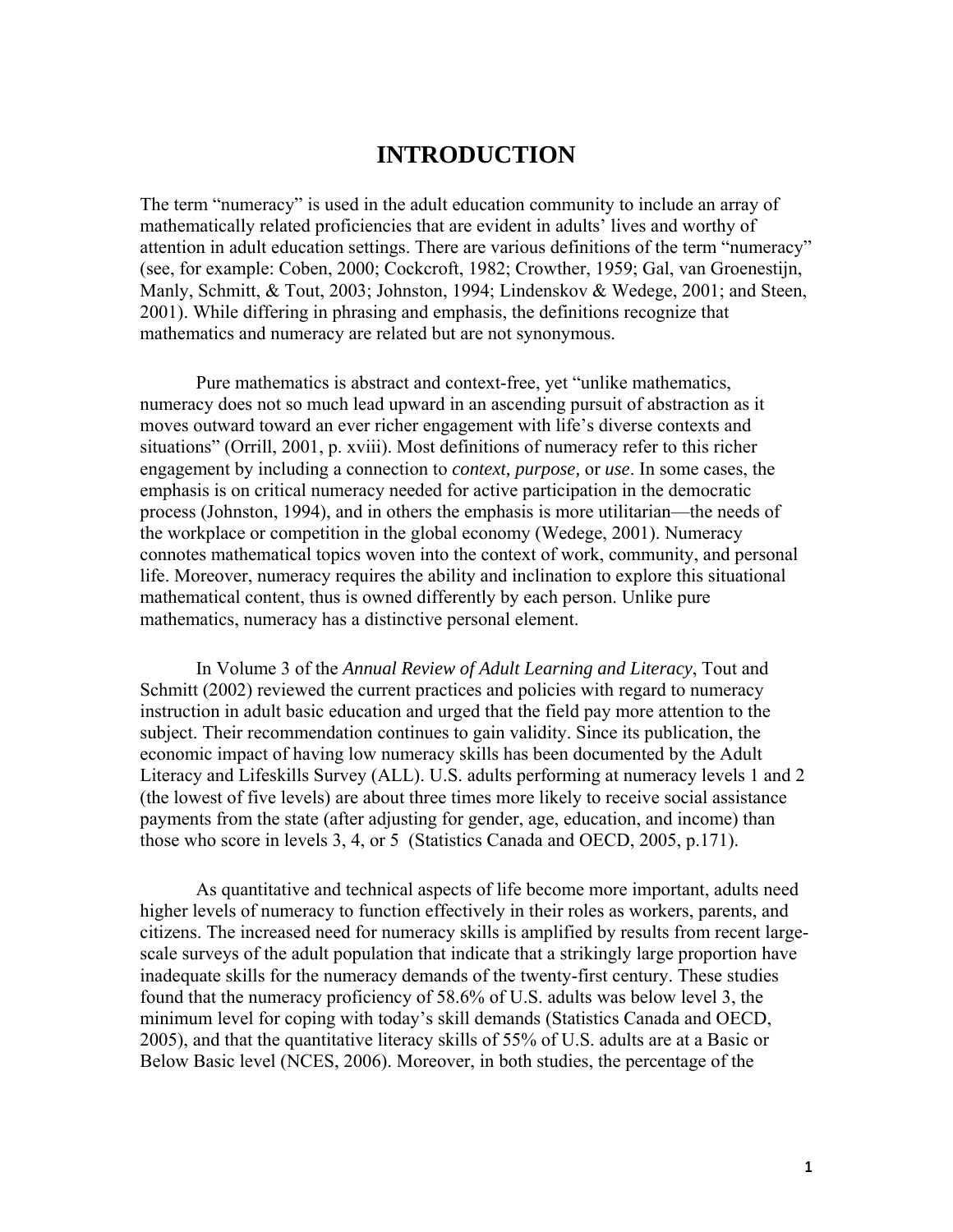population scoring at the lowest level, "below basic" or "level 1," in quantitative literacy and numeracy was significantly higher than it was for prose or document literacy. (See Note 1 for a discussion of the terminology and definitions used by these assessments.)

 To address the need to improve and expand numeracy instruction in adult basic education programs, this paper attempts to describe the complex nature of numeracy as it exists today. All stakeholders—including policymakers, program directors, educators, professional developers and curriculum designers—need a full understanding of numeracy to know how to provide adults with effective numeracy instruction.

 While there are large-scale assessments, standards documents, and position papers, thus far, there has not been a field- and research-based synthesis of the components required for adults to *be* numerate, to *act* numerately, and to *acquire* numeracy skills. By components of adult numeracy, we mean those fundamental elements that are inherent in proficient numeracy practice. This paper will attempt to identify and clarify the nature of the components that are specific to adult numeracy with the hope that such identification and clarification will provide a vision that will guide instruction, contribute to the design of assessments, frame research, and inform policy.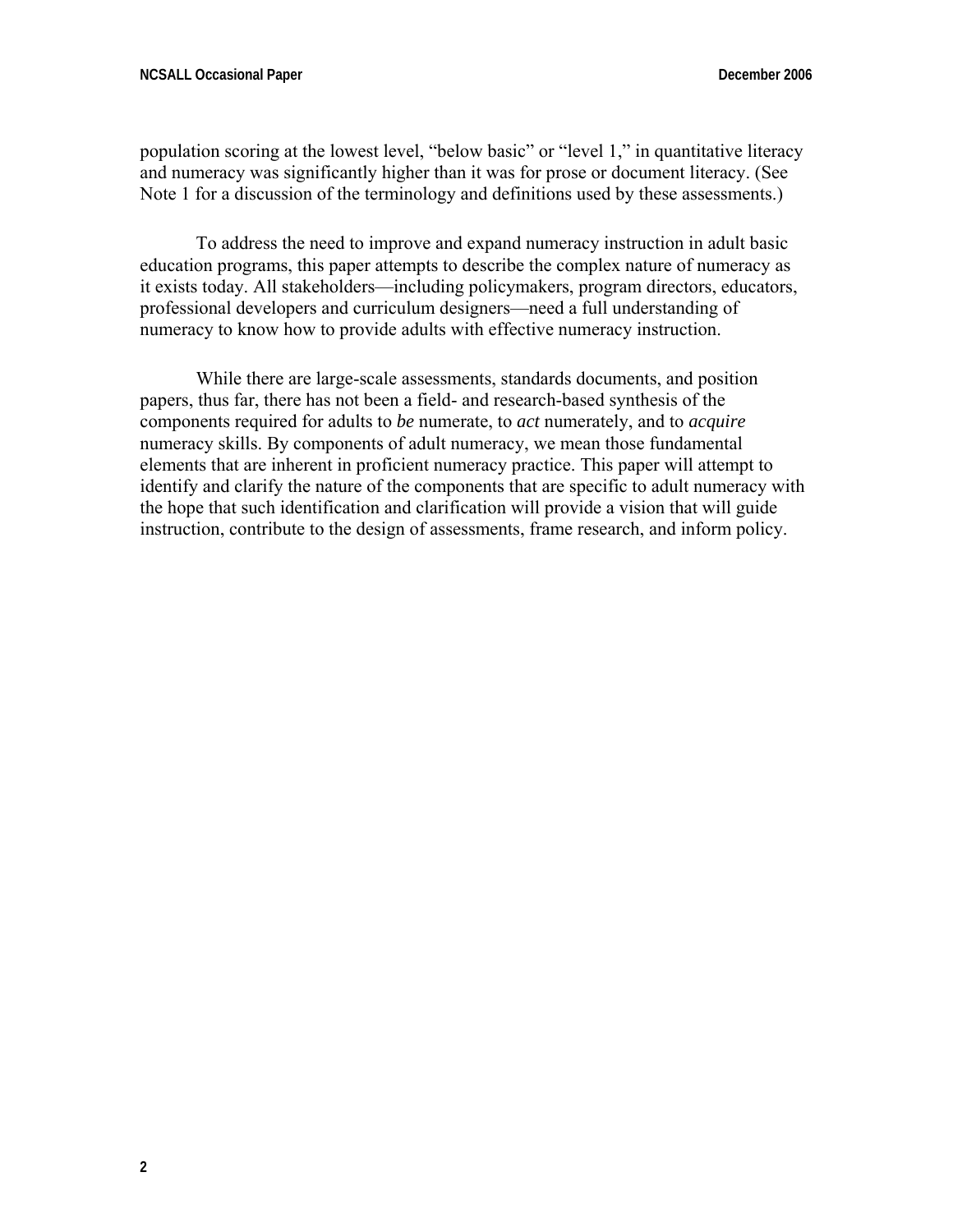## **METHODOLOGY**

To inform our analysis of the components of adult numeracy, we looked at two sources of information. First, we gathered as many adult numeracy and mathematics frameworks as we could find from the United States, as well as international frameworks that were available in English. We included documents identified by the authors as curriculum frameworks, assessment frameworks, or standards documents, many of which were national in scope. In addition, some states have developed their own adult education standards and/or curriculum frameworks. We included all eight of the state standards documents that were available electronically (as of May 2006) on the Adult Education Content Standards Warehouse Web site (http://www.adultedcontentstandards.org/howto.asp).

 Second, we examined K–12 and community college mathematics frameworks, which are well accepted, of high quality, and were based on extensive research. These documents were among the first national frameworks and were designed to guide the educational system that most adult learners have experienced or the educational system that many aspire to enter. In addition, we included frameworks from large-scale mathematics assessments that target teenagers.

 Our goal in examining these two groups of frameworks was to seek the implicit or explicit theoretical bases underlying these documents and look for commonalities across them. A complete list of documents examined is provided in Appendix A. As we identified numeracy components that emerged from our examination of the documents, we also looked at the existing adult numeracy research base and the rich K–12 research base in mathematics education to augment our understanding and inform our descriptions of the components.

 In total, we found 29 appropriate or informative frameworks applicable to adult numeracy. From these documents and from our understanding of the existing body of related research, we propose three major components that form and construct adult numeracy:

- **1. Context** the use and purpose for which an adult takes on a task with mathematical demands
- **2. Content** the mathematical knowledge that is necessary for the tasks confronted
- **3. Cognitive and Affective** the processes that enable an individual to solve problems, and thereby, link the content and context

 While each component can be described separately and is different in nature, in actuality they interact, are intertwined, and have little meaning in isolation. Furthermore, each of the components has subcomponents as described below.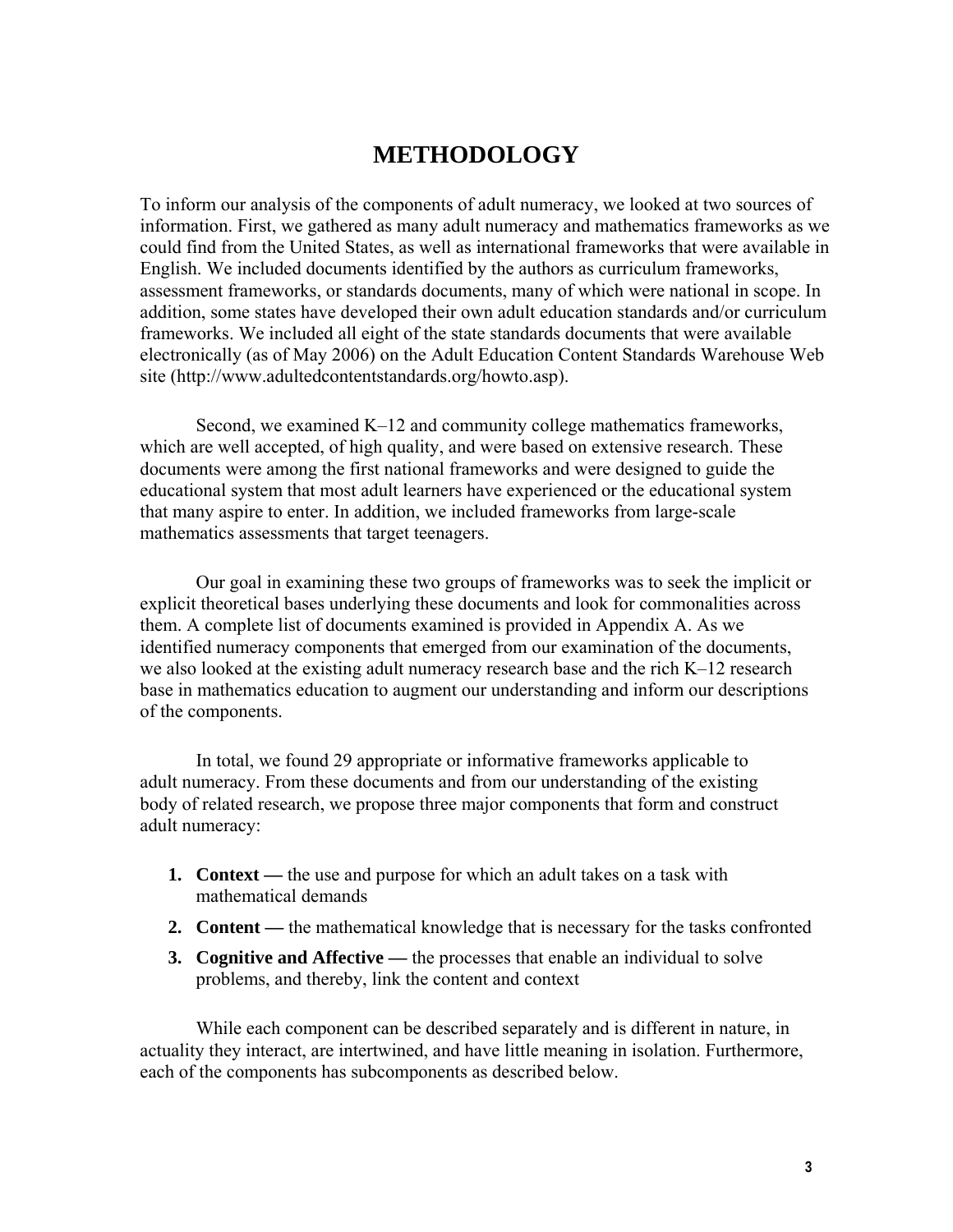In order to illustrate the components and to establish a shared frame of reference for the readers of this paper, we have inserted situations or tasks to demonstrate the breadth and variety encompassed by real-life numeracy. The tasks range from the relatively simple (multiplying two numbers) to the more complex (comparing telephone plans).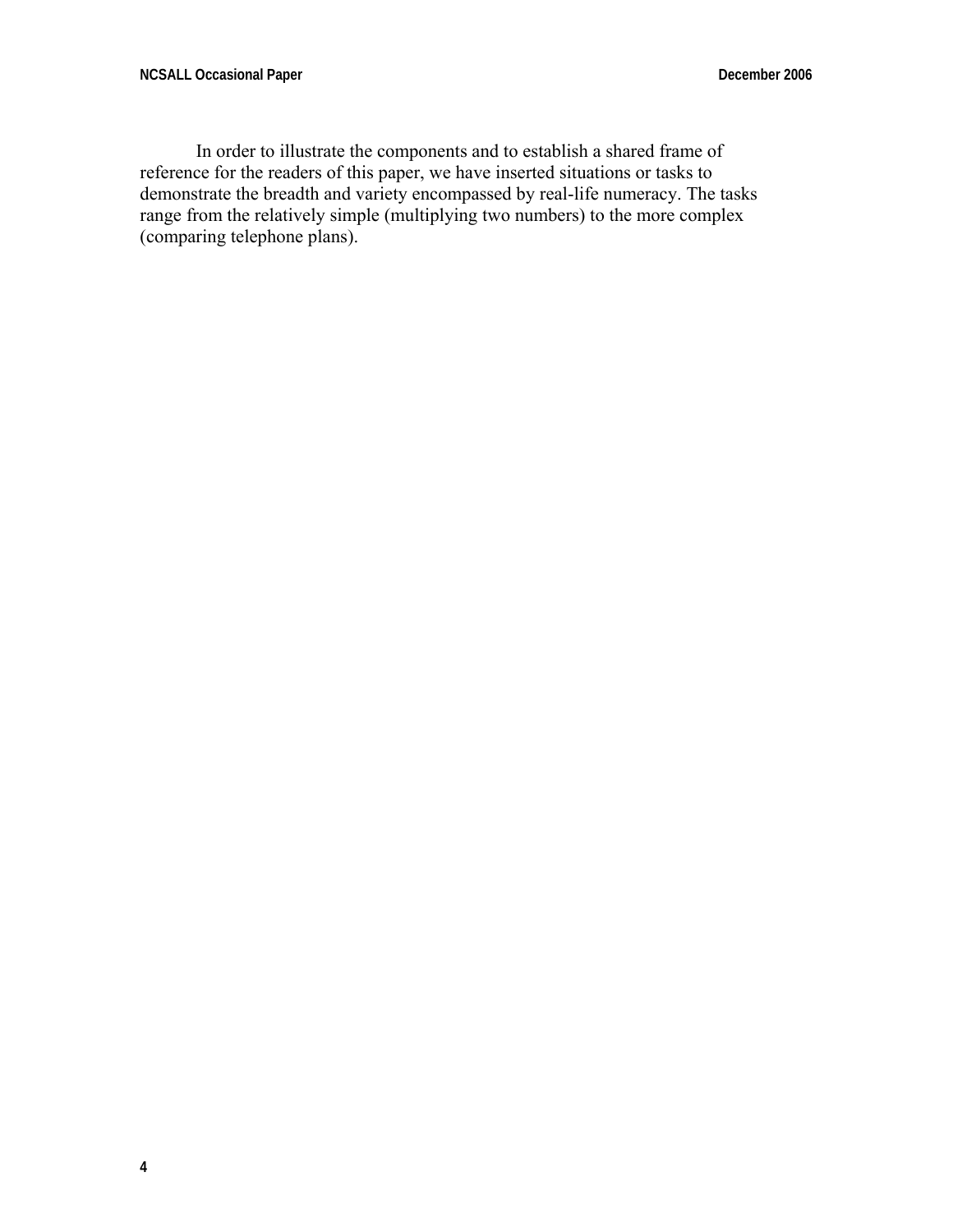## **THE CONTEXT COMPONENT**

Context is *the use or purpose for which an adult takes on a task with mathematical demands*. In most definitions of numeracy, the notion of a decontextualized, entirely abstract mathematics is laid to rest by such phrases as "real-world" and "real contexts." Attention to context is evident in many of the adult numeracy frameworks we examined,

 However, there are noticeable differences in the frameworks' treatment of use or purpose. The adult-focused frameworks use three different approaches as to how they position context: (1) context as the primary organizing principle; (2) math skills as the organizing principle, while paying attention to context throughout; and (3) math skills as the organizing principle, yet paying little explicit attention to context.

 An example of the first approach—context as the primary organizing principle is found in the Australian *Certificates in General Education for Adults.* The authors state that the framework is based on the idea that "skills development occurs best when it is within social contexts and for social purposes" (http://www.aris.com.au/cgea/). Learning outcomes are organized into four different "numeracies" depending on their purpose:

- **Numeracy for Practical Purposes** … addresses aspects of the physical world to do with designing, making, and measuring.
- **Numeracy for Interpreting Society** … relates to interpreting and reflecting on numerical and graphical information of relevance to self, work or community.
- **Numeracy for Personal Organization** …focus is on the numeracy requirements for the personal organizational matters involving money, time and travel.
- **Numeracy for Knowledge** …deals with mathematical skills needed for further study in mathematics, or other subjects with mathematical underpinnings and/or assumptions (Butcher et. al., 2002, p. 215).

 Also leading with context, the United States' *Equipped for the Future* (EFF) content standards identify three roles within which adults use mathematics: as worker, family member, and citizen. In the EFF framework, instruction and assessment are embedded in meaningful contexts that support learners in enacting their adult roles. The mathematics standard (1 of their 16 standards) states that the purpose of adults acquiring mathematics proficiency is to "use math to solve problems and communicate" (National Institute for Literacy, 1996, p. 35). The assessment framework of the Comprehensive Adult Student Assessment System (CASAS) is organized around nine competencies, six of which are contextual (health, government and law, community resources, employment, independent living skills, and consumer economics). Two competencies are skill based (basic communication and computation) and one is cognitive (learning to learn). While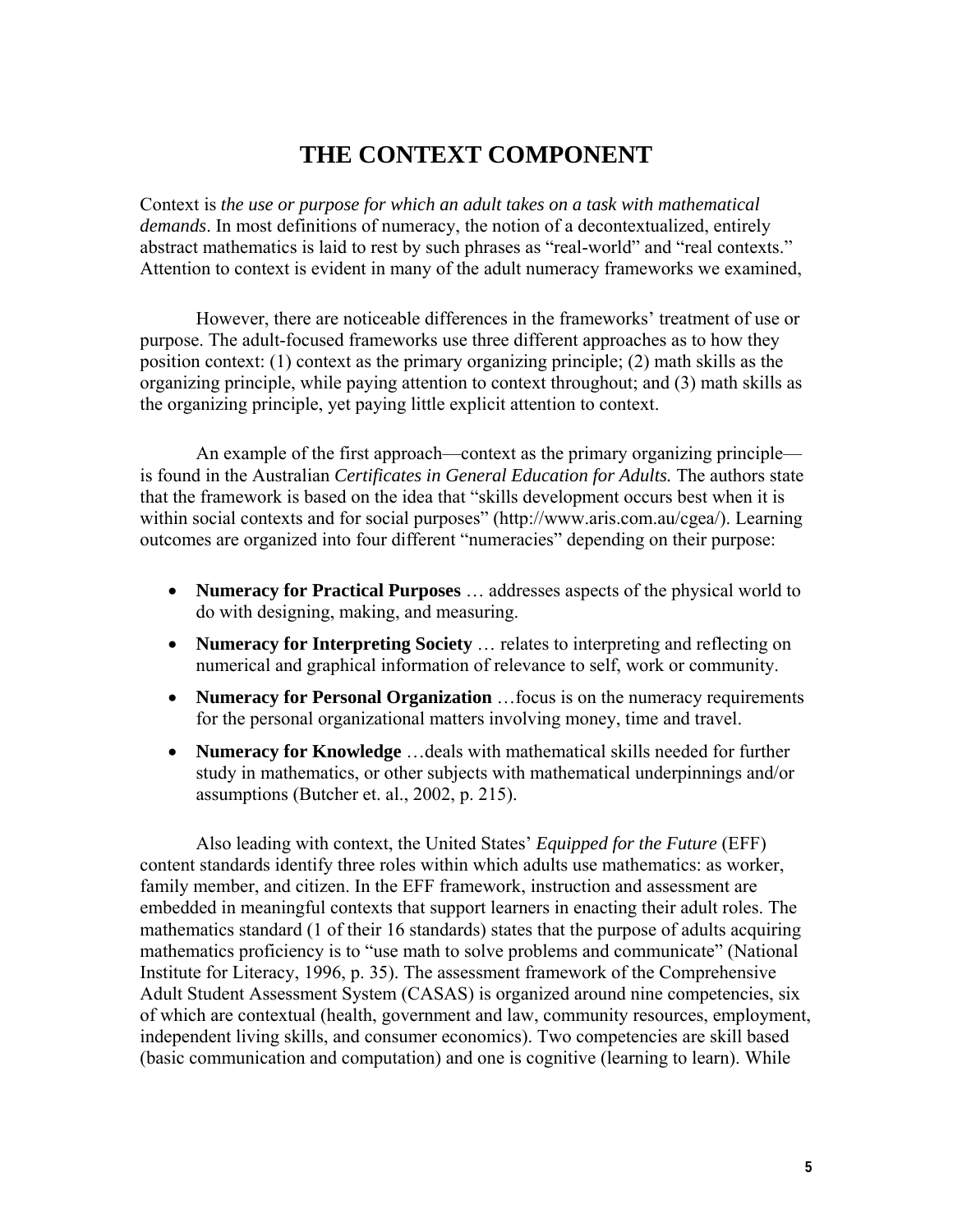numeracy-related tasks occur within the contextual competencies, the CASAS framework treats computation as a separate competency.

 An example of the second approach—math content as the organizing principle, while paying attention to context throughout—is the Adult Numeracy Network's (ANN) framework, which categorizes numeracy by mathematical content and processes consistent with the National Council of Teachers of Mathematics approach. However, the ANN framework adds a category: relevance. The inclusion of this extra category was motivated by an analysis of stakeholder focus group discussions examining the important mathematics adults do in their lives.

 The curriculum framework used in Massachusetts and the numeracy core curriculum required in the United Kingdom offer contextual examples for each mathematical benchmark or outcome. For example, in the Massachusetts framework, a mathematical benchmark such as "Read and understand positive and negative numbers as showing direction and change" has corresponding "examples of where adults use it"; in this case, "Reading thermometers, riding an elevator below ground level, staying 'in the black' or going 'into the red' on bill paying" (Massachusetts Department of Education, Adult and Community Learning Services, October, 2005, p. 8). Similarly, the United Kingdom's core curriculum is organized by skills (e.g., "count reliably up to 20 items") and a contextual example is offered ("count the items in a delivery"). Other state frameworks (Arizona and Nevada, and other countries such as Scotland and Ireland) also lead with math content, but are similar to the ANN and Massachusetts frameworks in that context or use is ever-present, even while the primary organizer is mathematical content.

 An example of the third category—math skills as the organizing principle, while paying little attention to context—is the United States' National Reporting System (NRS), in which the description of outcome measures focuses only on mathematics computational skills, even though the category is labeled "numeracy" rather than "mathematics." Some states that organize their frameworks based only on math skills are Florida, Washington, and West Virginia.

 One adult-focused document did not fit into these three categories. New York's math standards are organized into four areas: Analysis, Inquiry, and Design; Information Systems; Mathematics; and Interconnectedness: Common Themes. This categorization combines context, content, and cognition as the organizers.

#### **Context Categories**

While most adult numeracy frameworks include use and purpose, there is some variation in how they identify categories of societal contexts. Categories more or less correspond to one or more of four adult roles and responsibilities: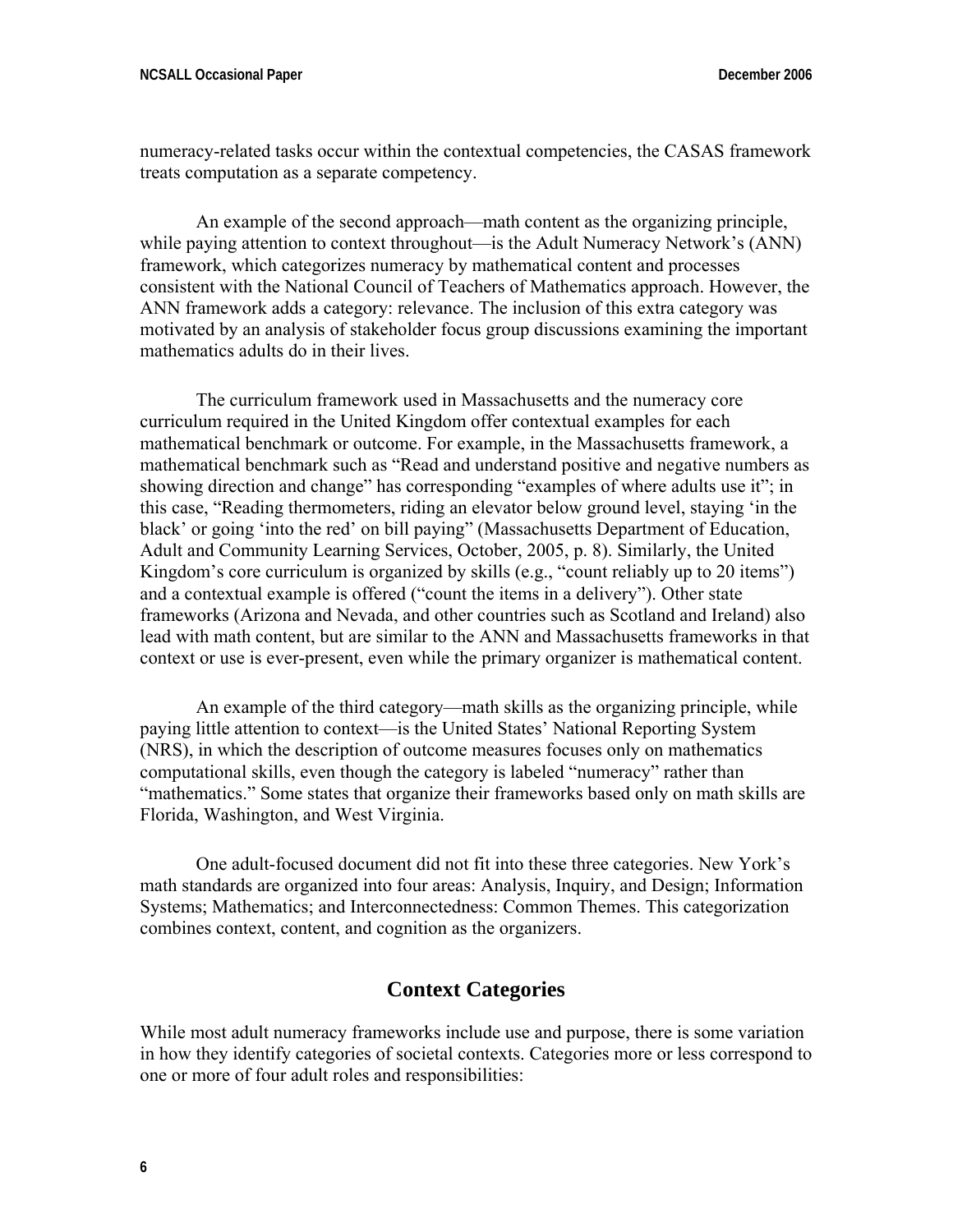- **Family or Personal** is related to an adult's role as a parent, head-of-household, or family member. The demands include consumer and personal finance, household management, family and personal health care, and personal interests and hobbies.
- **Workplace** deals with the ability to perform tasks on the job and to adapt to new employment demands.
- **Community** includes issues around citizenship, and other issues concerning the society as a whole, such as the environment, crime, or politics.
- **Further Learning** is connected to the knowledge needed to pursue further education and training, or to understand other academic subjects.

 A Swedish position paper (Gustafsson & Mouwitz, 2004) puts forth a more general humanistic view than any others we reviewed, emphasizing the democratic aspect, and the concept of "Bildung"—the shaping of a person to be prepared to handle life. The ways that context is included in each adult-focused document are found in the table in Appendix B.

 The inclusion of societal contexts in adult-focused frameworks stands in marked contrast to the exclusion of such contexts in school-based frameworks. While most of the school-based documents include in their introductions a reference to the importance of mathematical literacy to the individual's and society's future, usage or context is not included other than as realistic applications that appeal to the particular age group. In practice, the addition of context is almost always in service to a mathematical content knowledge goal (e.g., sharing a pile of cookies is a way to understand better the partitive model of division). For adults, the context may well be the impetus for learning the mathematical content and will frame the application of that learning (e.g., "How many packages of cookies will I need to purchase so that each child at the party gets at least two?"). The focus on applying mathematics in a context or having a social purpose to the use and application of the mathematics provides motivation for learners to engage with and learn about mathematics. This leads us to conclude that it is the focus on, and prioritization of, context that differentiates an adult numeracy framework from a formal school mathematics framework.

### **One Dilemma Within the Context Component: "Realistic" Is Not "Real"**

The contrast between decontextualized, abstracted mathematics (e.g., "What is 23 x 13") and highly contextualized mathematics (e.g., "When can you retire and how do you know?") might be best described as a continuum from abstract to real, with "realistic" somewhere in the middle. Word problems and standardized test items are designed to approximate real situations, but when they are used in educational settings, they generally are structured so that they have only one correct answer. This is especially evident when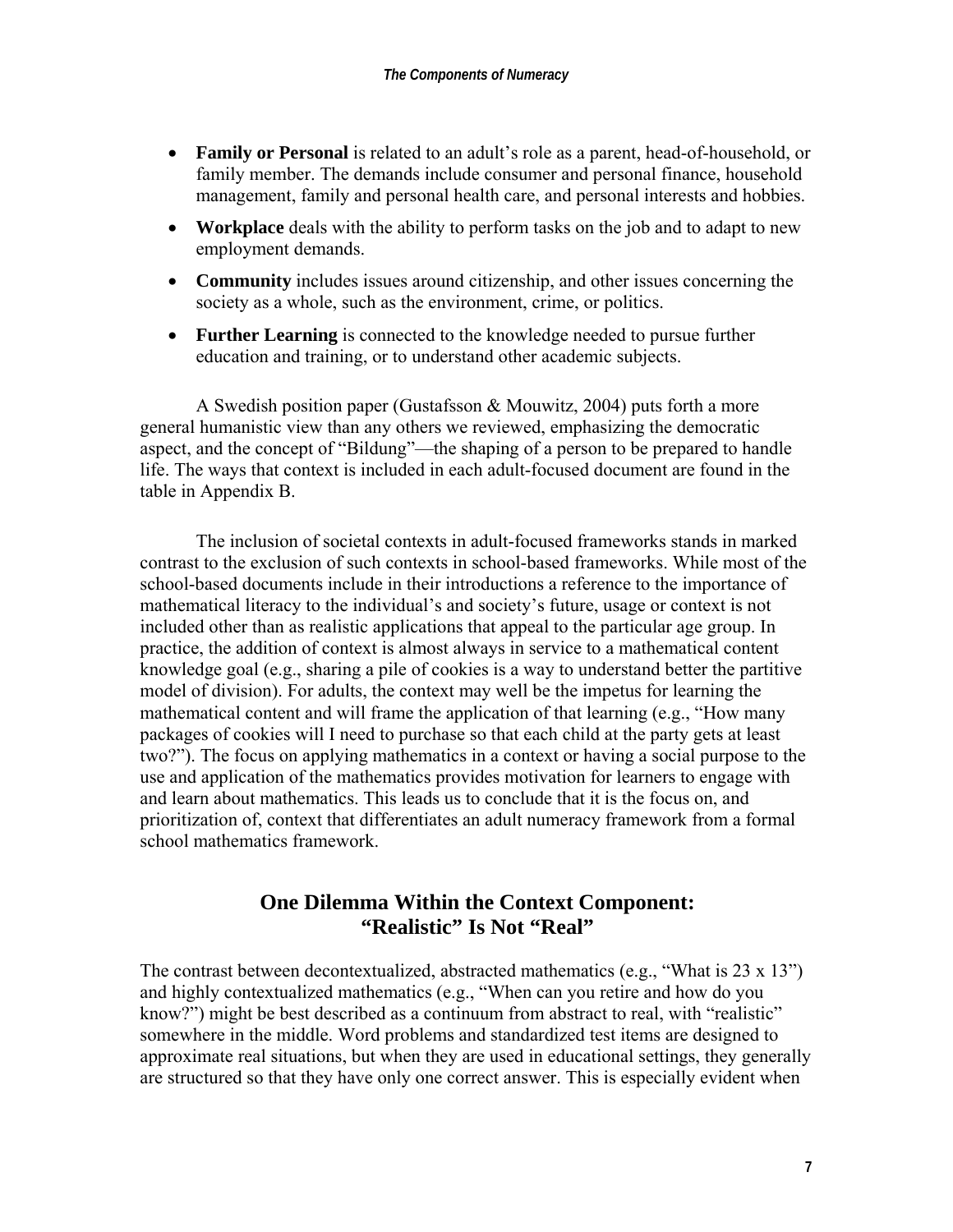items are presented in a multiple-choice format (see Figure 1). These tasks might be considered "realistic" but are hardly "real."

#### **Figure 1: Calculating Batting Averages**

A baseball player's batting average is the number of hits he gets divided by the number of "at bats." Joe had 75 "at bats" and made 22 hits. Find his batting average to the nearest thousandth.

| 1.               | 0.356 |
|------------------|-------|
| $\overline{2}$ . | 0.333 |
| 3.               | 0.320 |
| $\overline{4}$ . | 0.299 |
| 5.               | 0.293 |
|                  |       |

 When considering a real-life problem such as finding the best telephone plan (see Figure 2), people generally have a number of variables that must be taken into account before the problem can be solved: How much money is available in the family budget to pay for telephone service? What telephone calling patterns do family members use? Which "free," portable telephone will be included?

**Figure 2: Which Telephone Plan is Best?** 

| <b>MONTHLY CHARGE</b> | <b>PLAN FEATURES</b>      |                                     |
|-----------------------|---------------------------|-------------------------------------|
| \$60                  | 900 Anytime minutes       | \$.40 per additional minute         |
|                       |                           | Unlimited night and weekend minutes |
| \$80                  | 1400 Anytime minutes      | \$.35 per additional minute         |
|                       |                           | Unlimited night and weekend minutes |
| \$200                 | Unlimited Anytime minutes |                                     |

 The appreciation of the differences along the continuum from decontextualized math, to realistic math, to the math embedded in real life has implications for instruction and assessment. Contrast the following two instructional strategies, and how they differ in the ways the lesson is "contextualized."

Strategy 1. A teacher launches a lesson by teaching the mechanics of multiplying decimal numbers (e.g.,  $20.5 \times 15.75$ ). After students have practiced the method, they attempt some word problems in which they are asked to apply the new skill by, for example, determining the area of a 12.5 foot by 18.25 foot room. The word problem serves as a "realistic" application and a reason for using and practicing the skill.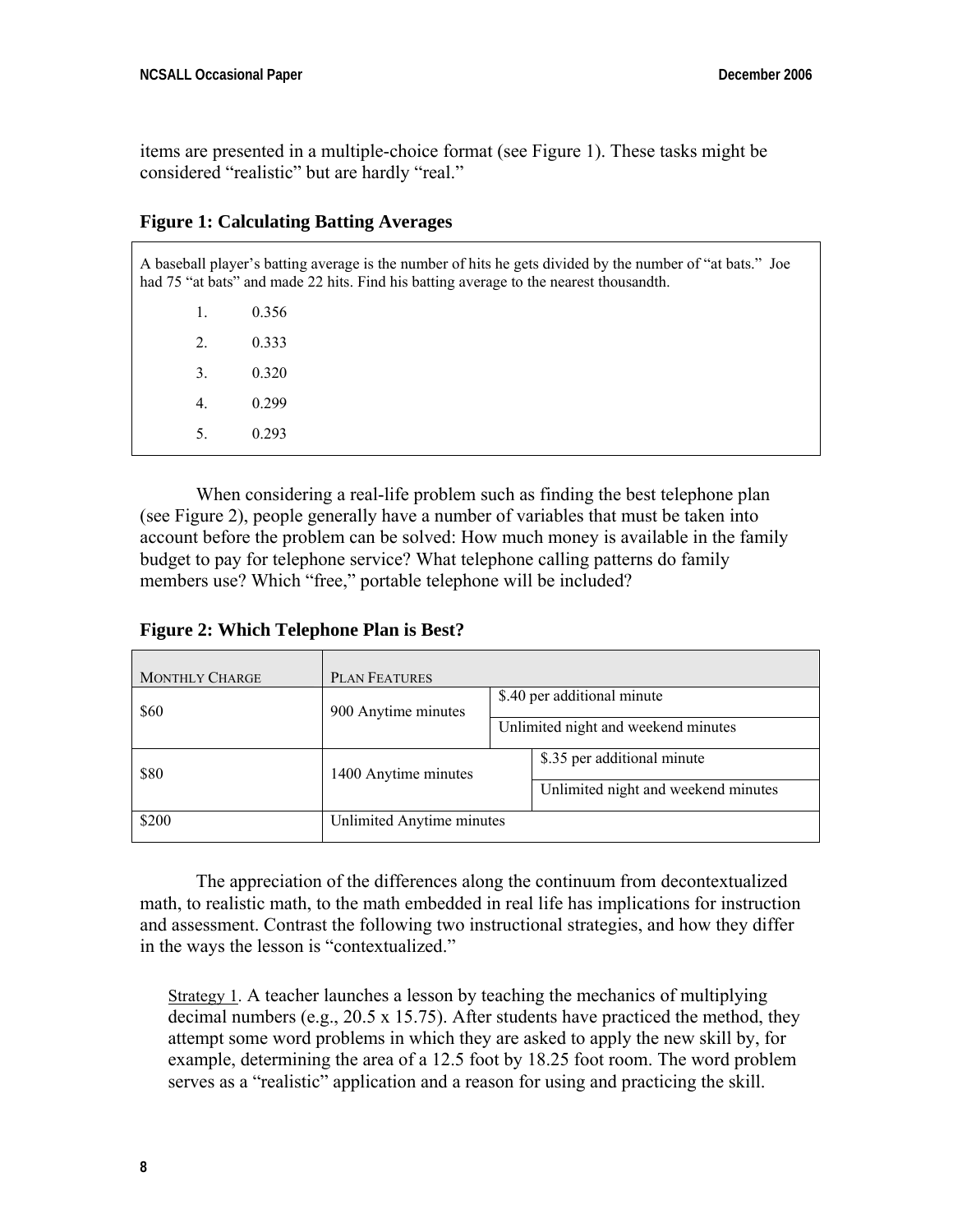However, many students know that since they had just practiced multiplication of decimals, there is a signal to do that operation with the numbers in the problem.

Strategy 2. A teacher launches a lesson from a context by posing the challenge: "How much would it cost to carpet your bedroom?"

 The first instructional strategy for contextualizing instruction is frequently found in traditional textbooks. However, while word problems are an attempt at realism, they do not provide the same experience as engaging students in tasks that have the features of real problems. In real life, the task is less well-defined and requires consideration of several aspects, in this case, the range of carpet prices, the need to measure, estimate and compute with rather messy numbers (a decimal or fraction will likely have to be dealt with, motivating the need to learn to multiply decimals), to take seams into consideration, and the labor to remove the old carpet or prepare an underlay. The "nonmathematical" aspects of the problem brought in by students will depend on their familiarity with the context. An adult in the class who has worked as a carpet layer will bring much to the discussion, sharing new knowledge with those who have little experience. A study comparing the performance of adolescents who experienced learning in each of these ways, concluded that students who learned with the problemsolving approach (such as Strategy 2) were better able to remember and apply knowledge to new situations (Boaler, 1998).

 Assessing knowledge through performance-based tasks similar to Strategy 2 yields different information about what a student has learned and is able to do than a test on computational skills. The dilemma faced by educators are the trade-offs such as cost, time, generalizability, and ease of scoring. If one accepts the premise that "realistic" is not the same as "real," a serious question is raised about the extent to which "efficient," short-response standardized test items are valid measures of a person's numeracy when the items are not structured to elicit the practices an adult actually employs in a real situation.

 There is yet another distinction between "real" and "realistic" when contrasting any school experience with adults' actual mathematical practices. Researchers who conduct ethnographic studies of adults managing real mathematical demands in the workplace or marketplace point to how little out-of-school math resembles school math. Calculations tend to be less error-prone, people focus on the meaning more often, and the resources that people turn to are more varied. For example, in a study of nurses' thinking, Noss, Hoyles, and Pozzi (2000) found that when the nurses considered adjustments in medication, they used not only mathematical procedures they learned in nursing courses, but also used self-invented procedures, and took into account time management, the specific characteristics of the particular drug, the authority of doctors, and past experience.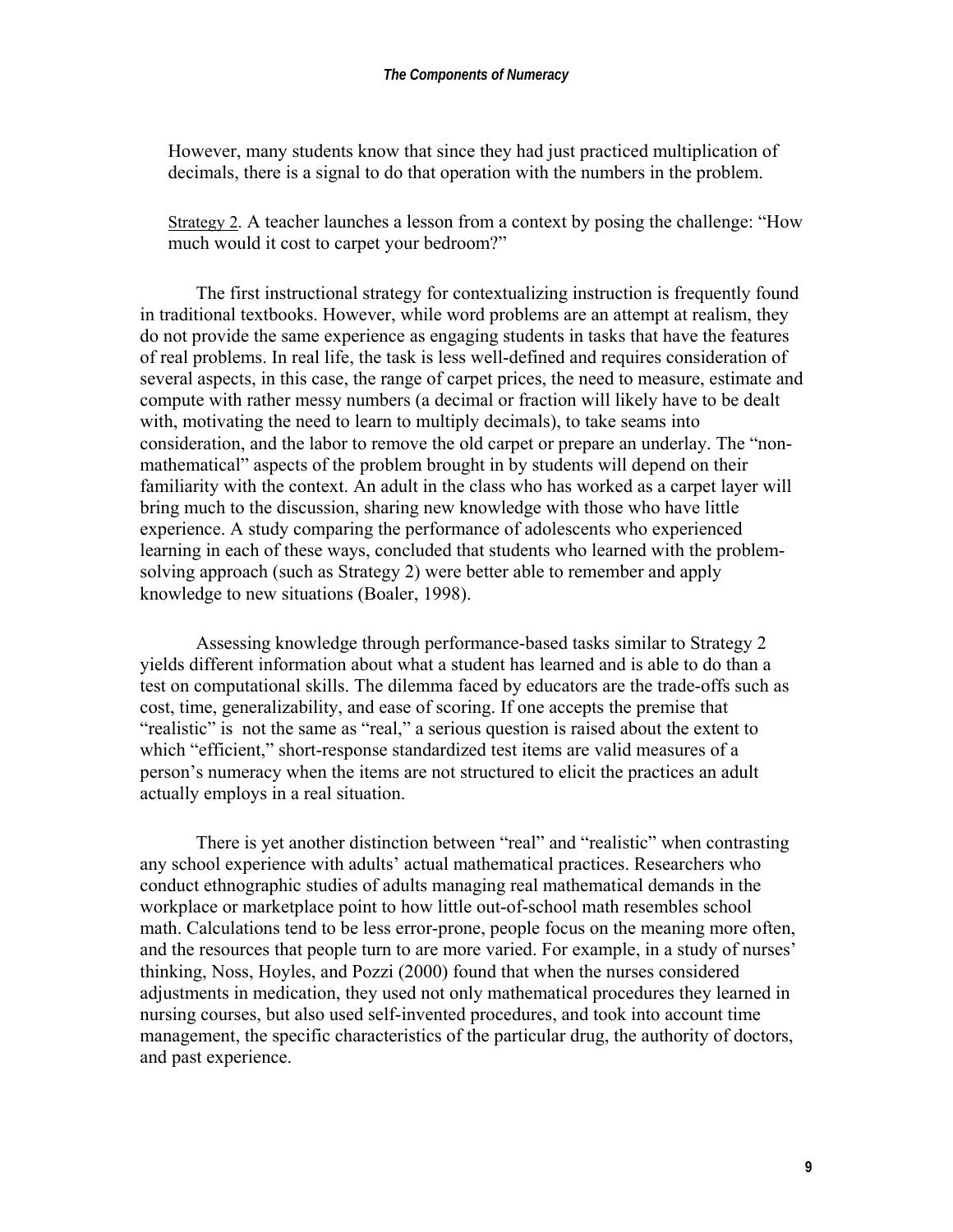There are different judgments as to which contexts are important, the extent to which context is incorporated, and the pedagogical approaches for teaching in or with context. Nonetheless, the overwhelming consensus across the documents we reviewed is this: c*ontext matters.*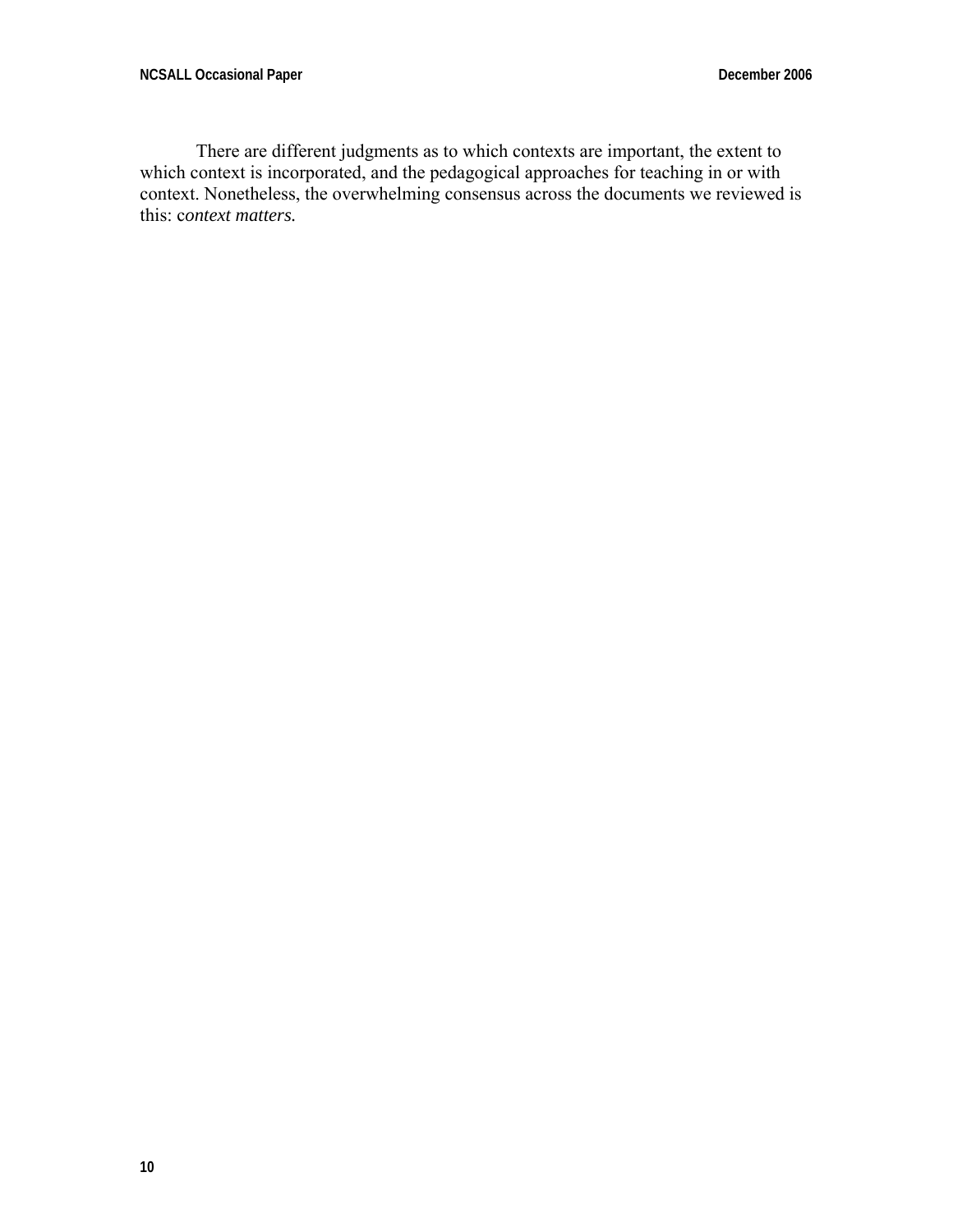## **THE CONTENT COMPONENT**

The content component of numeracy consists of *the mathematical knowledge that is necessary for the tasks confronted*. There are two elements in that description:

- 1. The depth of mathematical knowledge that is necessary
- 2. The kinds of tasks that one faces

 The first element is a deep and coherent understanding of the mathematics that is being used. The essential concepts are those that provide critical structural elements for a flexible form of knowledge that can be used in context (Boaler, 1998).

 The second is the nature of the tasks that presently face adults. Recognizing that these tasks change as technological advances are made and the goals of society are adjusted to them, the content component of numeracy will shift over time to meet the demands. For example, while accuracy with arithmetic operations involving large numbers was demanded of bookkeepers in the mid-twentieth century, today's bookkeepers must be able to program their requirements into spreadsheet software and estimate as they check to see if the results calculated by that program are reasonable. Full participation in careers and citizenship in today's technological society requires a different set of skills than was required 60 years ago (Murnane and Levy, 1997).

 Numeracy content will also vary from context to context within the same time period. A carpenter may need a high level of practical understanding of measurement and geometry to ensure accurate fits and structural integrity; an office worker may need an understanding of the algebraic concepts of variables and equations to use spreadsheets effectively; and a factory worker may use statistical process control measures that require an understanding of what constitutes abnormal deviation in the quality of the output of a certain machine.

 Acknowledging that the content varies with time and context, we focus on the general numeracy content used by adults now, at the beginning of the twenty-first century. This paper organizes numeracy content around four mathematical strands:

- 1. Number and Operation Sense
- 2. Patterns, Functions, and Algebra
- 3. Measurement and Shape
- 4. Data, Statistics, and Probability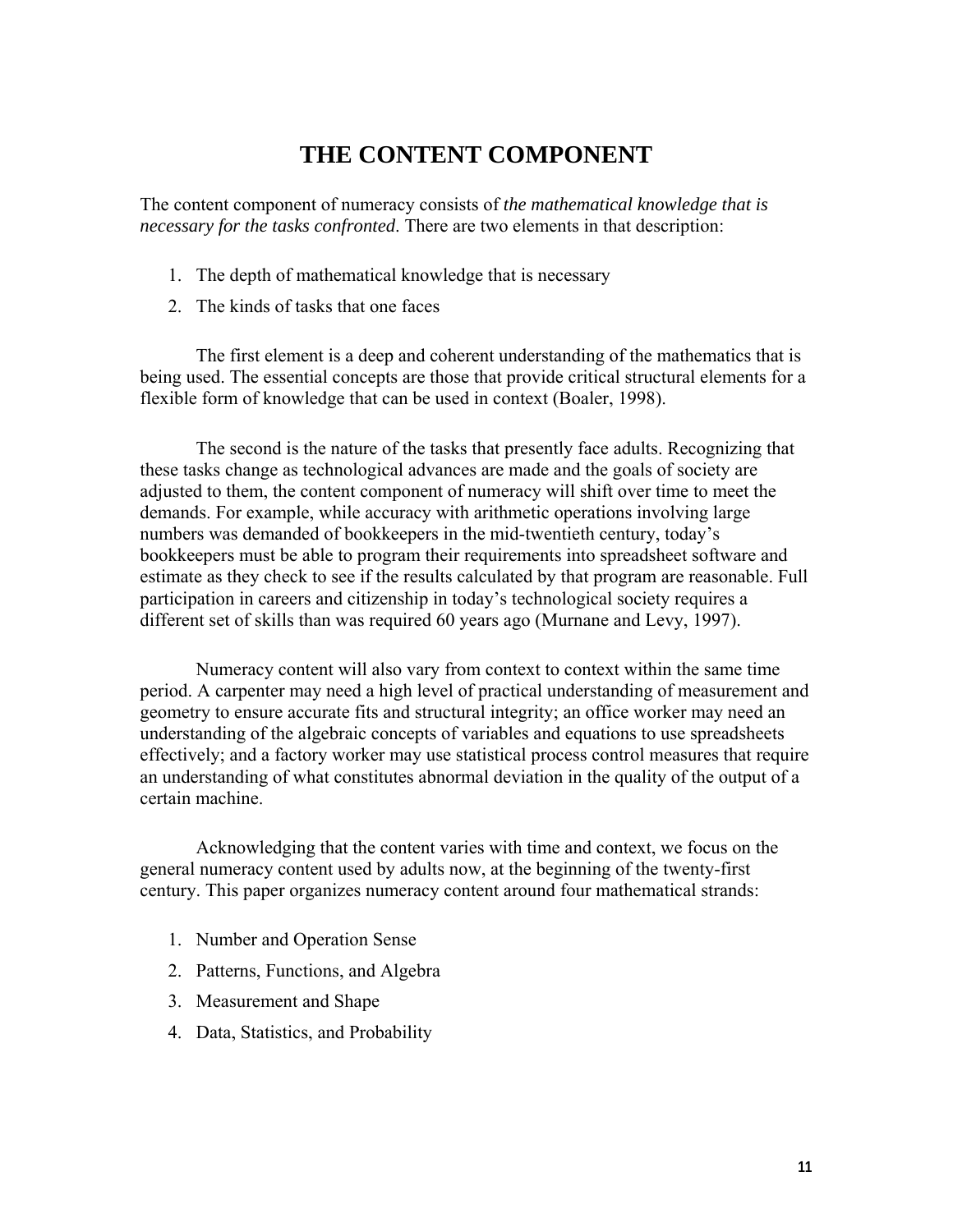The word *strand* is significant because it carries the idea of concepts from all areas being interwoven into a cohesive instructional path, distinguishing it from content that exists in *layers*, where, for example, algebra content is not considered until after the number content is mastered. Thus, the organizational scheme is not intended to divide the content neatly into self-contained, strictly sequential packages nor to set limits on the content to be included.

 In our literature review, we found examples of many curriculum frameworks in which content is organized into similar strands of mathematics. The first entry in the table in Appendix C is the standards document from the National Council of Teachers of Mathematics (NCTM) that represents school mathematics as it is widely accepted in the United States today. It is notable that in this seminal framework all the strands are intended to span the grades, so are included at all levels of instruction in varying proportions. For example, early elementary school mathematics instruction is not devoted solely to numbers and operations. Measurement, algebraic reasoning, and data are introduced in grades K–2 (NCTM, 2000, p. 30). Similarly, the National Assessment of Educational Progress (NAEP) includes items from each of the strands at all the different levels that it assesses (Grades 4, 8, and 12). Contrary to this trend, some adult curriculum frameworks omit the concepts of algebra completely and others do not address them until the higher levels.

 It is clear from Table 2 that the prevailing conception of mathematical content is one that agrees in principle with NCTM's framework, but there are subtle differences that hint at different priorities. For example, The Organization for Economic and Community Development (OECD) Programme for International School Assessment (PISA) that evaluates how well 15-year-old students can apply what they have learned to real-world contexts (OECD, 2003) uses the overarching ideas of Quantity, Space and Shape, Change and Relationships, and Uncertainty as titles for its strands. The titles themselves reveal a shift of emphasis to the concepts and ideas that facilitate the problem-solving aspects of mathematics rather than a purely academic focus on skills and mental practices like inquiry and reflection that prepare students for further study in mathematics.

 We note a similar shift in emphasis in the article by Forman and Steen (1999) that describes Functional Mathematics, a core curriculum for high schools that combines the historical focus on the abstract with the utilitarian focus of vocational studies. Their strands (Numbers and Data, Measurement and Space, Growth and Variation, Chance and Probability, Reasoning and Inference, Variables and Equations, and Modeling and Decisions) name mathematical topics that are most likely to be used in the contexts of real life. They describe a narrower curriculum than the broad NCTM strands (Numbers and Operations, Algebra, Measurement, Geometry, and Data Analysis and Probability) by focusing on utility yet containing the essential concepts that provide a foundation for subsequent courses in mathematics.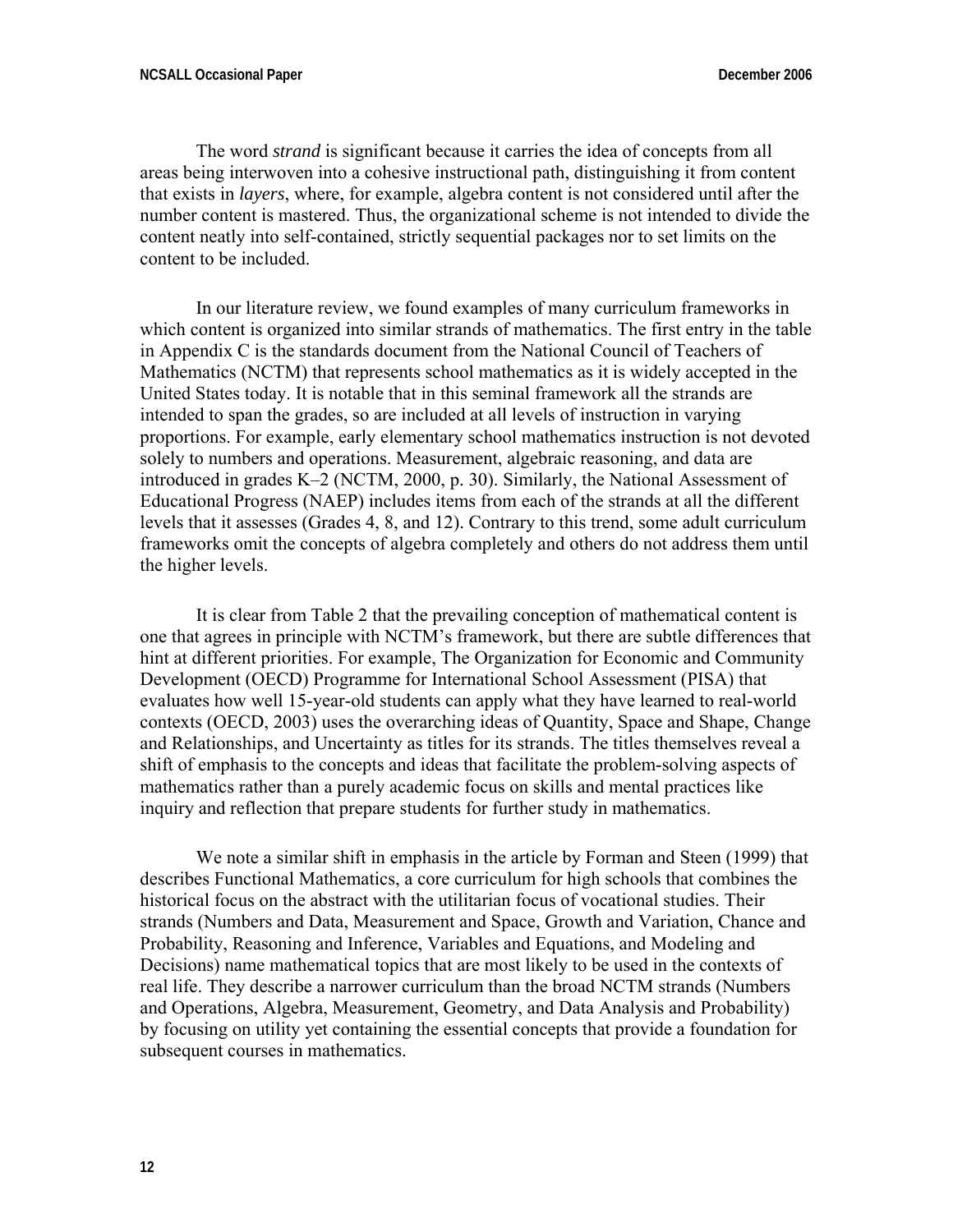The content strands in adult numeracy documents also emphasize the utility or functionality of the concepts. The titles of the strands often imply competencies along with content, perhaps intending to show where emphasis should be placed within the areas of content. For example, many use the term "Number Sense" for the quantitative strand and include the concept of "patterns" for the algebraic strand. Both modify the NCTM titles so that they reflect the abilities that are important to adults functioning in today's world. While this does not set limits, it does point to a tacit recognition that a focus on the skills and understandings needed for proficient performance in real situations is more appropriate than an academic focus for preparing adults for a variety of roles.

#### **Number and Operation Sense**

This first content strand, considered by most to be *arithmetic*, has gradually moved from rote, skill-based study to one in which the understanding of concepts is the goal.

 In its Foundation-level standards, which are meant for underprepared students, the American Mathematical Association of Two-Year Colleges (AMATYC, 1995) goes beyond the realm of academics and explicitly recognizes that students should develop a sense of how numbers work, for the purpose of being able to use mathematics effectively in their future roles in society, as well as for establishing a foundation for further study:

Number sense involves the intuitive understanding of the properties of numbers and the ability to solve realistic arithmetic problems using appropriate mathematical tools. … Number sense is developed through concrete experiences. It includes knowledge of basic arithmetic facts and equivalent numerical representations and the ability to estimate answers. … Such intuition is based not on being able to perform an algorithm, but rather on meaningful experiences with numbers.

Number sense includes a conceptual understanding of numerical relationships and operations. Students should be able to use numbers to express mathematical relationships that occur in everyday situations. In particular, they should know how to use percent and proportionality relationships. They should also understand concepts on which arithmetic algorithms are based and be comfortable devising their own methods for performing mental arithmetic. Students with a well-developed number sense will have a basis for building an understanding of algebra and the properties of real numbers. (p. 26)

 Some of the documents reviewed emphasized "operation sense" as well. Operation sense has been described as understanding the meanings and models of operations, the real-world situations with which they connect, and the symbols that represent them. Operation sense includes understanding the relationships among the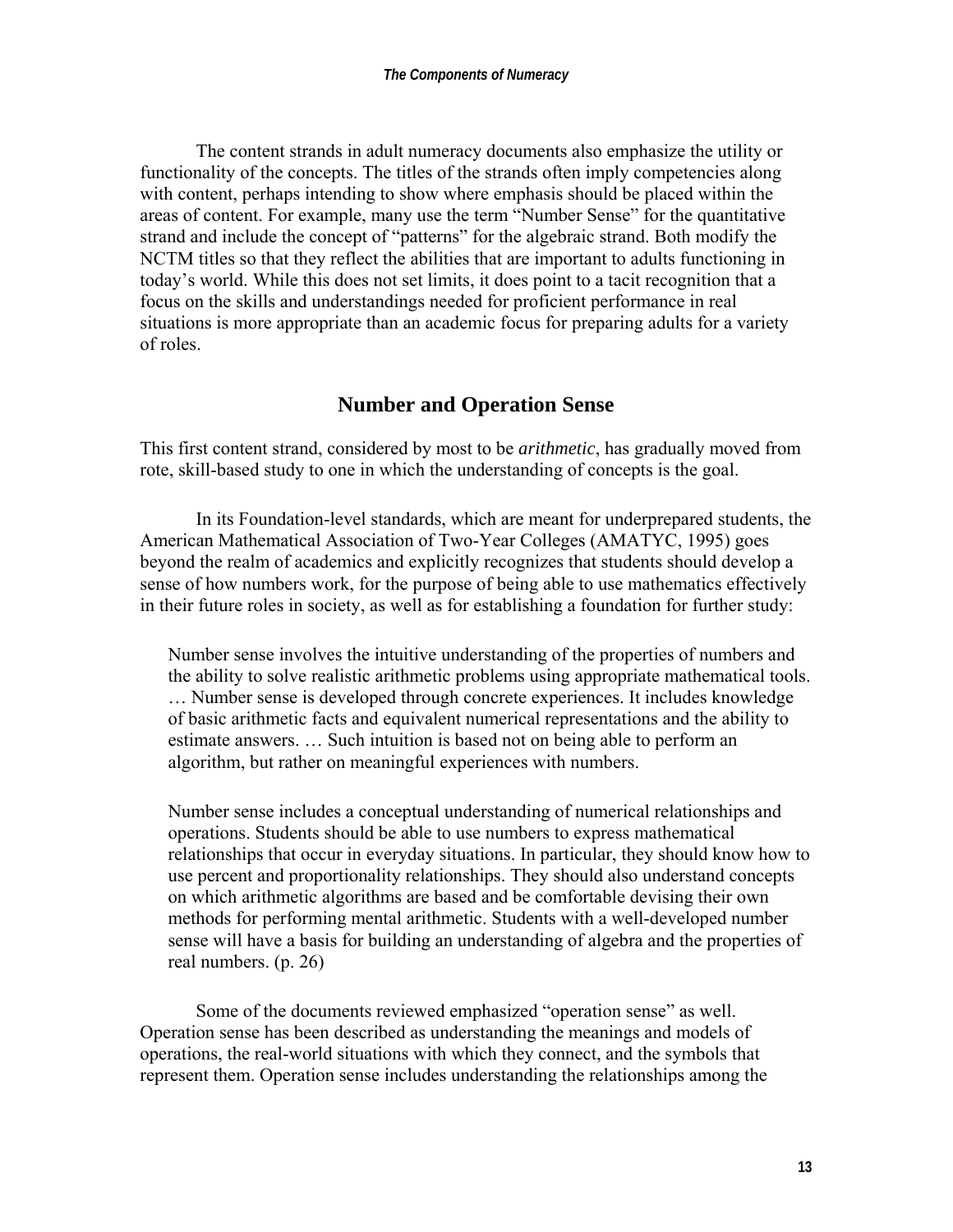operations, and the effect an operation will have on a pair of numbers (Huinker, 2002, p. 73).

 In agreement with the goals expressed above, the Number and Operation Sense strand consists of those concepts that have applicability in solving everyday problems and those that are important in building the intuition and reasoning necessary for flexible thinking and for understanding concepts in other strands.

Examples of these concepts are:

- **1. Relative size and multiple representations of numbers**; e.g., 1/4, 4/16, 0.25, and 25% are equivalent and they are less than 1/3
- **2. Place value, computation, estimation**; e.g., the base-ten structure of our number system explains many steps in computational procedures and estimation strategies
- **3. Meanings of operations**; e.g., real-world actions such as joining, separating, comparing, and growing underlie the mathematical operations
- **4. Relationships between numbers**; e.g., numbers can be compared using addition (8 is 5 more than 3) or using multiplication (12 is 4 times as large as 3); rates, ratios, proportions and percents represent a multiplicative relationship

### **Patterns, Functions, and Algebra**

In academic settings, the study of algebra has traditionally concentrated on the rules of symbol manipulation that govern tasks such as simplifying expressions, solving equations, and applying them to a few types of word problems. These skills are seen as the entry-level competencies for the next course in mathematics. With this focus on the abstract, successful students generalize many arithmetic principles and acquire disciplined thinking skills, but they often ask, "When are we going to use this?"

 The reform mathematics algebra curriculum recommended for all grade bands (pre-K–2, 3–5, 6–8, and 9–12) by the NCTM (2000, p. 90) includes the following four student outcomes:

- 1. Understand patterns, relations, and functions
- 2. Represent and analyze mathematical situations and structures using algebraic symbols
- 3. Use mathematical models to represent and understand quantitative relationships
- 4. Analyze change in various contexts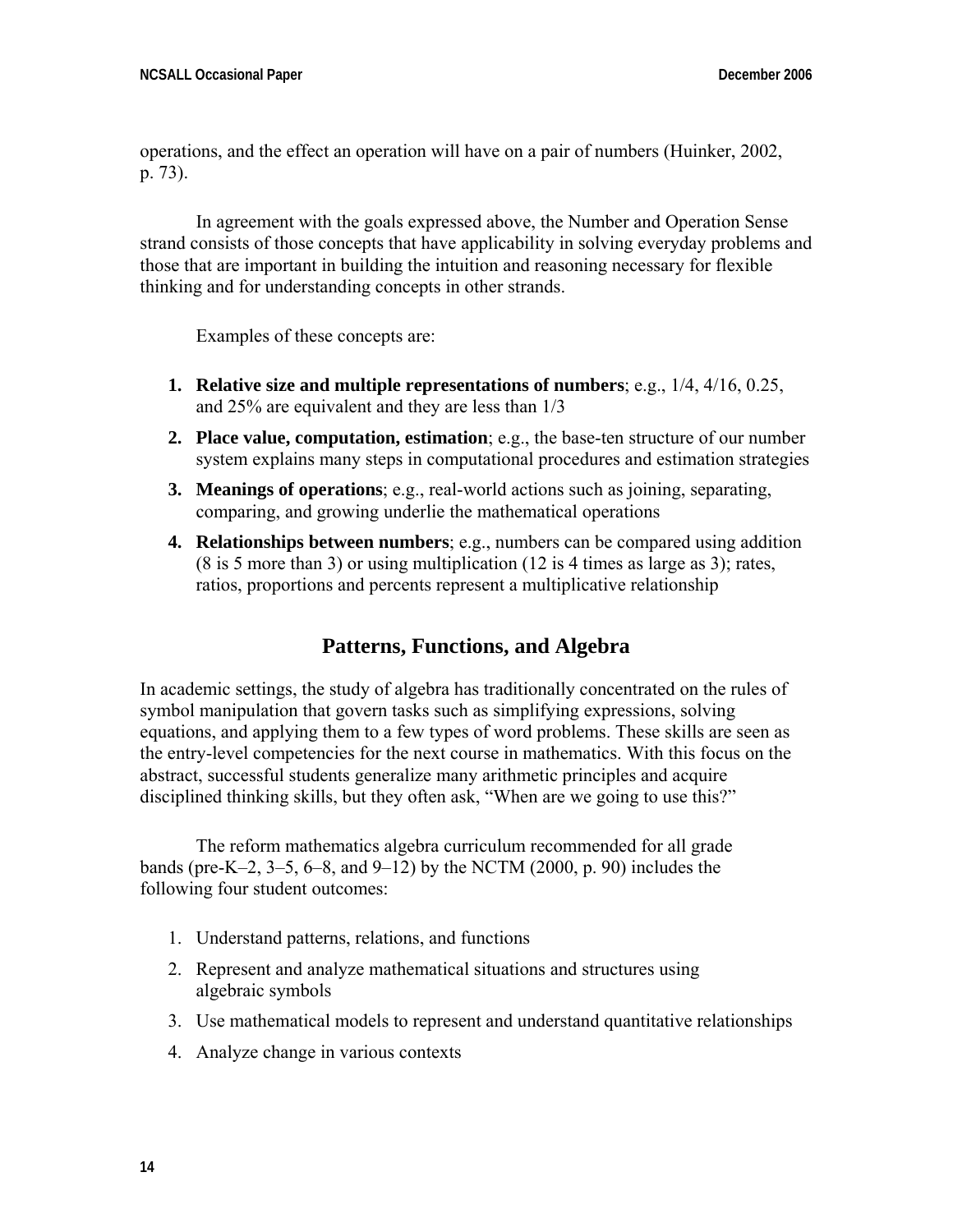These outcomes suggest an instructional strategy that begins with the real world (patterns, relationships, mathematical situations) and moves toward the abstract by modeling the situations using algebraic symbols. For example, a comparison of a constant or linear rate of change (observed when a dollar is added to a piggy bank each day) to an exponential rate of change (observed when a population of cells increases by doubling each day) deepens the students' understanding of real-world phenomena because they analyze the mathematical structures of each. In turn, the students' own experience with change lends meaning to the abstract mathematical equations. The utility of mathematics works hand in hand with the abstractions of mathematics.

 In numeracy, context is the critical factor, so the focus of algebraic content for numeracy are those concepts that will help to build the reasoning, skills, and strategies that enable a student to interpret the mathematical demands of situations of the real world. Concepts clustered under the following topics (which are consistent with the organizing themes offered by the National Research Council after a symposium on the "Nature and Role of Algebra in the K-14 Curriculum" [NRC, 1998]) interact with each other to form the basis for using algebra:

- **1. Language and representation**; e.g., tables, diagrams, and algebraic expressions with variables and constants can be used to capture the mathematical aspects of a real situation
- **2. Structures and properties**; e.g., properties of numbers and equations govern the systematic manipulation of algebraic symbols to simplify expressions and solve equations
- **3. Mathematical modeling**; e.g., a real situation is analyzed for its mathematical relationships and represented using algebraic terms
- **4. Functions**; e.g., a specific kind of relation between quantities can be represented with words, tables, graphs, and equations, each of which can be used to analyze change

 The concepts from the algebra strand are illustrated in the sample numeracy task, "Which telephone plan is best?" (Figure 2), in which the total cost of a plan is a function of how many minutes are used per month. An equation for each plan can be found by analyzing the information, but a clearer picture of the situation might come from graphing the three options on the same axis. It is clear that there is not one "best" plan for everyone; the choice will be determined by the calling habits of each individual.

#### **Measurement and Shape**

 Geometric ideas are pervasive in everyday life. A statement from the Massachusetts Adult Basic Education Curriculum for Mathematics and Numeracy says "Adult learners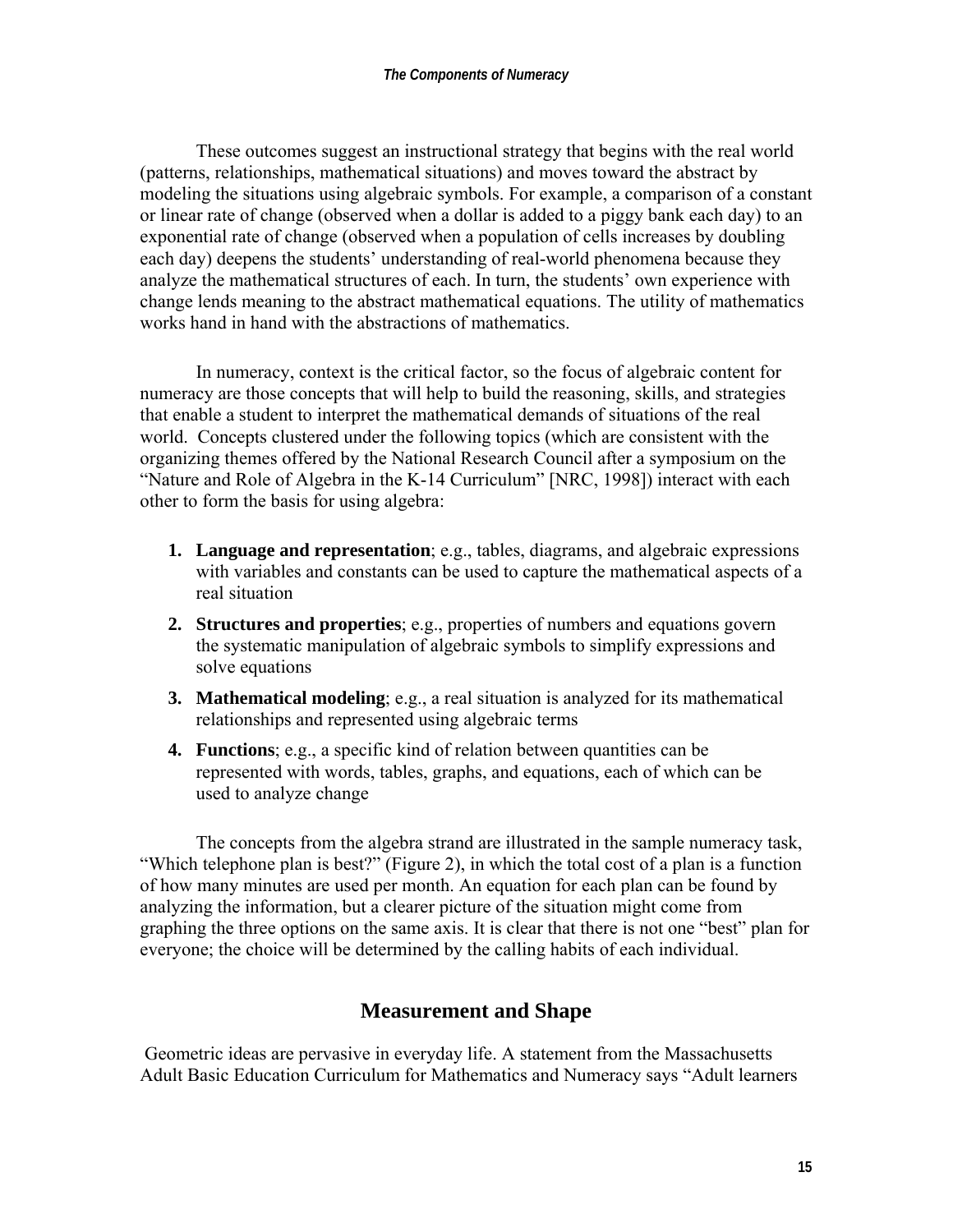who attend basic mathematics classes at any level share a wealth of pragmatic experience surrounding geometric and spatial concepts. They have probably built a bookcase, laid out a garden, applied wallpaper or tiled a floor, all the while discovering informally the rules that formally govern the study of geometry itself" (Massachusetts Department of Education, Adult and Community Learning Services, 2005, p. 19).

 The practical value of studying the elements of measurement and shape is also recognized in the numeracy module of the curriculum of the Australian Certificates in General Education for Adults (CGEA) in which one category of numeracy, Numeracy for Practical Purposes, is wholly devoted to two learning outcomes related to aspects of geometry: Designing and Measuring (see http://www.aris.com.au/cgea).

 In addition to its enormous everyday practical value, geometry provides opportunities for developing various types of reasoning skill. These opportunities can be as simple as devising an informal unit for measuring, as when a tile setter notices that the length of the sole of his work boot is about the same as the length of the 12-inch tiles that he is laying and decides to use his boot when approximating length in the future. More extensive reasoning is required in a classroom challenge to explain *why* carpenters test for equal diagonals in a rectangular floor bed when they want to ensure that the corners are right angles.

 As with all the numeracy content strands, the concepts from geometry that an individual needs in order to function depend on lifestyle and career. The following concept clusters are examples of the knowledge that the general population needs to participate fully in today's society:

- **1. Direct measurement**; e.g., using a ruler or tape measure with standard units, converting between common units, and estimating length by using some personal reference points
- **2. Indirect measurement**; e.g., using the proportionality of similar figures, the Pythagorean theorem, or trigonometric ratios
- **3. Angles and lines**; e.g., using the properties of parallel or perpendicular lines and the relationships between pairs of angles (vertical or complementary)
- **4. Attributes of shapes**; e.g., categorizing shapes by the number of sides or angles
- **5. Perimeter, area, and volume**; e.g., understanding the basis for the formulas that provide a method to determine these attributes from simpler measures such as length, width, height, and radius
- **6. Coordinate plane**; e.g., using ordered pairs  $(x, y)$  to define the location of points in the plane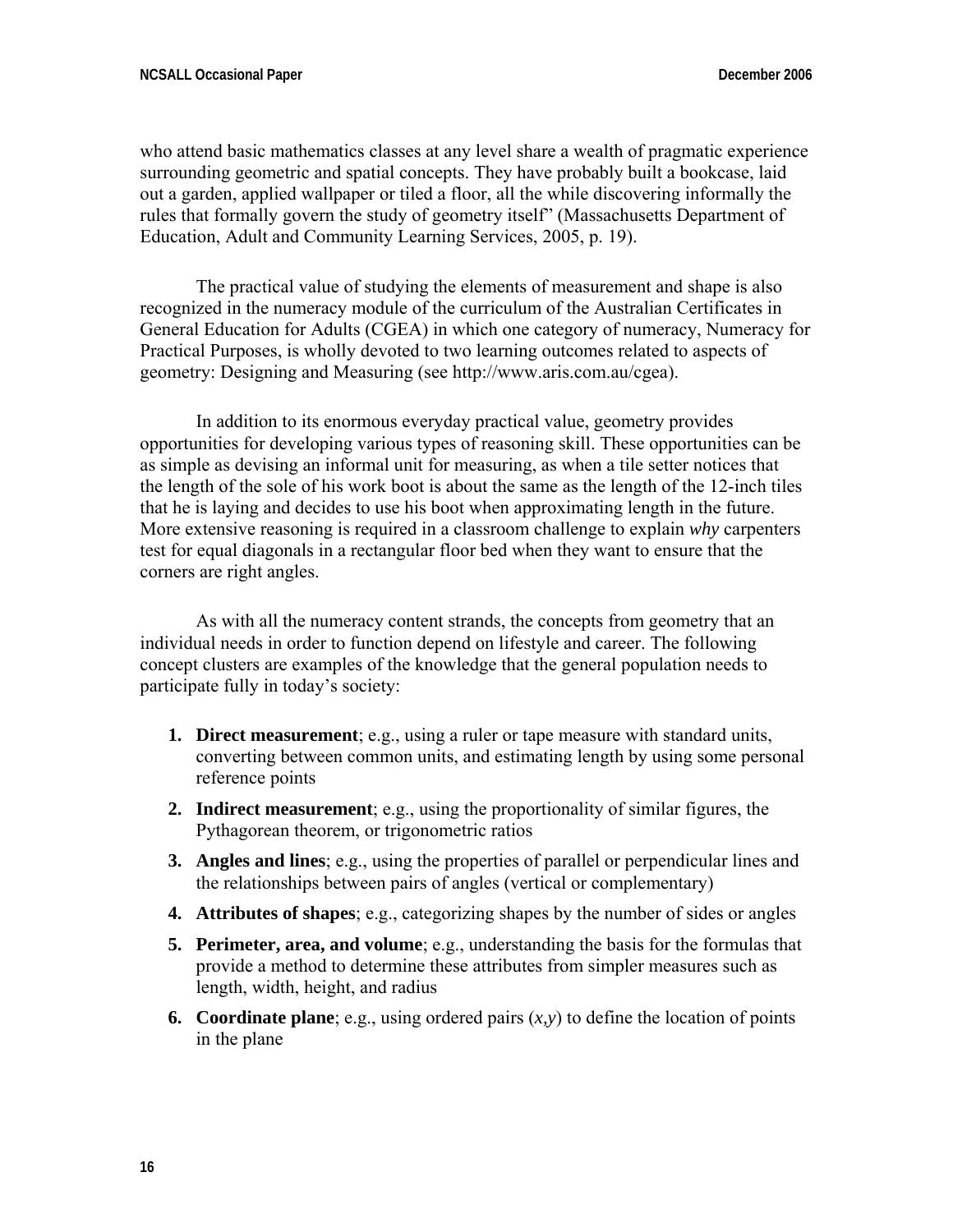The Measurement and Shape strand is interwoven with the other strands of numeracy content. The Cartesian coordinate system, with its *x* and *y* axes, serves as the basis for graphing the functions of algebra. Mathematical modeling from algebra, which captures the essence of a situation in a mathematical expression, is used to analyze the patterns that occur with shapes and their angles. Measurement concepts provide a visual representation of the basic ideas of number, as when a ruler depicts fractions on a number line and the number of square units in the area of a rectangle illustrates the answer to a multiplication fact.

 The sample numeracy task in Figure 3 below is an example of problem solving using the interaction between number sense and measurement. "Is it a cup?" requires some familiarity with the measures of capacity, as well as number sense about fractions.

#### **Figure 3: Is It a Cup?**



Knowing that there are 4 cups in a quart and that a quart is nearly equal to a liter, it becomes evident that pouring a cup of water would use up about 1/4 of the bottle of water, and would leave the bottle 3/4 full.

## **Data, Statistics, and Probability**

*"The median home price in our city has increased by 40% in the past year."* 

*"This anti-wrinkle cream reduces 68% of deep wrinkles in six months."*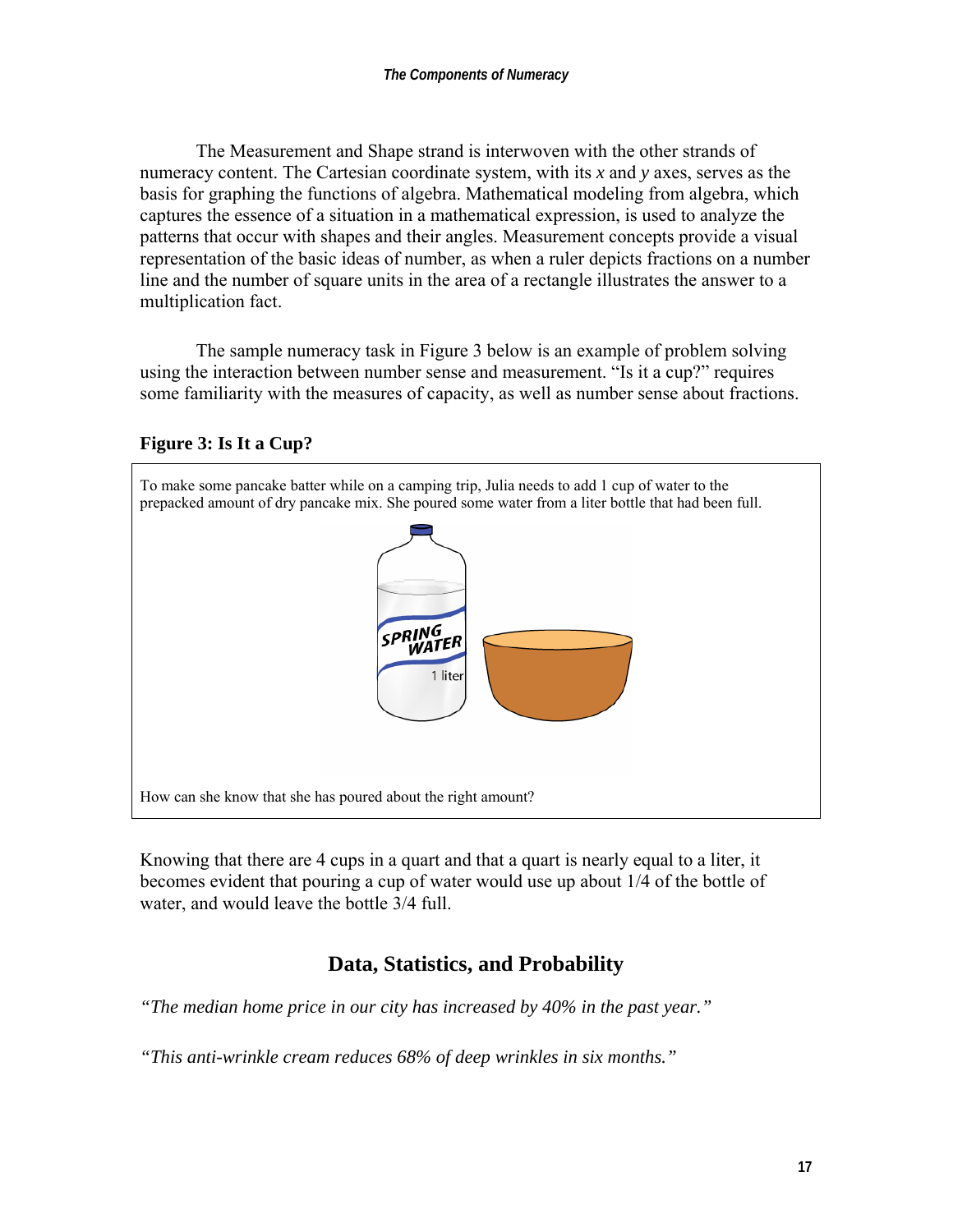*"20% of all U.S. women are iron-deficient."* 

#### *"The average person consumes 2,500 calories and 86 grams of fat during Thanksgiving dinner."*

 The examples above show that sets of data and their interpretation confront us in all the aspects of our lives and may make this content strand the most commonly encountered and relevant of them all. "Some understanding of the meaning and sense of data, including their acquisition and manipulation, is required for intelligent participation in a society in which decisions increasingly rely on interpretations of data" (Manaster, 2001, p. 71). Data literacy can be defined as the ability of adults to describe populations, deal with uncertainty, assess claims, and make decisions thoughtfully.

 Technology may well be the critical factor in this explosion of data in our lives. With the push of a button, using inexpensive computers and software, researchers can create and analyze data sets and publishers can design appealing graphs and diagrams that highlight the results. When exposure to data was less widespread, there was less need for the general population to be aware of how statistics can be manipulated to sway an audience. Today, people need a more critical stance, looking for manipulations in the data that could be a source of bias. They need to ask who sponsored the study, how representative was the sample, or if the results are displayed in a way that leads to improper interpretation.

 The number of career choices in which statistics play an important role has also increased in recent years. Social sciences are dominated by research studies and their results; businesses operate under data-driven models; marketing is driven by public opinion survey data; political campaigns are dominated by the polls. Workplaces that once valued workers with sufficient brawn to handle manual labor are now looking for brains that can understand the basics of statistical process control like sampling and variation. In many cases, robots do the repetitive, non-thinking tasks.

 School curricula have evolved so that students are exposed to elementary ideas of statistics in early grades. The NCTM standards list these four student outcomes for data analysis:

- 1. Formulate questions that can be addressed with data, and collect, organize, and display relevant data to answer them
- 2. Select and use appropriate statistical methods to analyze data
- 3. Develop and evaluate inferences and predictions that are based on data
- 4. Understand and apply basic concepts of probability (2000, p. 248)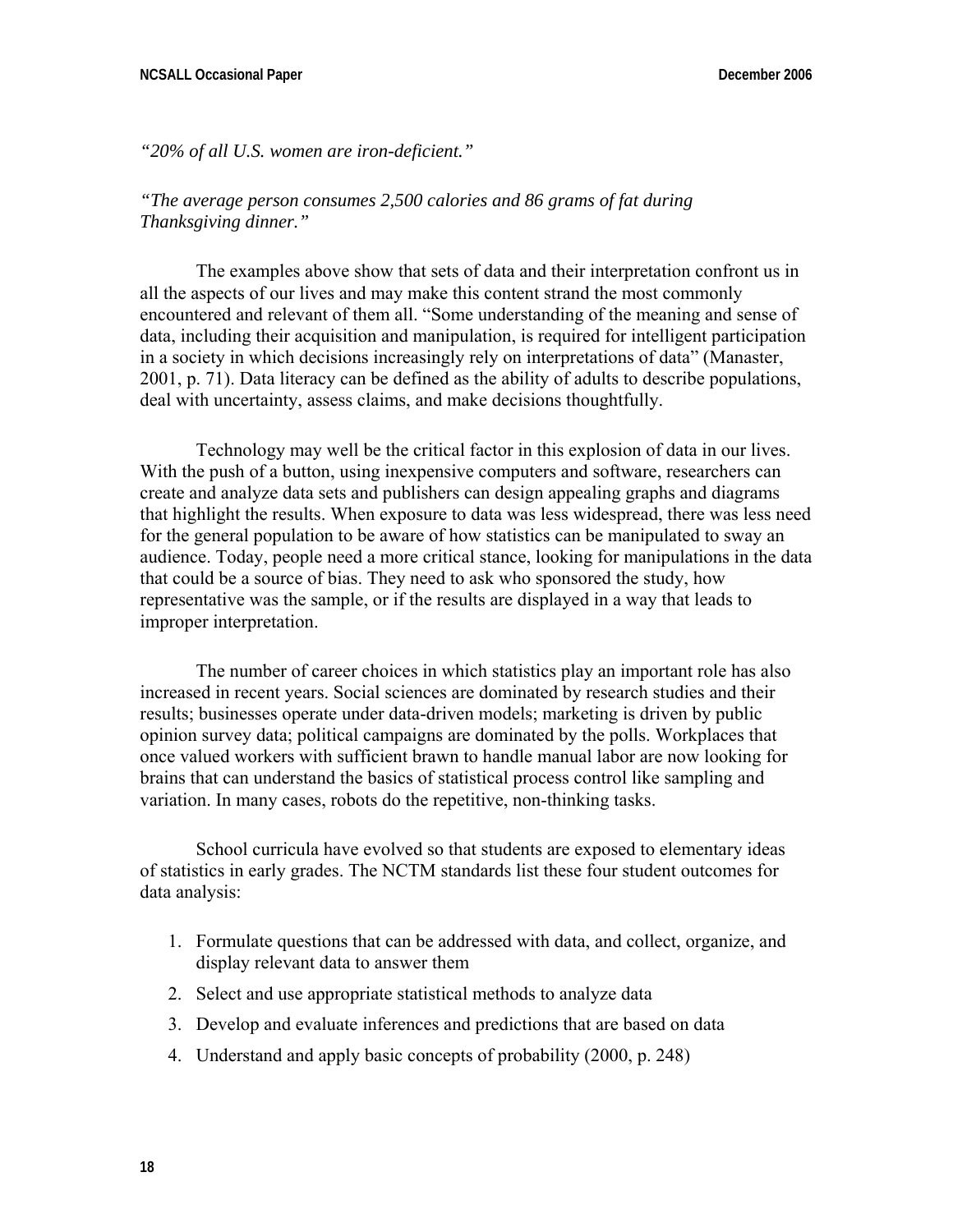In adult education in the United States, both the EFF Performance Continuum and the Massachusetts Adult Basic Education (ABE) Curriculum Framework address the need for adults to understand the "ways of data" so that they can intelligently respond to its growing presence. As would be expected, the lists of student objectives from EFF and Massachusetts include more references to context than the NCTM listing. For example, this statement, "Make and evaluate arguments or statements by applying knowledge of data analysis, bias factors, graph distortions, and context" (Massachusetts Department of Education, Adult and Community Learning Services, 2005, p.19) mentions many of the common techniques that are used by publishers of data to mislead the public.

 The concepts that can contribute to a critical stance when interpreting the barrage of data that confronts adults today can be clustered under:

- **1. Collection, organization, and display of data**; e.g., the type of data and the story that it is meant to tell determine the type of chart or graph that is most appropriate for its display
- **2. Analysis and interpretation of data**; e.g., changes in the data set can affect the mean and median in different ways
- **3. Chance**; e.g., in terms of probability, zero represents an impossible event and one represents an event that is certain to occur

 Using statistics well is as much an art as it is a science. An open-ended question such as "What is a typical adult education student?" requires choosing, collecting, organizing, and possibly displaying data, as well as sampling. It also requires interpreting and decision making when determining which measure of central tendency is more informative (e.g., would we include the most frequent age, the middle point of the range of ages, or the arithmetic mean of all students' ages to best describe a "typical" adult education student?).

 Numeracy skills do not stop at "being good with numbers." Numeracy for the twenty-first century is a much richer construct, grounded in the content of these four strands. The mathematical demands of today's technological society are different from those of earlier decades. Some concepts have become more important for coping with the demands while others are not as critical as they once were.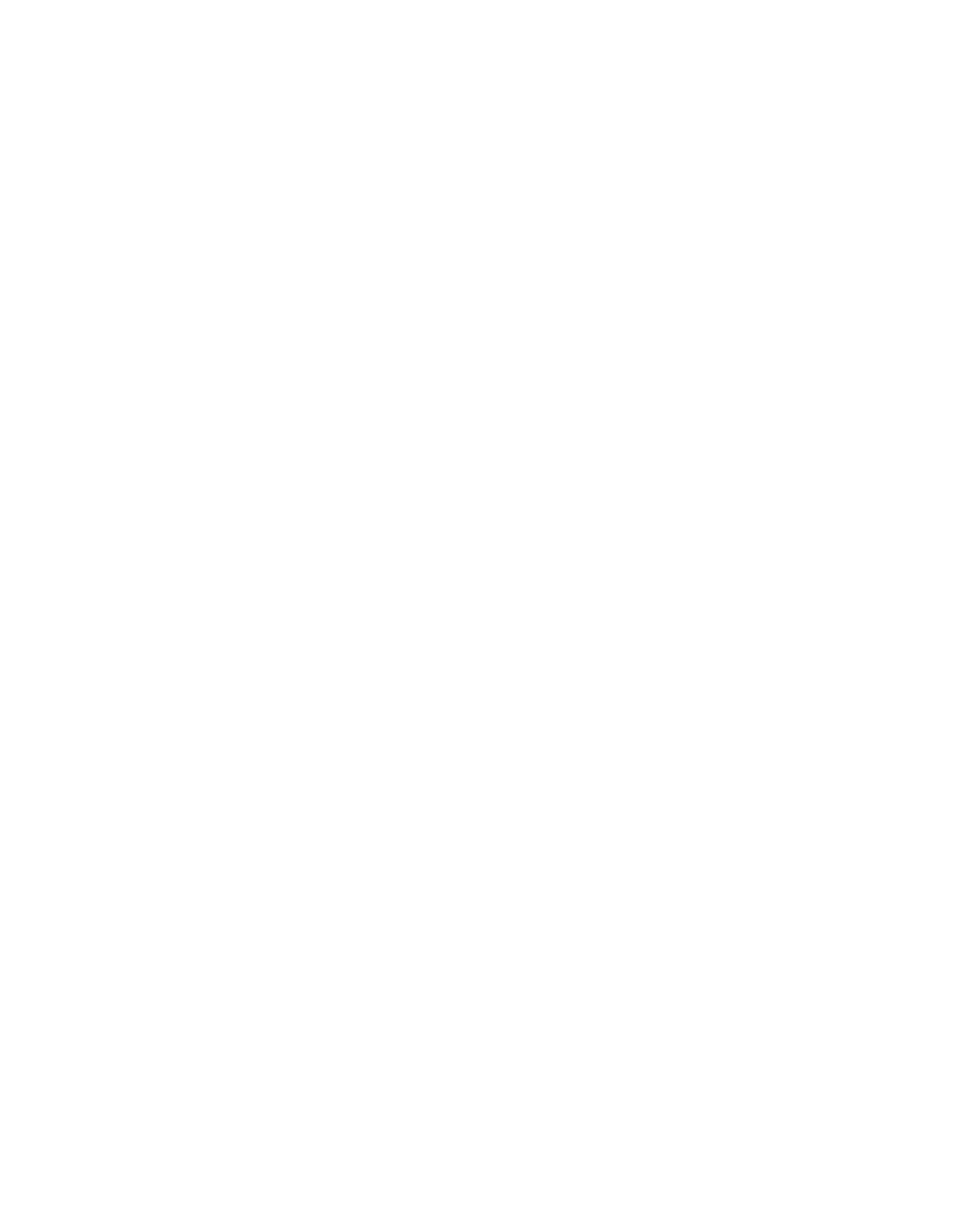## **THE COGNITIVE AND AFFECTIVE COMPONENT**

The cognitive and affective component of numeracy includes *the processes that enable an individual to solve problems, and thereby links the context and the content*. To solve a numeracy problem, the numerate adult must: (1) have available a rich understanding of the mathematical ideas or concepts involved so as to be able to make sense of the problem. To begin to solve the problem, the person needs to (2) reason or think logically about the relationships within the situation and the concepts that might be related to it. Then, the person needs to (3) formulate the mathematical problem and strategize ways to look at the information, represent it in meaningful ways, and decide, if necessary, how to manipulate numbers to come to a useful solution. Only then, does the person (4) perform any needed precise calculations or make estimates, using computational procedures that may require pencil and paper or that may be done mentally or with a calculator. This is an iterative process, by which each step must be monitored and reevaluated to see if the process is working as it should, if what is being done continues to seem reasonable, and if changes in direction should be made. Along the way, it is likely that the person will need or want to communicate with others regarding assumptions, strategies, or solutions. This entire process is only possible if the person (5) is emotionally able and willing to engage with the task, and persevere in the process, dealing with possible confusion, frustration or ambiguity as it arises.

 These five processes have been formally identified as: **Conceptual Understanding, Adaptive Reasoning, Strategic Competence, Procedural Fluency, and Productive Disposition.** We have chosen to use the terminology of The National Research Council's volume, *Adding It Up: Helping Children Learn Mathematics* (Kilpatrick, Swafford,  $&$  Findell, 2001) as a way of relating the rich research base of K– 12 education to the numeracy activities of adults. Each of these subcomponents of the cognitive and affective component is described more fully below, with a particular emphasis on how they relate to adult numeracy learning and behavior.

 While these five subcomponents have been identified in the K-12 literature, we also examined the existing U.S. and international adult numeracy frameworks to see if and how these processes were addressed from an adult perspective. We found that many of the documents address both cognitive and affective aspects of numerate behavior, as well as the mathematical content and context. In Appendix D, we list the frameworks and examples of the language used within each framework to address each of the cognitive and dispositional areas or subcomponents of numeracy. While it is difficult to pigeonhole phrasing from the different framework documents, most of the frameworks recognize the centrality of the cognitive and affective processes as crucial to what it means to be numerate and to act in a numerate fashion. These processes are not subsumed under either the Content or the Context but rather *are the mechanisms that enable the linkage between them*. That said, different frameworks mention or focus on particular cognitive and affective subcomponents to different extents, sometimes reflecting the particular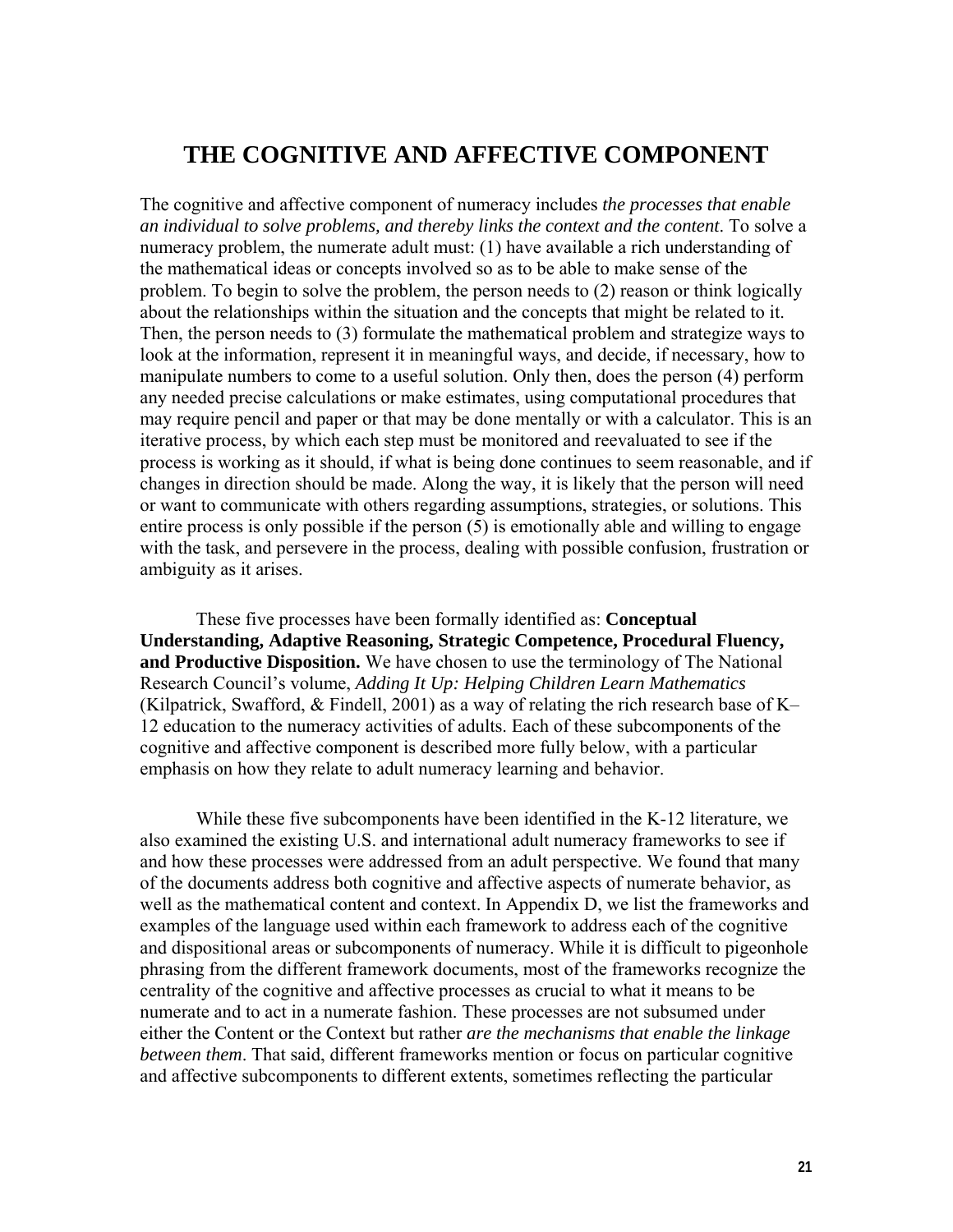function of the framework. For example, many of the assessment frameworks give minimal space to descriptions of adaptive reasoning or conceptual understanding because their assessments do not attempt to evaluate these subcomponents. On the other hand, some frameworks make mention of the various cognitive and affective subcomponents but primarily focus on identifying particular arithmetic content areas throughout their documents. This is particularly true of the state standards documents (with the notable exception of the New York State Standards).

### **Conceptual Understanding**

Conceptual understanding is defined as *an integrated and functional grasp of mathematical ideas* (Kilpatrick, Swafford & Findell, 2001, p. 118). These two aspects of conceptual understanding—integrated and functional—frame the ability to think and act numerately and effectively. Across the frameworks, this idea is referenced through words such as "meaning making," "relationships," "model," and "understanding." Some of the assessment frameworks mention and attempt to assess the development of conceptual understanding. (See, for example: GED, TIMMS, and NAEP.)

 Frequently, as people learn math, both in K–12 and in adult education settings, they and their teachers focus on mathematical activity that can be seen and easily assessed; i.e., becoming facile with computational procedures and producing correct answers to specific computational tasks. But, to be able to use those well-learned procedures flexibly and appropriately when needed in the world outside the classroom, people need to understand the meanings behind the operations and procedures, behind other important mathematical concepts, and the interconnections among these various mathematical ideas.

For example, the question "What is  $23 \times 13$ " can be answered using a traditional computational procedure that can be memorized and, with practice, can be employed efficiently. In this particular problem, the problem solver does not have to decide which operation to use; multiplication is specified. However, what happens when there is no paper handy, and the solver needs to find a solution mentally? With a conceptual understanding of how the multiplication algorithm (procedure) works, as well as an understanding of place value and the distributive property, a person might say, "This is the same as 23 times 10 (which is 230), added to 23 times 3 (which is 69). Then I need to add 230 and 69, or add 230 and 70 and then subtract 1."

 Conceptual understanding helps learners produce reasonable estimates that can help them catch computational errors. Alternatively, it may be that an exact product is not necessary, but an estimate is enough for the purpose. In this case, a person might suggest that an estimate of 15 times 20 or 10 times 25, both easily computed mentally, might be sufficient. In this case, the person recognizes that the numbers 20 and 15 or 10 and 25 are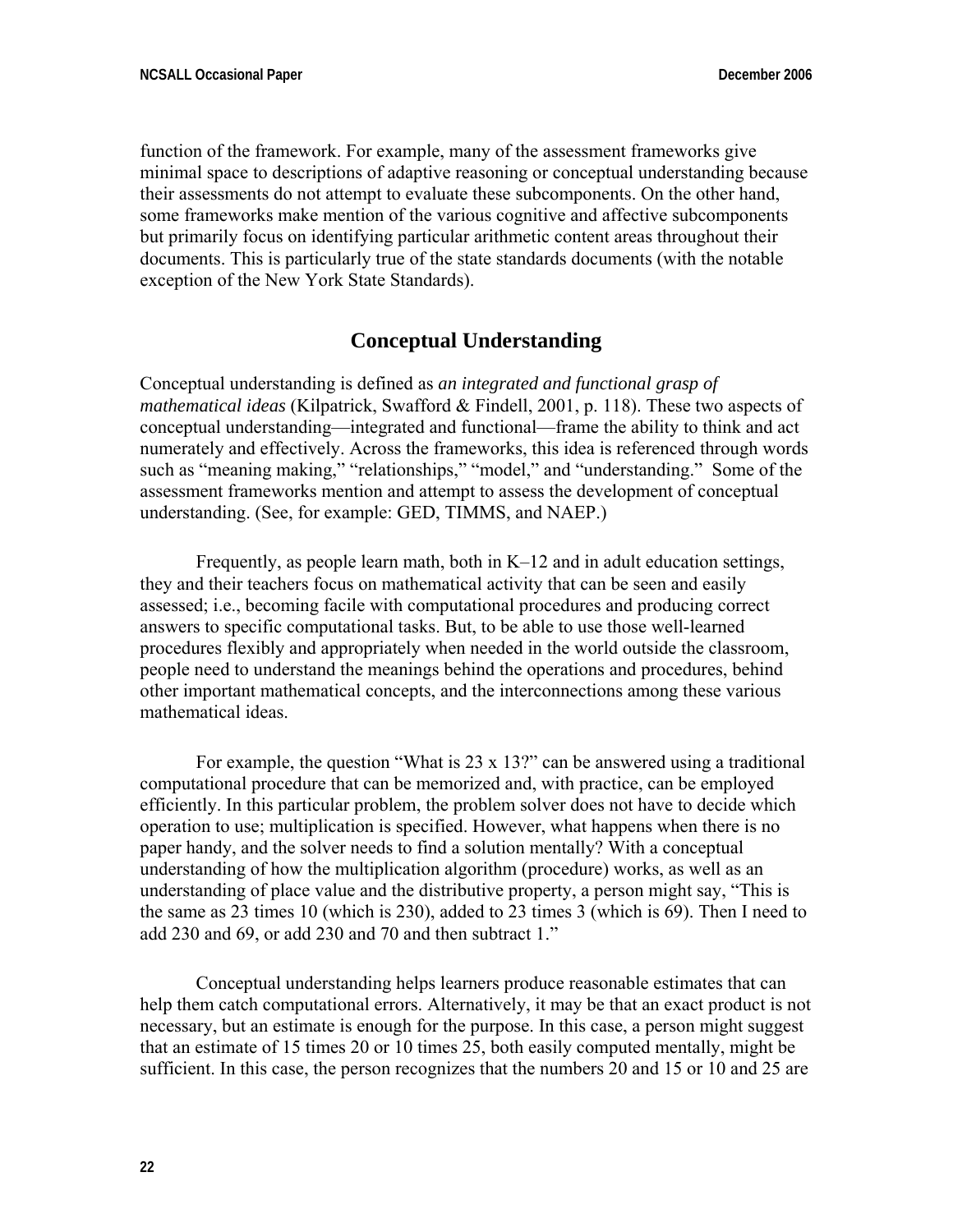easy numbers to work with mentally because one number is 10 or a multiple of 10. The person also chooses the particular pair of numbers because one is slightly less than the original number and the other is slightly greater, leading to a better estimate than if both were less than or greater than the original numbers.

 Both of these scenarios presuppose a level of conceptual understanding that undergirds a learned procedure and that serves to increase the usefulness and power of the procedure. Conceptual understanding also permits one to be free from relying on memory for all methods and procedures. One can think about the meaning of the task and "construct or reconstruct" a representation that both illustrates what it means and suggests a method for solution. For example, fundamental conceptual understandings include interpreting and visualizing 23 x 13 as the repeated addition of 13 objects, 23 times (one could arrive at an accurate answer by adding groups), or as a 23 by 13 rectangular array (one could count the elements in the array).

 Most numeracy tasks are less clearly defined and directive than the example used above. They require one to understand a situation; define the problem; generate possible solution plans; and make decisions about appropriate strategies, suitable representations, and levels of accuracy. To make such plans and decisions, a solver needs to be able to see beyond surface characteristics of the situation to the underlying issues or patterns that structure the problem of the situation, and then to match those with appropriate strategies and procedures that will afford a meaningful solution. This ability to see beyond irrelevant surface characteristics and identify underlying structure requires rich conceptual understanding.

 In the problem, "Who is ahead?" (in Figure 4 below), there are at least two ways of considering the information provided to determine which business is closer to meeting its goal. In order to make sense of the information and also of the solution generated, the solver needs to understand the benefits and limitations of alternative strategies as well as the meaning of the resulting solutions. One could use an additive strategy to compare the two, finding that Digital Solutions and Grocer's Cooperative need to raise an additional \$5,000 and \$3,000, respectively, to meet their goals, thus leading to the conclusion that Grocer's is closer to its goal. On the other hand, one could use proportional reasoning and compare how each is doing relative to its goal, leading to the conclusion that Digital Solutions has accomplished five-sixths of its goal while Grocer's has met only threefourths of its goal. Either of these two solutions could be considered correct and reasonable. It is only with a conceptual understanding of both additive and proportional reasoning that the differences between the two solutions make sense, the implications of each solution can be considered, and a decision made about which solution best meets the situation within a particular context.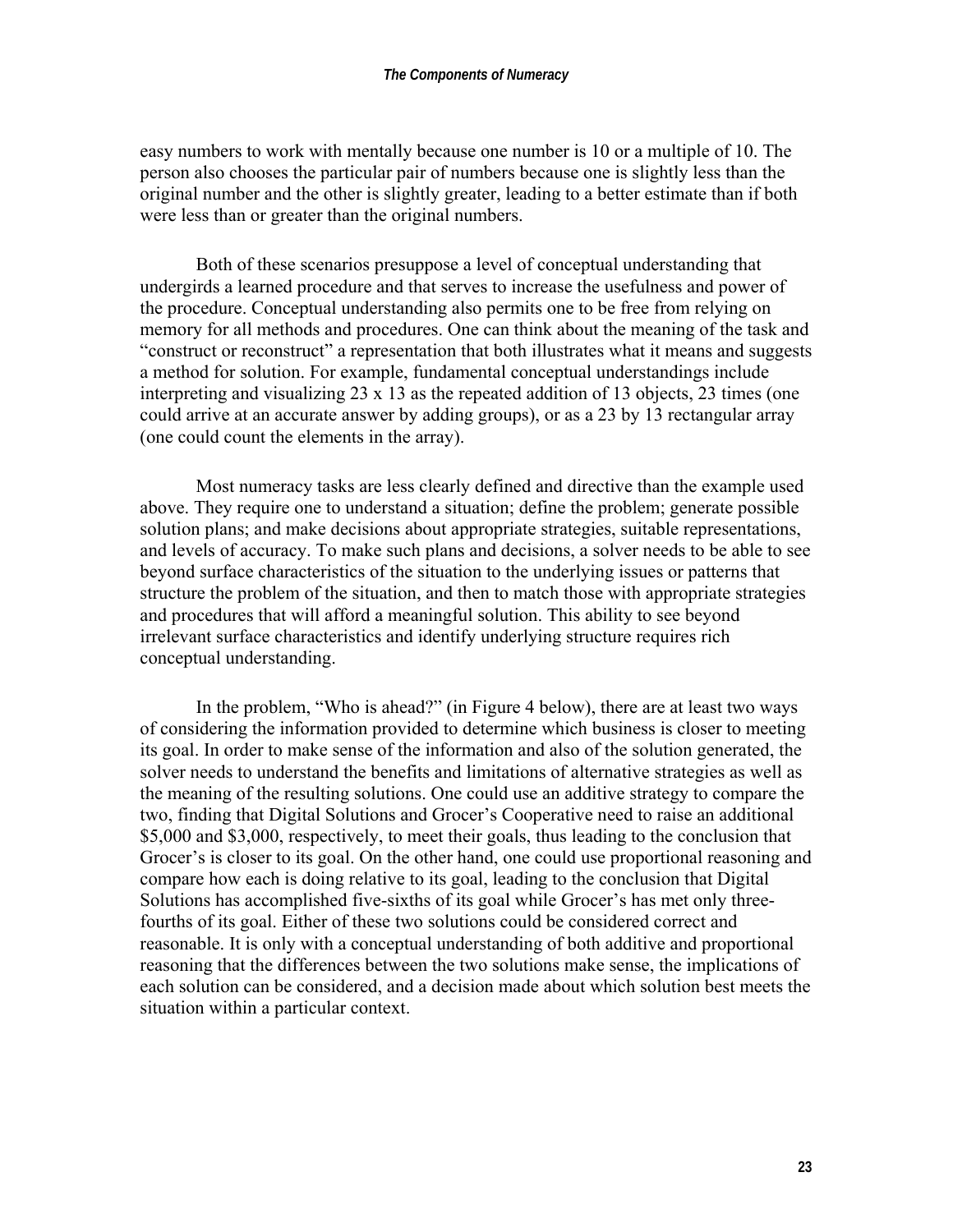#### **Figure 4: Who Is Ahead?**



 It would also help the numerate solver to understand that fractions, decimals, or percents are meaningful alternate representations of such information, and while they might be equivalent to each other, each representation affords different benefits for communicating information. For our fundraising example, a solver might decide that using percentages (83.3% vs. 75%) to describe the situations of the two groups might more meaningfully communicate the comparison (than would fractions) because percents always use a common standard (100%) and are powerful ways of comparing portions of quantities of unequal size.

 In this case, the integrated and functional understanding of fractions, decimals, and percents informs a meaningful solution and goes far beyond the ability to manipulate the numbers within each system or even to know the equivalents across the representations (such as that 1/4 is equivalent to .25 and to 25%). Similarly, the fundraising problem calls upon conceptual knowledge that is more purposeful than understanding why 3/4 of an inch is the same as 12/16 of an inch on a ruler in that it demanded an appropriate and practical response to the situation.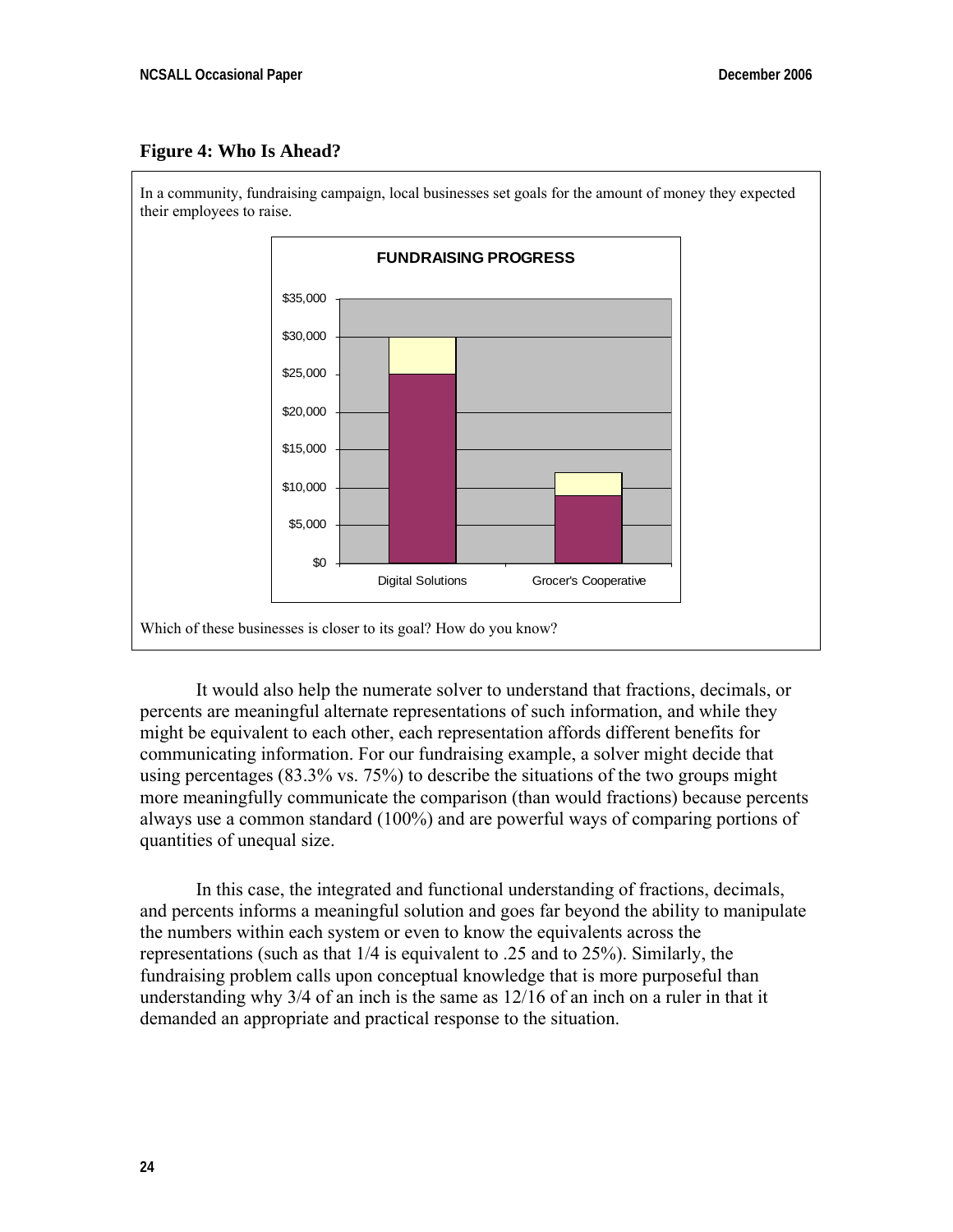Knowledge that is learned with understanding is more likely to be remembered and available when needed. Yet so often, the rush to use a procedure—sometimes *any* procedure—is the mistaken goal of the mathematics classroom. Drill and practice on a procedure that makes no sense to the learner, whether it be using a formula or an arithmetic algorithm, will give rise to pleas such as, "I know how to do it; just tell me if I need to multiply or divide." This indicates that understanding is incomplete, and consequently there is little chance that a procedure can be used or applied appropriately. Indeed, the development of conceptual understanding can be hindered by an early focus on formalized procedures and formulas (Pesek & Kirshner, 2000).

#### **Adaptive Reasoning**

Adaptive reasoning is defined as the *capacity to think logically about the relationships among concepts and situations* (Kilpatrick, Swafford, & Findell, 2001, p. 129). When described as "ongoing sense making" (Donovan & Bransford, 2005), the metacognitive aspect of learning is emphasized. Many of the frameworks we examined mentioned "reasoning" in some way, often within the context of communicating and/or justifying results after problem solving, rather than as an ongoing mathematical process.

 There are several aspects of adaptive reasoning to consider. In some instances, it involves an ability to recognize logical (mathematical) connections between individual elements in situations and to make generalizations about their relationship. It often leads to choosing a particular solution method and justifying that an answer is reasonable. This ability is often nurtured in the early stages of learning arithmetic by practice in recognizing recurring patterns and completing analogies.

 Another aspect of adaptive reasoning is the ability to follow a logical path of reasoning that is based on basic ideas and principles that underpin that concept. The Massachusetts ABE Standards use "reasoning to support solutions and ideas" as an example of "respect for evidence," a habit of mind crucial to the development of numeracy (p. 15). Asking and answering the question, "Why does that work?" is a typical instance of this kind of reasoning. For example, a well-known mental shortcut when multiplying a number by 25 (as in 12 x 25 = 300) is to divide the multiplier (12) by 4 and then to multiply the result (3) by 100. Evidence that supports and legitimizes that particular solution method is provided by reasoning that 100/4 is equivalent to 25 and can be used in its place  $(12 \times 100/4 = 300)$ .

 Elements of logic also play a role in the communication of mathematical ideas, an important activity when bringing the worlds of mathematical content and real-world context together. Forman and Steen (1999, p. 13) state that "being able to speak clearly about mathematical ideas" is an important aspect of presenting arguments, and van Groenestijn (2002, p. 41) stresses that communication skills are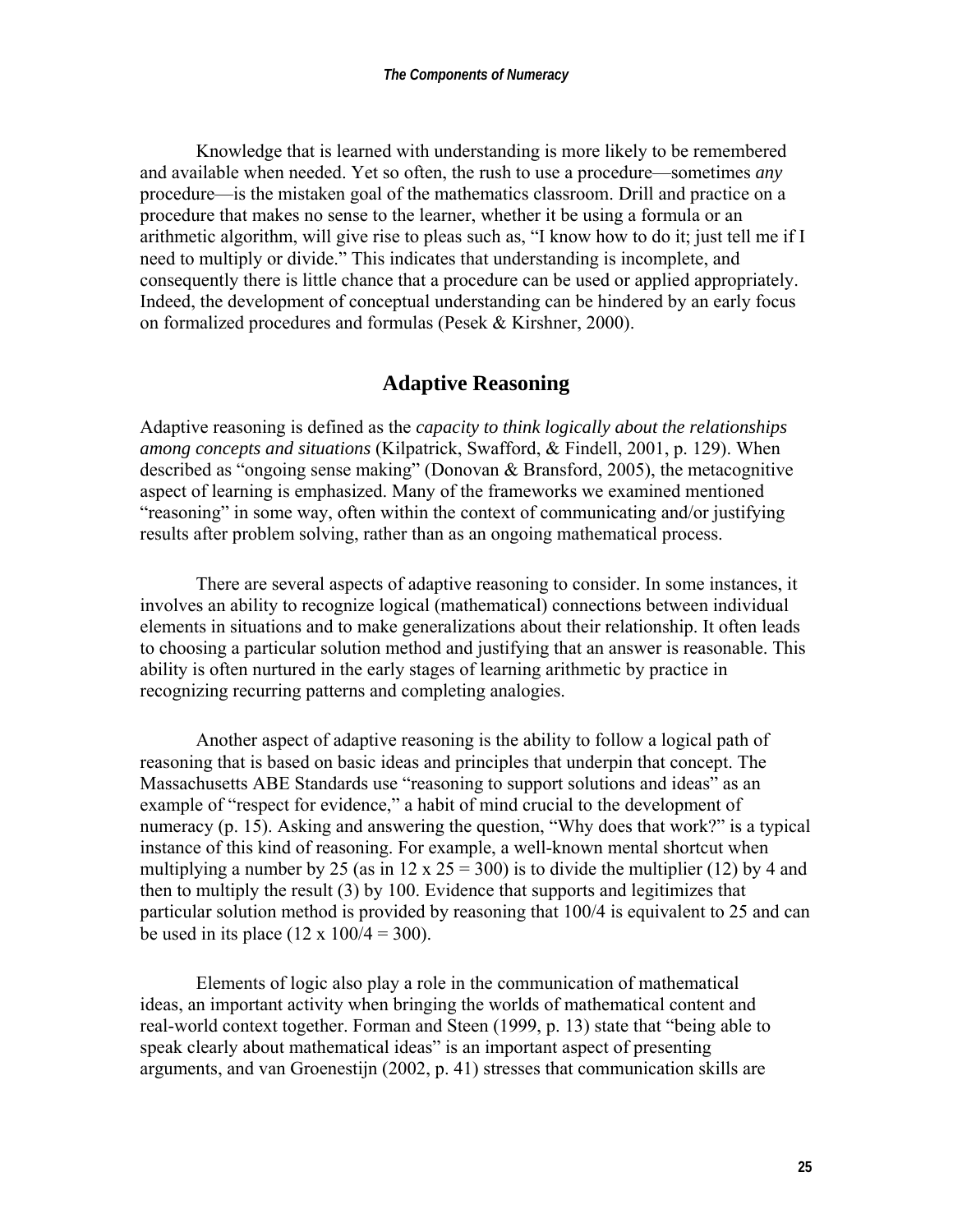critical in acquiring and sharing numeracy-related knowledge. Using mathematical terms precisely and recognizing the significance of mathematical vocabulary when it is confronted are hallmarks of a numerate person. A mathematical term carries with it a precise description of its nature and properties. For example, a specification for a "circular" window suggests particular characteristics; that is, that all points on its circumference are equally distant from the center.

 Ongoing sense-making, a metacognitive process of reflection, connects early learning with more sophisticated concepts and procedures that follow. Concepts learned in whole-number multiplication are critical to understanding later concepts of rates and functions. (Donovan & Bransford, 2005). Reflection and synthesis elevate learning beyond a study of isolated facts to that of a coherent whole. Making the connections between basic understanding of measures and fractions in a question such as, "Is it a cup?" (see Figure 3) is sufficient to conclude correctly that approximately a cup of water has been poured.

 Kilpatrick, Swafford, and Findell describe adaptive reasoning as the "glue that holds everything together" (2001, p. 129). They detail instances in which reason is interwoven with the other strands of the proficiency rope in critical ways: a problemsolving strategy is legitimized by reason, a procedure is deemed to be appropriate for a situation by adaptive reasoning, a representation of a concept requires reason to recognize its limitations, and reason works hand in hand with a productive disposition to find an alternate solution plan for a complex problem when the first one runs into a dead end. Adaptive reasoning is, in effect, the management system that makes sense of the task and then monitors and evaluates progress.

#### **Strategic Competence**

Successful mathematical problem solving requires *the ability to formulate mathematical problems, represent them, and solve them* (Kilpatrick, Swafford & Findell, 2001, p. 124). Problem solving represents the heart of numeracy—using mathematical content appropriately in a real situation—and has also moved to a more prominent place in the study of mathematics itself in recent decades. Being able to use mathematical knowledge strategically serves both as an aid to understanding and as a tool for empowerment.

 All of the framework documents promote the development of problem-solving skills, with descriptions that capture various aspects of problem solving such as: "skills in exercising judgment" (Sweden); "cognitive and metacognitive strategies" (Scotland); "systems thinking" (Functional Mathematics); "the ability to recognize inappropriate assumptions and intellectual risk-taking" (AMATYC); "apply knowledge of mathematical concepts and procedures to figure out how to answer a question, solve a problem, make predictions, or carry out a task" (EFF); "appropriate selection and use of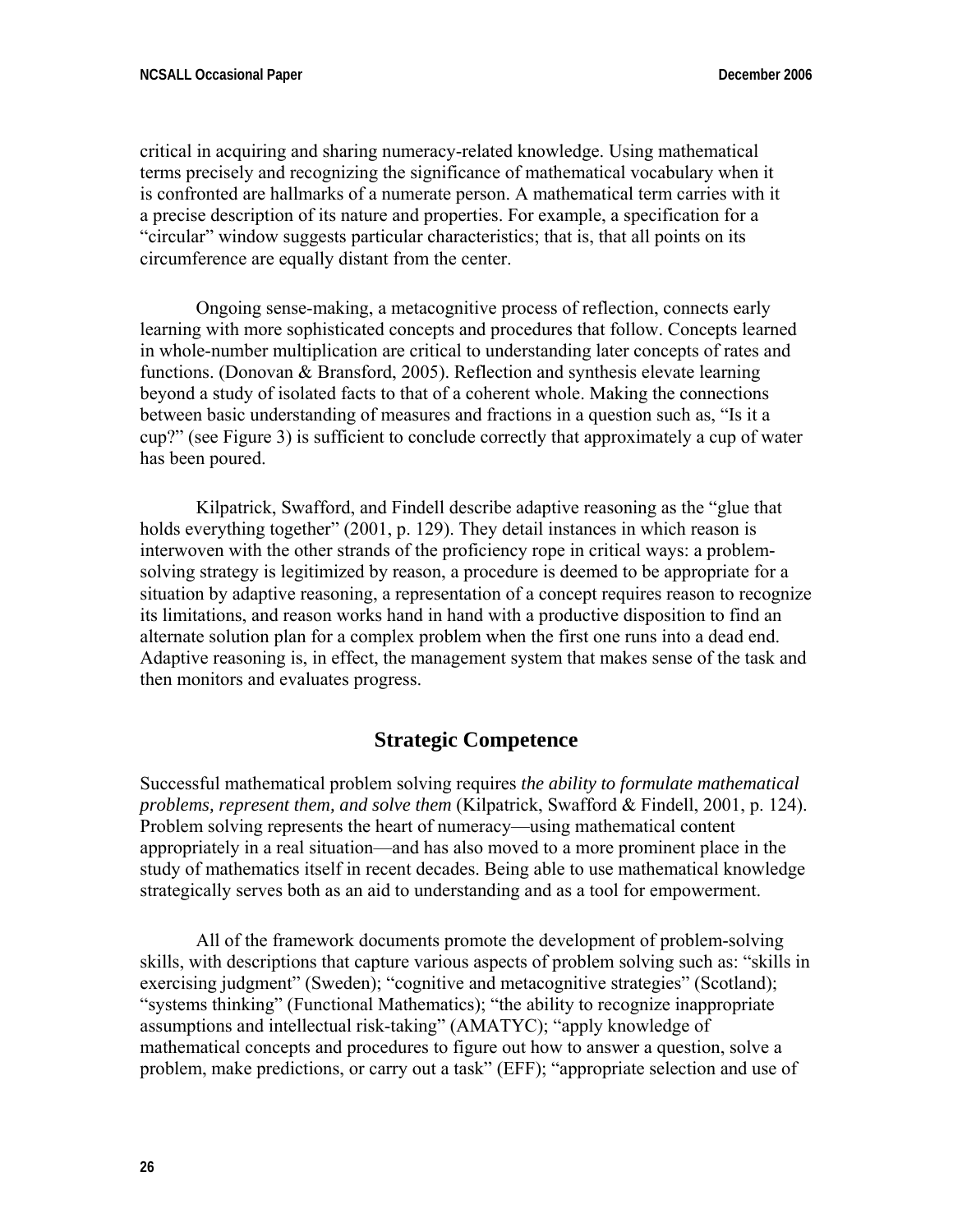strategies and tools and by distinguishing between relevant and irrelevant information" (Arizona AE Standards).

 By "problem solving," we do not include completion of computation "exercises" (such as multiplying 23 times 13). The goal of exercises is to provide practice in computation skills or to assess the accuracy or speed of such skills. Problem solving, on the other hand, suggests dealing with a complex situation in which a solution path is not explicit but must be developed to meet the needs of the situation. The problem may be clearly defined such as in the calculating batting averages task (see Figure 1), commonly found in text- or workbooks, or it may be ill defined, such as "Which telephone plan is best?" (see Figure 2). In either case, the problem can only be solved once an appropriate "strategy" can be identified.

 Many strategies help "mathematize" a situation or organize the information from either a routine or nonroutine problem into a mathematical form or model that enables the solver to "see" the underlying mathematical structure of the problem. Such problemsolving strategies include: drawing a diagram, making an organized list or table, looking for a pattern, and modeling the activity of the problem with objects. It is sometimes helpful to simplify the problem by substituting smaller numbers or rounded numbers so that the patterns can be seen more easily. Sometimes, working backwards is an effective strategy; other times it seems most efficient to guess and check, not generating guesses randomly but keeping track of guesses (and results) to hone in on an answer or pattern.

 In school, students traditionally are encouraged to use various strategies to solve "word problems." Sometimes, they are advised to look for "key words" as clues to which operation applies to the problem situation. While this strategy is sometimes effective, it responds only to surface features of a word problem and does not reflect any understanding of the mathematical structure of the problem. Further, the strategy is of no use if a problem does not contain the proper key words or if the information is presented in any form other than a terse word problem. A more coherent approach is to look for the underlying relationships among the quantities in a problem.

 Other problem-solving strategies are more domain-specific in that they are aligned with particular types of problems. For example, learners who are familiar with algebra would recognize that one productive strategy for deciding "Which telephone plan is best?" (Figure 2) might be to graph the cost of each plan for 0 through 2000 minutes, putting all three graphs on the same axis. This strategy would be unlikely to occur to someone who does not see the underlying algebraic structure of the problem.

 Genuine problem solving is rarely a linear process—one generally does not proceed directly from the problem to the choice of strategy, the enacting of the strategy (with whatever calculations or procedures are needed), and on to the production of a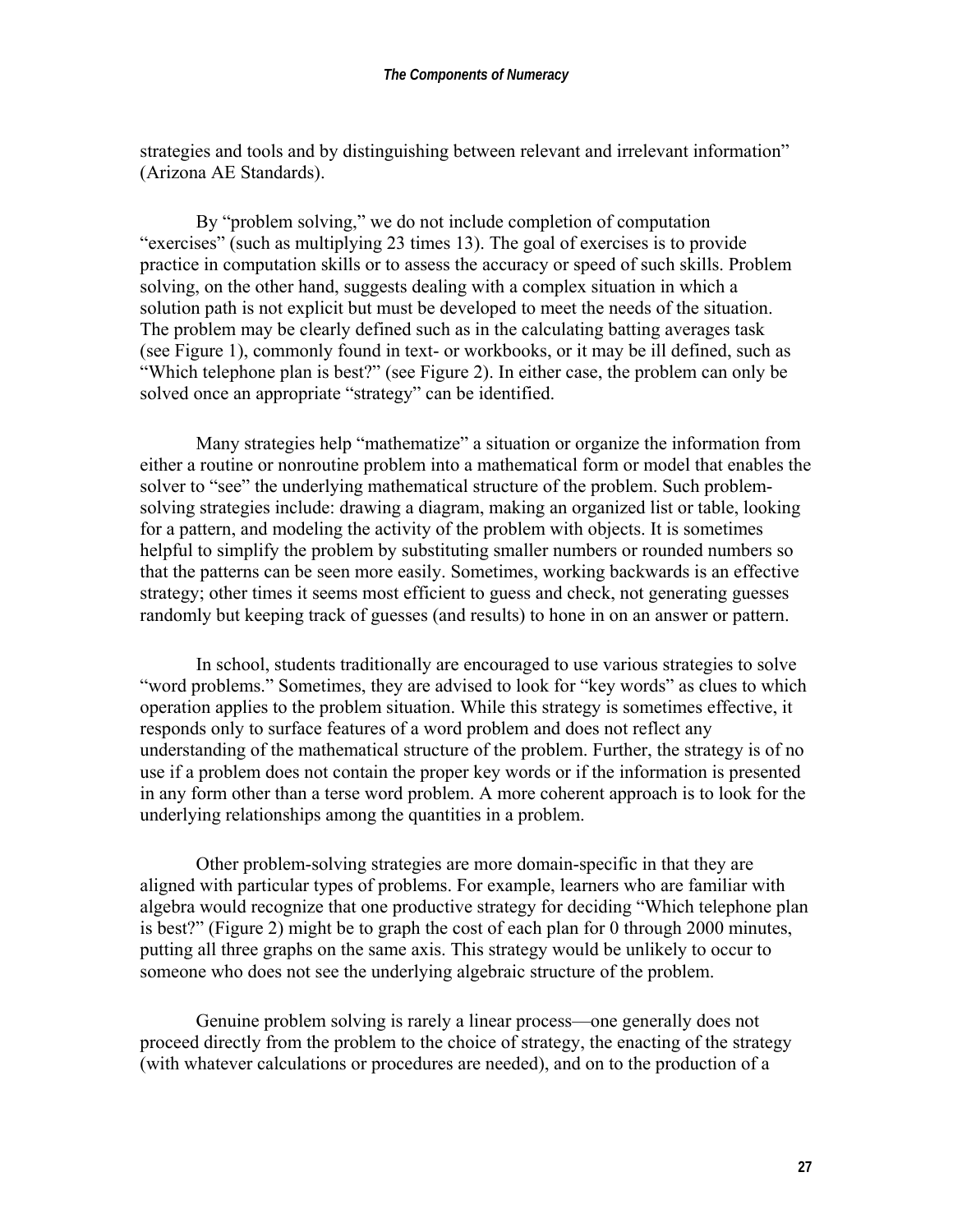solution. Instead, the process is dynamic and cyclic in that there are frequent moments of reflection and questioning, "Is this working?" "Is this the most reasonable approach?" "Why is this coming out differently from what I expected?" This constant monitoring of the problem-solving process often leads back to the original problem, altering or changing the strategy, and adjusting the implementation of the strategy (Wilson, Fernandez, & Hadaway, 1993).

 Numeracy tasks, because they are embedded in real situations, are not as well defined as the situations used to promote learning in school or as word problems. They are often complicated by nonmathematical constraints, contextual issues that complicate the choice of methods, or the certainty of a solution. Forman and Steen (1999) say that *systems thinking* is required when adults are confronted with all the factors that need to be considered when making a decision in a real situation. One needs an insider's contextual knowledge in addition to mathematical knowledge to make a wise decision. In a question such as, "When can you retire and how do you know?" the decision may be influenced by considerations other than the financial repercussions of remaining on the job.

 Gal (2000) says that adults *manage* numeracy situations rather than merely solve problems that have right and wrong answers. They have to consider factors such as time and resources available, cost, and accuracy requirements before planning a course of action. He categorizes the kinds of numeracy situations that confront adults as being *generative* (such as computational tasks that have a correct answer), *interpretive* (where an opinion may be required), or *decision* (where a course of action is determined). Often in interpretive and decision situations, the underlying mathematics may be nearly invisible on the surface. For example, in "Is it a cup?" the situation must be mathematized first to produce mathematical information that can be interpreted, analyzed, and considered to make a decision.

#### **Procedural Fluency**

Procedural fluency is an essential component in completing many numeracy tasks that require efficient and accurate calculation. In addition to paper-and-pencil procedures, it includes *using mental mathematics to find certain answers, estimation techniques to find approximate answers, and methods that use technological aids like calculators and computers* (Kilpatrick, Swafford and Findell, 2001, p.121). Every framework we examined included this subcomponent; in some frameworks, it was the most salient one. However, beyond knowing (or being able to figure out) a procedure, it is also essential to understand what the operations do, how they are related to each other, and when a situation requires their use.

 By definition, numerate behavior is triggered by a purpose. Thus, as a component of numeracy, computation techniques are not learned for their own sake, but are learned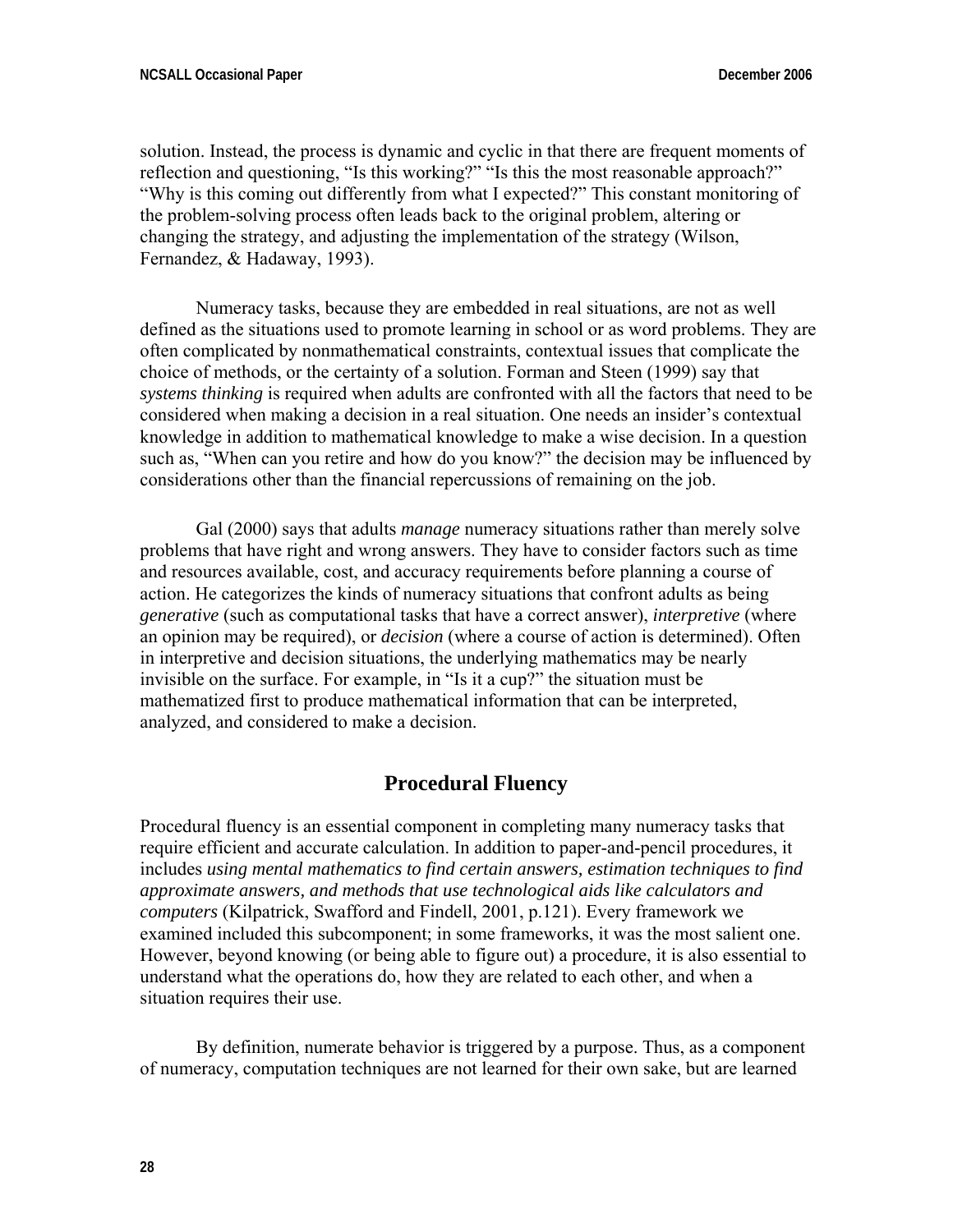so that they can be used as tools in problem solving. A real-life situation in which the computation is embedded often suggests the most appropriate computational technique to find a good solution. An estimate may be good enough to answer the question or make the decision. The numbers involved may lend themselves to finding the answer mentally. Written procedures may be necessary for an accurate answer in a simple situation but using a calculator may be better for more complex problems. The goal is to be comfortable with many methods so that a person can choose an efficient method and (perhaps) use another one to check to see if the answer is reasonable.

 With respect to written procedures, fluency does not demand that one knows *the* textbook algorithm for finding answers. Alternative strategies that are based on sound mathematics are often used flexibly and fluently to find answers in special circumstances or even for general use. For example, when adding 215 to 128, the traditional algorithm starts on the right, focuses on the digits themselves, and does not consider their value in the number as a whole.  $(5 + 8 = 13$ , write the 3 and carry the 1,  $1 + 1 + 2 = 4$ ,  $2 + 1 = 3$ and the answer is 343.) An alternate algorithm starts at the left side and considers the digits along with their place values.  $(200 + 100 = 300, 10 + 20 = 30, 5 + 8 = 13, 300 + 30$ + 13 = 343.) Use of such alternative procedures is especially evident in adult education where students come to programs knowing computation methods that are easier for them to understand than the textbook algorithms. Some are unique procedures that they use at home or at work (Lave, 1988; Scribner & Stevens, 1989), while others are techniques that they learned in different countries (Schmitt, 2006; Zaslavsky, 1973). The goal for numerate behavior is to flexibly use procedures that lead to error-free results (are accurate) and take the least time and effort (are efficient).

 A survey of how adults do mathematics in everyday life concluded that "it's mostly estimation, mostly mental" (Northcote & McIntosh, 1999). Another study of how mathematicians compute found a similar result (Dowker, 1992). The flexible ability to find exact answers without using paper and pencil represents the epitome of adult numeracy. Often it is the features of the numbers and their relationship to one another that determine if mental techniques are more efficient. For example, if the situation requires finding 36% of 50, a person can mentally find half of 36 (50% of 36) to quickly arrive at the answer to the original question. The same mental strategy would be more cumbersome with other numbers, such as 36% of 60. In most cases, mental math procedures involve insight beyond that required by traditional paper-and-pencil procedures.

 Estimation, a version of mental math that uses rounded numbers to construct simpler situations, is used to find approximate answers. The left-handed (or front-end) approach, shown in the addition procedure above, leads naturally to the estimation technique of rounding numbers before adding because it starts with the digits that have the most consequence to the size of the answer. Like mental math, the techniques involved with estimation require the integration of elements of the strands of conceptual understanding, adaptive reasoning, and problem solving.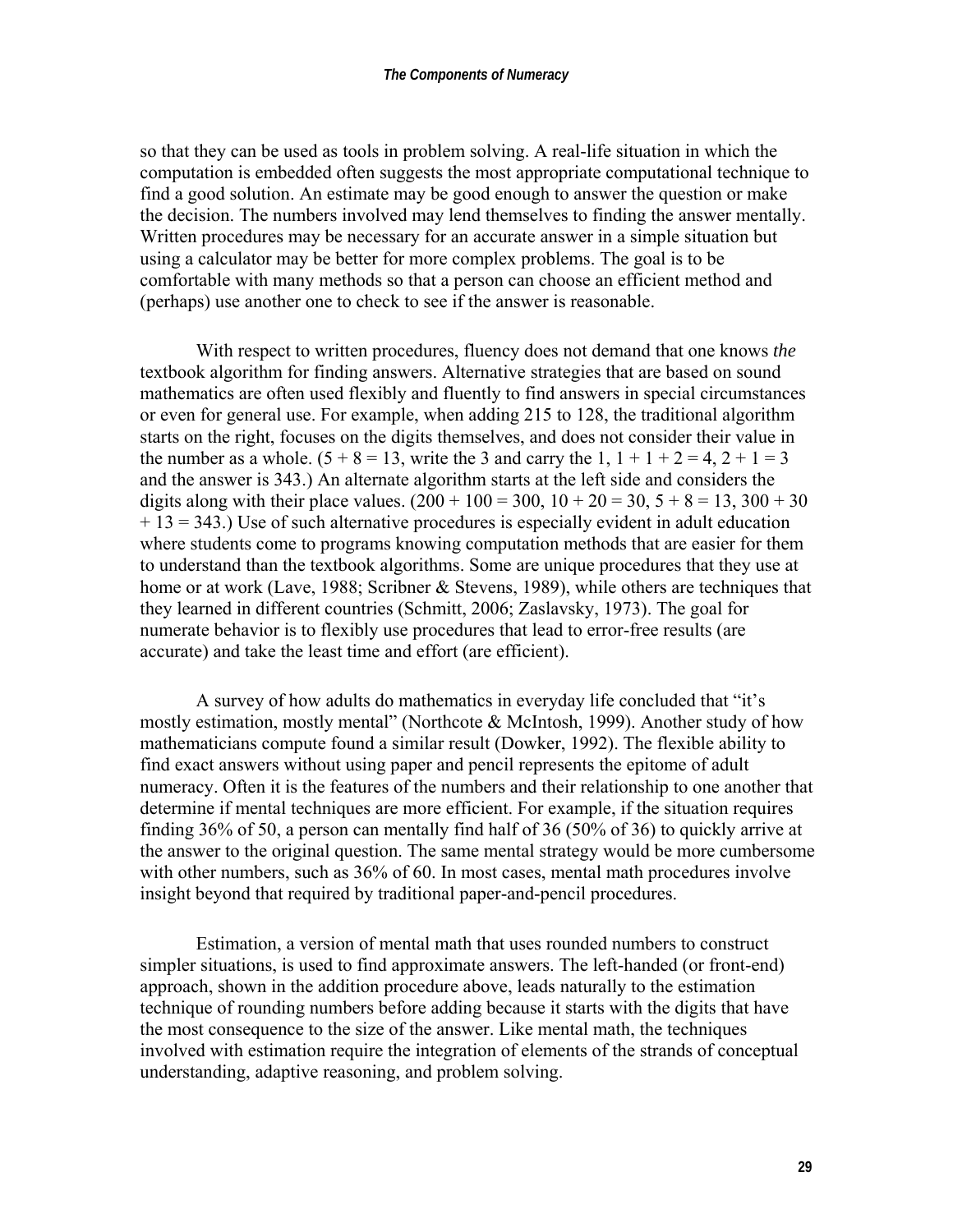Procedural fluency also involves being able to use technological aids to complete computations that are more complex. Technology surrounds us in modern society, and facility in its use is especially critical in the many workplace tasks. Calculators and computers eliminate the burden of tedious computations and ensure accuracy when the data and procedures are entered correctly, but do not remove the need for understanding what the operations do and whether they are appropriate for a particular situation.

## **Productive Disposition**

The affective component of numeracy includes the beliefs, attitudes, and emotions that contribute to a person's ability and willingness to engage, use, and persevere in mathematical thinking and learning, or in activities with numeracy aspects. The literature on affective issues suggests that beliefs, attitudes, and emotions toward mathematics may differ from those directed toward other aspects of people's lives (Tobias, 1978), are frequently correlated with mathematics achievement (Dossey, Mullis, Lindquist, & Chambers, 1988; McLeod, 1992), and are likely to affect adults' motivation to engage in numeracy activity and persistence during that activity.

 Kilpatrick, Swafford, and Findell (2001) identify a "productive disposition" as a necessary component of mathematical proficiency and argue that it should be developed during the course of K–12 mathematics education. The implication is that if a person leaves school without having developed such a disposition, one is unlikely to be able to be numerately effective or effectively numerate. Unlike children, adults cannot develop productive attitudes, beliefs, and emotions on a relatively clear slate and may have to counter existing, entrenched negative beliefs, attitudes, and emotions.

 A number of the adult numeracy frameworks acknowledge the importance of the affective component of numeracy and recognize its impact on numeracy acquisition and use. Their terminologies include:

- "Enabling beliefs and attitudes" *(ALL)*
- "Confidence" (Australian Holistic Adult Numeracy Assessment, Marr, Helme & Tout, 2003)
- "Emotional dimension" (Scotland *Curriculum Framework*)
- "Habits of mind" (Massachusetts ABE Framework for Mathematics)

 The Swedish report, *Adults and Mathematics—A Vital Subject* (2004), specifically identifies "affective factors and adults' mathematics learning" as a "critical area in which research and development work are a matter of particular urgency" (p. 13).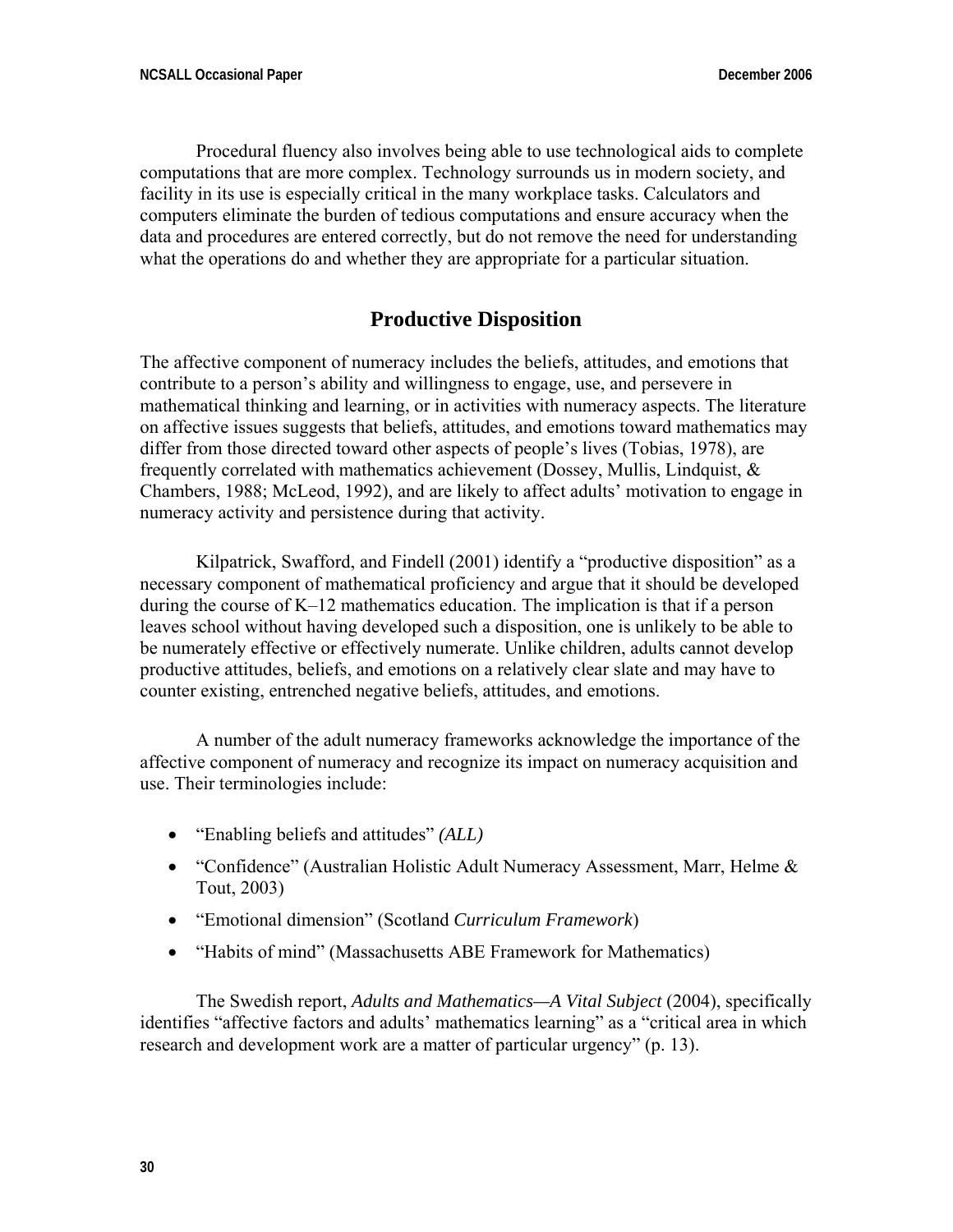While the affective component of numeracy is recognized as significant, none of the frameworks position this component at a level worthy of extended description or of instructional or assessment imperative. Perhaps this is because research has only begun to address and seek to understand this component and/or because it is seen as a psychological construct rather than a cognitive one.

 Affective responses emerge from an individual's life events, experiences, and perceptions; may be culturally grounded; and may build up over time to vary in their stability and power. Over the last 15 years, the affective domain has generally been divided into three subcomponents: beliefs, attitudes, and emotions (McLeod, 1992; see also DeBellis & Goldin, 1997; Evans, 2000, 2002).

 *Beliefs* include *a set of ideas* that ground expectations and provide a lens through which new experiences are understood. People often have developed beliefs related to math use, including beliefs about:

- Their own ability or capacity to learn math (some seem to believe it's fixed at birth)
- The nature of math (set of procedural rules vs. a body of conceptual ideas and meaningful procedures)
- The usefulness of math in their lives (in fact, adults often underreport mathematical use [Coben, 2000])
- The mathematical problem-solving process itself (appropriate solution paths are clear and obvious to those who are able)
- How one goes about learning math (memorizing, teacher tells vs. constructed by student—passive/active).

These beliefs may develop in response to classroom experiences, a cultural environment, and/or messages from family members that contribute to feelings of confidence.

 *Attitudes* include *feelings and preferences* about math, particular content, or instructional practices. Some common negative attitudes frequently expressed include a dislike of word problems, feelings of anxiety about algebra, and discomfort in asking questions of a teacher. Evans (2000) found that among his adult research subjects, "every single student expressed some emotion related to the doing of mathematics, or the use of numbers. Not only was anxiety expressed by many, as expected, but also confidence, pleasure, and sometimes dislike or anger" (p. 179). McLeod (1992) theorizes that such attitudes may develop as a result of repeated, intense emotional reactions.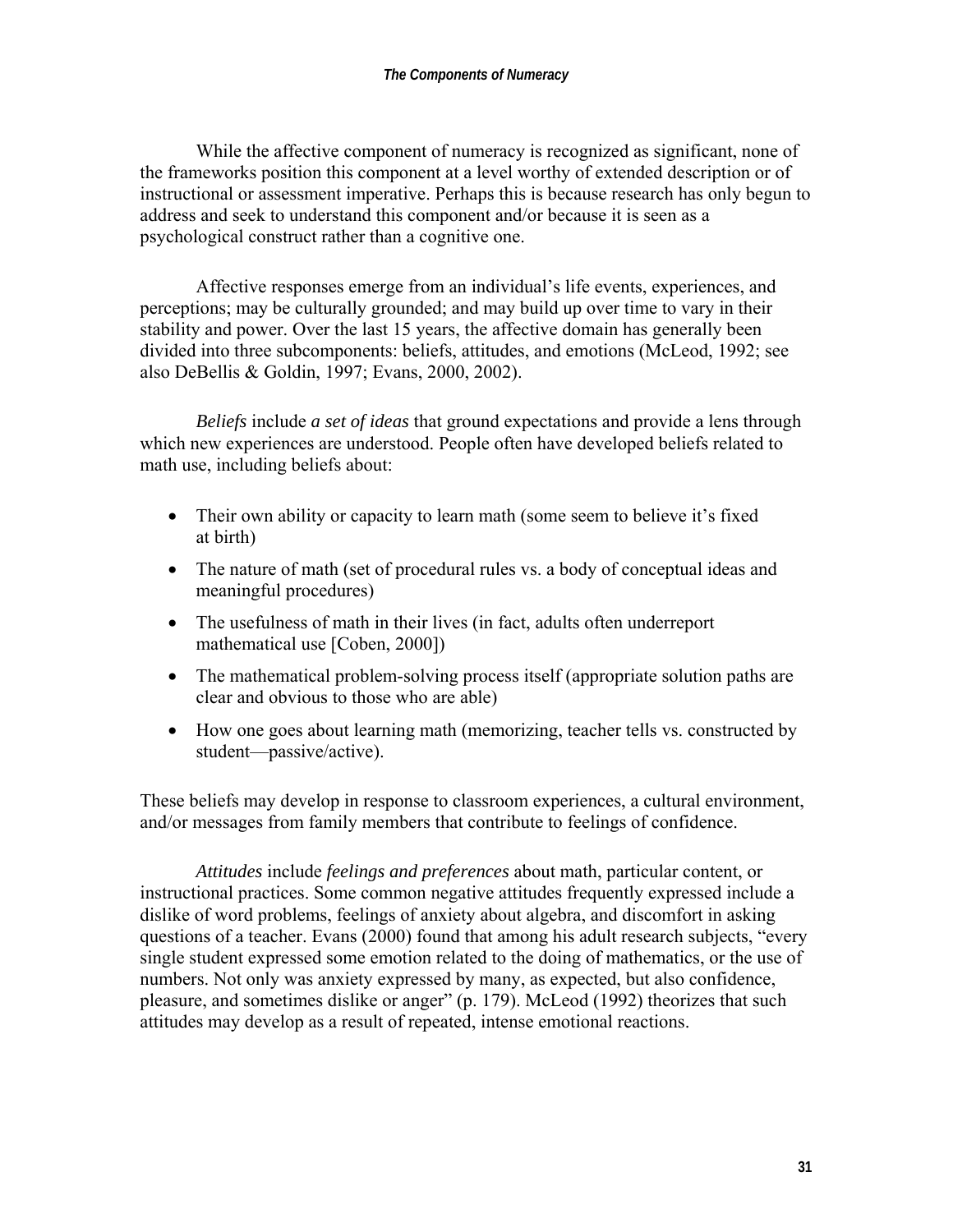*Emotions* are *intense, short-lived feelings*, such as panic, joy, or frustration. Emotions are embedded in the contexts in which they occur in that they are immediate and involuntary responses. Such emotions are to be expected as individuals engage in numeracy activity that is challenging to them. We have seen how panic over not knowing how to solve a word problem can cause an adult learner to simply grab whatever numbers are available (regardless of their meaning) and perform some calculation with them just to have something to put down on paper (Ginsburg, Gal, & Shuh, 1995). In our own teaching experience, we have also seen the unbridled joy expressed as a resounding "Yes!" when a learner solves a problem that had initially been perceived as difficult or complex.

 How adults respond to inevitable feelings of frustration during mathematical activity may vary. For example, frustration may result in stopping work on a problem after the first unproductive attempt, or it can ignite a burst of resolve and energy to attack the problem until a solution can be found (see Goldin, 2006, for a rich discussion of the representational and communicative nature of frustration). Recognizing and acknowledging the emotion and examining the response it engenders can lead to an understanding that such emotions are common to all, but that productive responses *can* be developed.

 Adult learners may have already established counterproductive attitudes, beliefs, and emotions as a byproduct of their earlier school and other experiences. Avoidance of mathematics courses has been linked to math anxiety, self-perceptions of incompetence, and feelings of lack of control (Tobias, 1978). Indeed, failure to successfully complete secondary education may be partially attributable to patterns of interfering and counterproductive beliefs, attitudes, and emotions. Further, these affective responses may continue to negatively influence cognition and performance, limit empowerment, and inhibit confidence-building unless they are addressed and dissipated.

 The consequences of positive attitudes, beliefs, and emotions toward numeracy allow for a productive engagement, the expectation that mathematics should and will make sense, and a willingness to commit to a problem-solving stance and persistence when encountering false starts or other frustrations.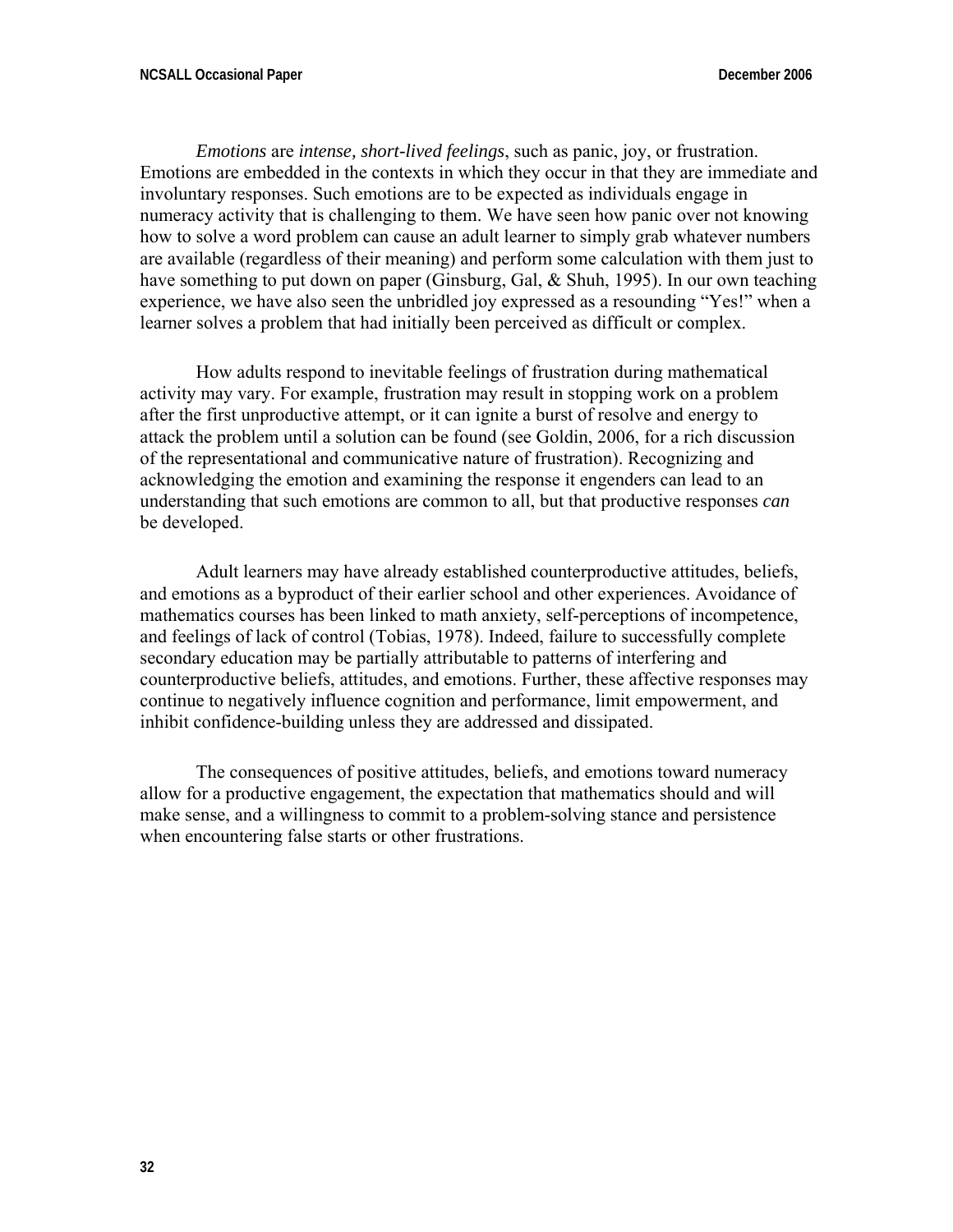# **SUMMARY AND DISCUSSION**

Together and individually, we (Ginsburg, Manly, and Schmitt) have enjoyed the privilege of spending many years as classroom teachers, researchers, teacher trainers, and curriculum and assessment developers in the midst of and around the edges of the emerging field of adult numeracy. We took on the task of writing this paper with impact in mind, always returning to the question: What might this paper contribute to the people in the field—our colleagues and our students?

 We were commissioned to write a paper covering the components of numeracy and, while that work was intellectually stimulating in and of itself, for us writing this paper was more than an intellectual exercise. Always central to our discussions were the adults who return to study in adult learning programs, their teachers, and the organizations that set policy and guide practice. It is with this perspective that we now reflect on several issues that emerge directly from the document review and subsequent identification and explication of the components of numeracy.

 All three essential components of adult numeracy—**Context, Content, Cognitive and Affective**—are necessary to *be* numerate, to *act* numerately, and to *acquire* numeracy skills, and any one without the others is insufficient. These components are not independent of one another, and should remain interwoven during instruction and assessment. Since the components are all always in play to some extent during any numeracy activity, they must each be part of meaningful adult numeracy learning and development. Therein lies the challenge.

 The following table is a summary of the components of numeracy, along with their subcomponents, that we have discussed in this paper.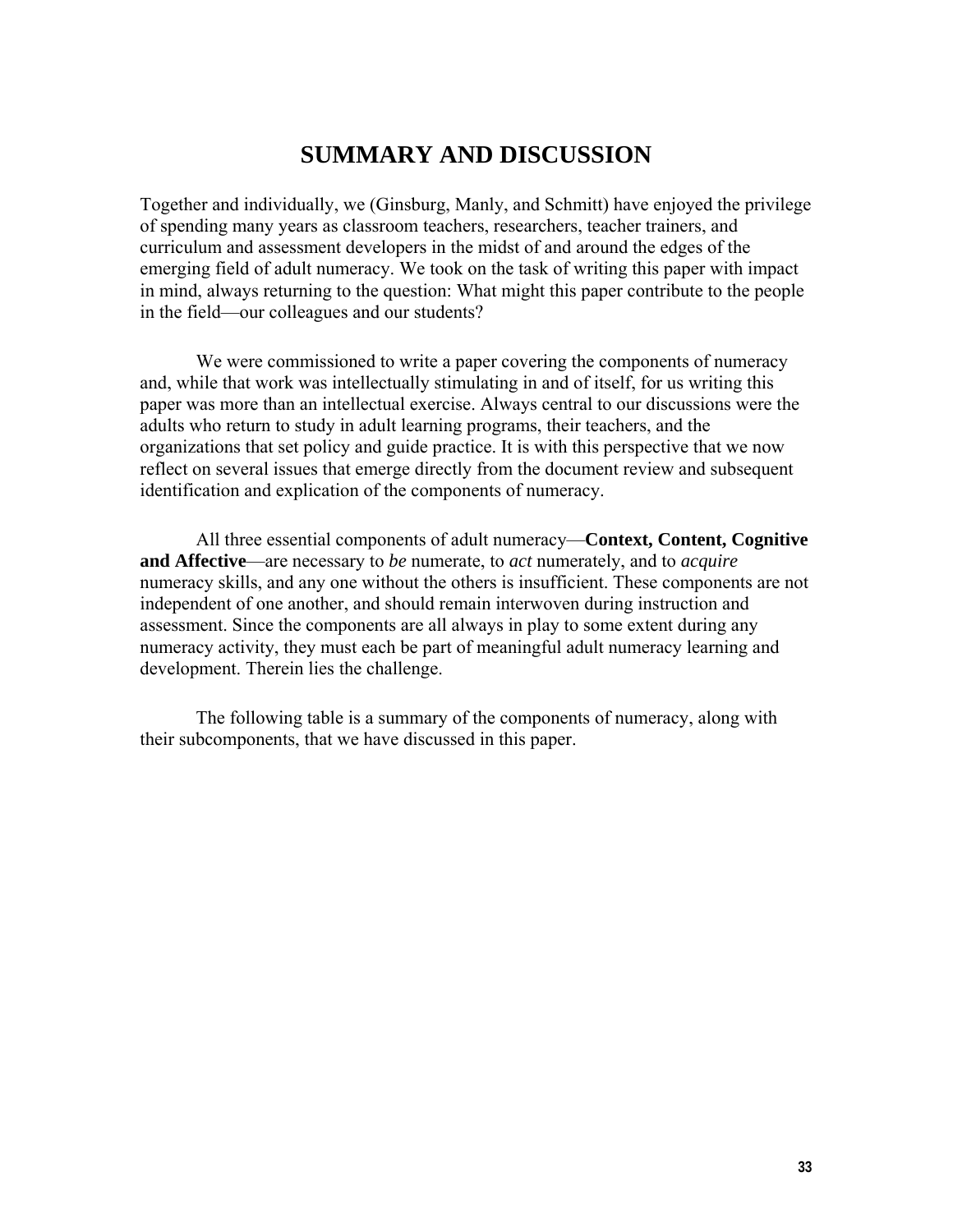## **Components and Subcomponents of Numeracy**

**CONTEXT –** the use and purpose for which an adult takes on a task with mathematical demands

**Family or Personal—**as a parent, household manager, consumer, financial and health-care decision maker, and hobbyist

**Workplace—**as a worker able to perform tasks on the job and to be prepared to adapt to new employment demands

**Further Learning—**as one interested in the more formal aspects of mathematics necessary for further education or training

**Community—**as a citizen making interpretations of social situations with mathematical aspects such as the environment, crime and politics

**CONTENT –** the mathematical knowledge that is necessary for the tasks confronted

**Number and Operation Sense—**a sense of how numbers and operations work and how they relate to the world situations that they represent

**Patterns, Functions and Algebra—an ability to analyze relationships and change among quantities,** generalize and represent them in different ways, and develop solution methods based on the properties of numbers, operations and equations

**Measurement and Shape—**knowledge of the attributes of shapes, how to estimate and/or determine the measure of these attributes directly or indirectly, and how to reason spatially

**Data, Statistics and Probability—the ability to describe populations, deal with uncertainty, assess** claims, and make decisions thoughtfully

**COGNITIVE AND AFFECTIVE—**the processes that enable an individual to solve problems and, thereby, link the content and the context

**Conceptual Understanding—**an integrated and functional grasp of mathematical ideas

**Adaptive Reasoning—**the capacity to think logically about the relationships among concepts and situations

**Strategic Competence—the ability to formulate mathematical problems, represent them, and solve** them

**Procedural Fluency—**the ability to perform calculations efficiently and accurately by using paper and pencil procedures, mental mathematics, estimation techniques, and technological aids

**Productive Disposition—the beliefs, attitudes, and emotions that contribute to a person's ability and** willingness to engage, use, and persevere in mathematical thinking and learning or in activities with numeracy aspects

From Ginsburg, L., Manly, M., and Schmitt, M. J. (2006). *The components of numeracy* [NCSALL Occasional Paper]. Cambridge, MA: National Center for Study of Adult Literacy and Learning. Available: http://www.ncsall.net/fileadmin/resources/research/op\_numeracy.pdf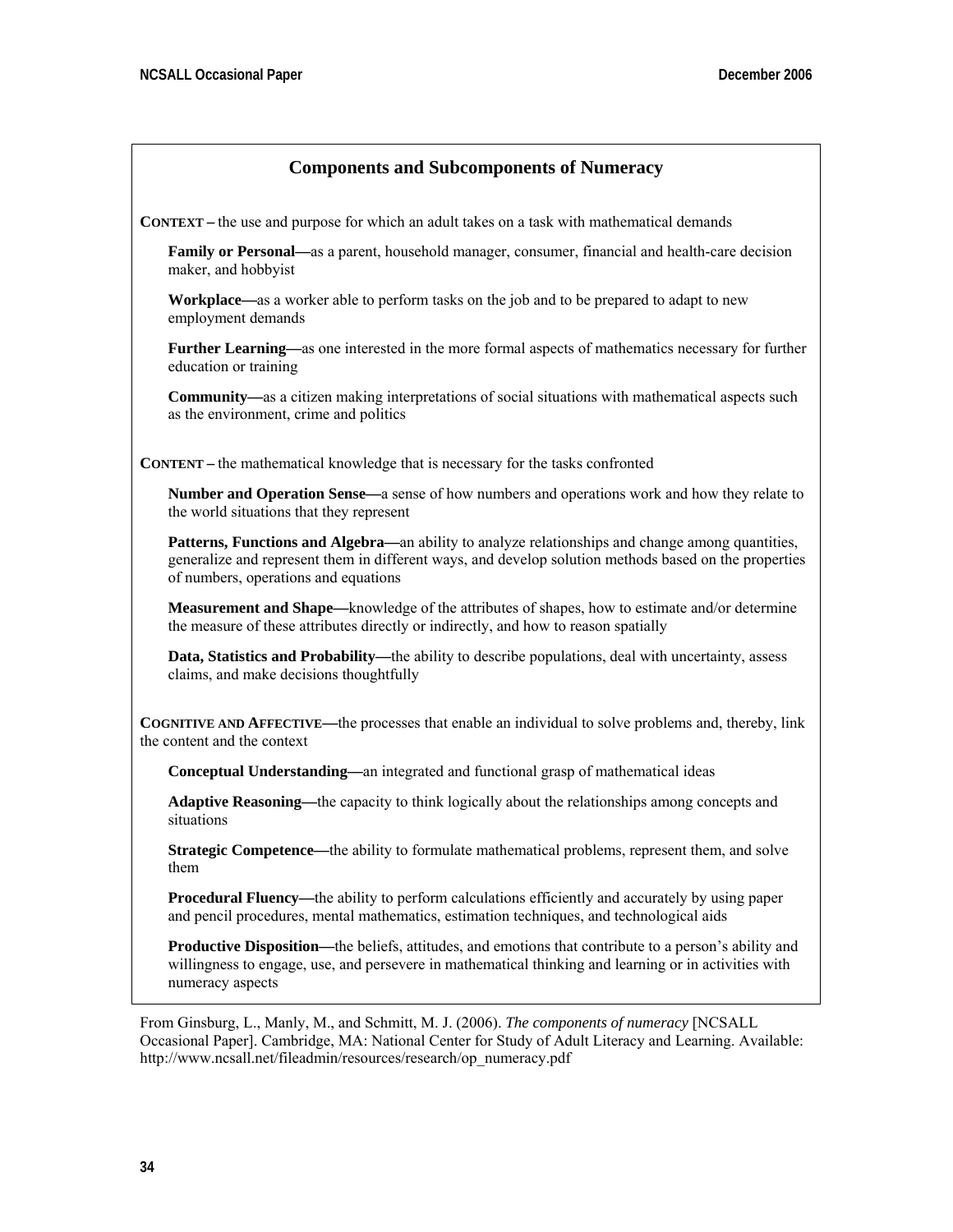## **Implications for Practice**

We turn now to consider how these three components of numeracy and their subcomponents might provide insight and support improvements to the field of adult numeracy education. In the following section, we begin to list how teaching and learning might be influenced when considering each aspect of practice—curriculum and instruction, assessment, and teacher professional development—through the prism of the three-component definition of numeracy. These lists are not complete, but we offer them to begin a dialogue in the field. It is up to teachers, professional developers, curriculum and assessment developers, and policymakers to work together to enact a numeracy educational program that serves well the adults who return to education.

### *Re-examining Curriculum and Instruction*

Good teachers always attempt to tailor instruction to the particular needs of their students and strive to build on their learners' existing knowledge and experience. However, for diagnostic purposes, adult education teachers typically use standardized arithmetic tests that at the minimum provide a grade-level score and at most identify errors in computational procedures. On the basis of these, teachers often hand learners a workbook (generally one beginning with whole numbers or fractions) for further computational practice. The numeracy components and their subcomponents indicate that these common practices, while well meaning, are limiting and perhaps even counterproductive for empowering and enabling learners and as a model of numeracy instruction. Therefore, adult educators would benefit from a critical examination of their curriculum and instructional practices through the lens of each of the numeracy components.

### **1. Include context in curriculum and instruction.**

Learning and teaching "math in context" has often been interpreted as first practicing computational rules, and then applying those skills to word problems that are instantiations of that particular computational process. As a result, the contexts are often stripped of the messiness of reality, include no opportunities to consider and decide on alternatives, and thus carry little instructional value. Referring back to the earlier discussion of "real" versus "realistic," teachers would do well to devise a curriculum that strives to (1) begin with context and teach problem solving and procedures in service of solving real or realistic problems; (2) draw upon contexts that are important to adults and that are part of their experience and, at the same time, provide a variety of numeracy tasks that emerge from contexts that are less familiar to the learners, but are worthwhile to know. Instructors must become familiar with the mathematics needed to manage the demands of family, workplace, community, and further education.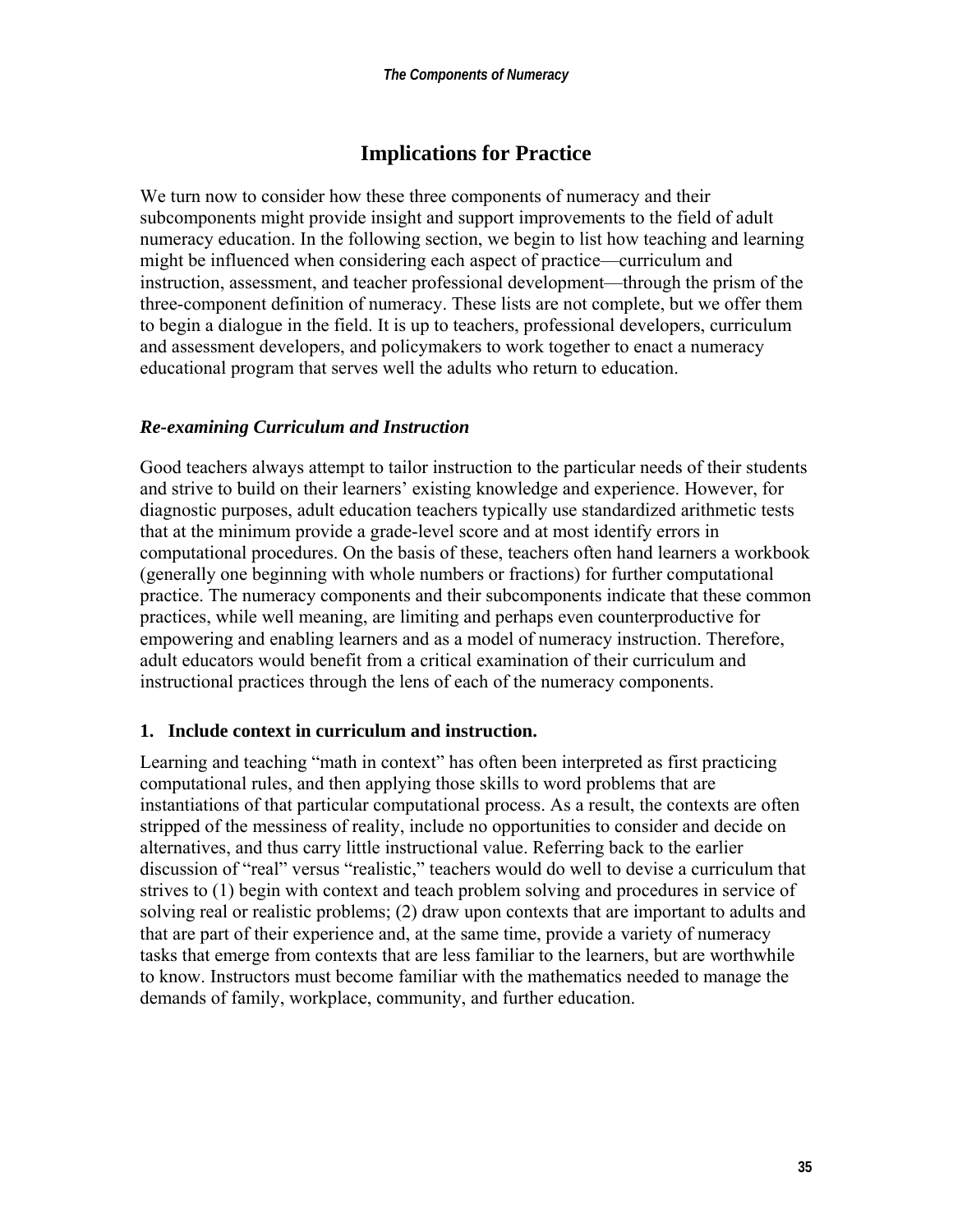#### **2. Restructure the scope and sequence of mathematical content.**

The notion that mastery of whole numbers, fractions, decimals, and percents must precede algebra, geometry, and data analysis and statistics has been challenged by research and several of the frameworks. (See for example, the Equipped for the Future Performance Continuum, the Adult Literacy and Lifeskills Survey Framework, the Massachusetts ABE Math and Numeracy Curriculum Framework, and the NCTM Principles and Standards.) Therefore, teachers are challenged to devise a scope and sequence that integrates all four content strands at all levels, from Beginning ABE through transition to college, paying attention to how students' thinking develops within and across each content strand.

#### **3. Address all aspects of cognition and affect.**

Practicing arithmetic computational procedures is a part of the process of being mathematically literate, but only one part. Take, for example, the topic of addition of fractions. At present, much class time is allotted to the procedural (e.g., finding common denominators when adding fractions). However, time and attention must be also paid to developing learners' conceptual understanding of the meaning of rational numbers, what the operation of addition means, what is a sensible answer, and how the numbers "look" with manipulatives, number lines, or diagrams.

 Other subcomponents of cognition require a pedagogical approach that helps adult students develop a collection of problem-solving strategies and the ability to apply them effectively, and mathematical reasoning so learners can make judgments about procedures and strategies based on understanding mathematical relationships.

 With regards to affective factors, adult educators are challenged to support learners' existing and developing sense of themselves as numeracy learners and doers, helping them to manage frustration with false starts during problem solving as well as to develop the confidence and agency to better manage real-life numeracy situations.

#### **4. Create learning environments focused on problem solving.**

Restructuring the classroom environment from lecture or individualized learning modes to small, collaborative, problem-solving groups can support the development of mathematical problem solving and communication skills. Learning to be numerate and to function numerately outside the classroom is best done as a social activity, in which people brainstorm strategies, propose alternatives, articulate and defend their reasoning, and learn from one another.

 Boaler (1998, 2000) showed that adolescents who studied mathematics in an environment that used only open-ended, project-based activities developed conceptual understanding, reasoning, and problem-solving skills. On computational assessments,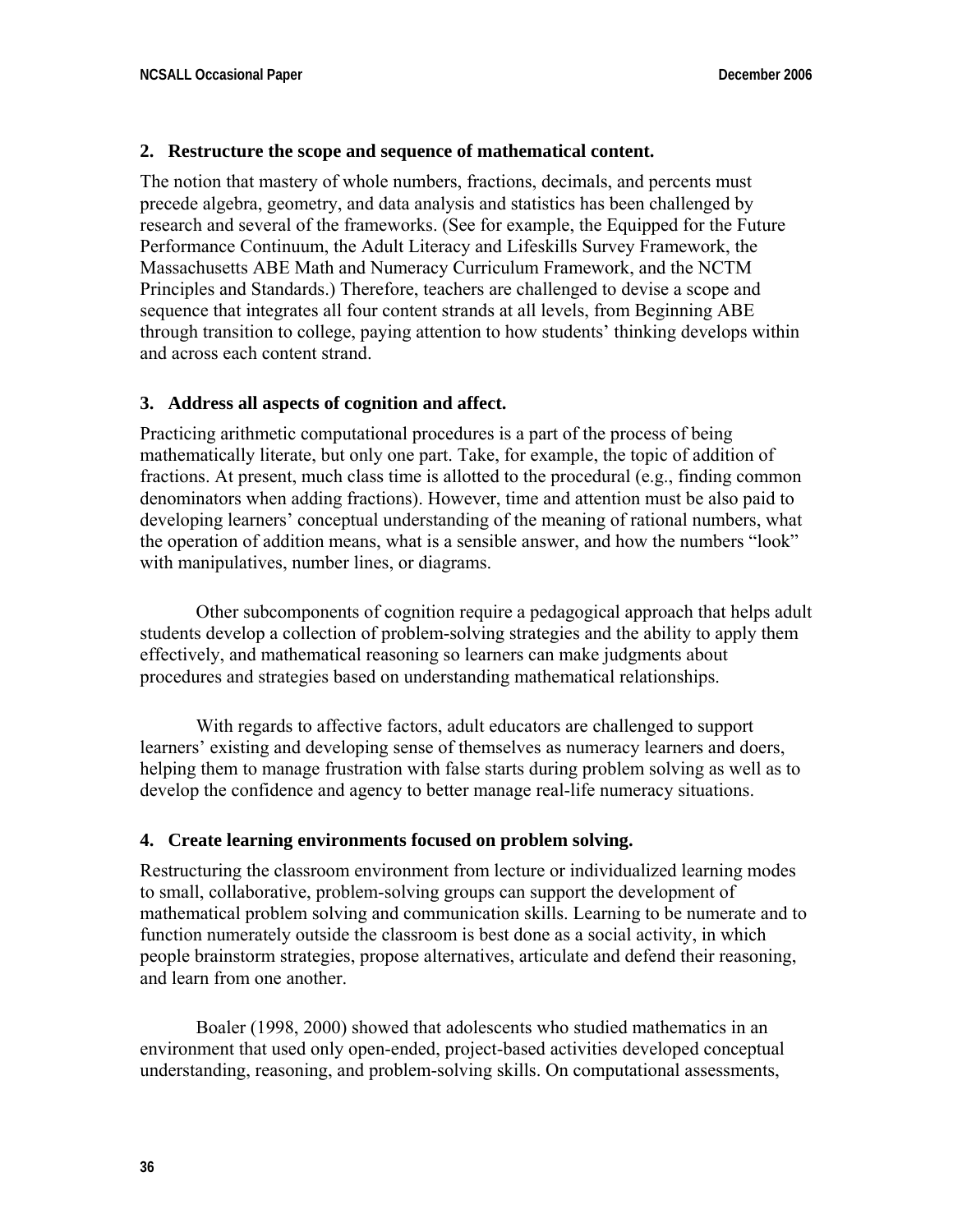these students performed as well as similar students whose learning was described as traditional, textbook-based. However, these student far outperformed the others on applied, realistic tasks that used the same mathematics content as was assessed on the computational assessments. This outcome was attributed in part to the students' attunement to the constraints and affordances represented in multiple situations, their engagement in practices that were similar to those of the real world, and their own experience of appropriate behaviors in math class. As one student described the difference between project-based math learning and practice with formal, procedural methods:

Well, when we used to do projects, it was like that—looking at things and working them out, solving them—so it was similar to that, but it's not similar to this stuff now. It's, you don't know what this stuff is for really, except the exam (Boaler, 2000, p. 117).

 Many adult education numeracy classes have more closely resembled the traditional textbook-oriented classrooms in which students become proficient at finding and interpreting cues that help them proceed through exercises (such as using all of the numbers given in a word problem, using the same procedure for all of the exercises on a page, focusing on "target words" that suggest specific operations, and not bringing in any information or ideas from the real world). Such cues are specific to a math classroom, but are of no use at all in solving problems outside the classroom.

#### *Assessment*

**The field should undertake efforts to develop and adopt assessments that are aligned to standards that address the components of adult numeracy.** Although we have seen "pockets of good practice" in numeracy instruction in the United States, in many jurisdictions there is a severe misalignment between the elements of the system official policy, what is assessed, and teacher beliefs and practice. Classroom experiences should include requirements such as explaining *why* a procedure will or won't always work, describing a reasoning process that leads to an estimate of the answer, and making a sketch of the elements of a problem from the real world. Likewise, assessments should evaluate the full spectrum of cognitive abilities and reflect the emphasis on a broader curriculum at all levels.

 Assessments such as the Tests of Adult Basic Education (TABE), CASAS, and the General Educational Development (GED) are influential for documenting learner progress and for accountability purposes. Teachers often find themselves in the position of "teaching to the test," allowing the assessments to dictate the content of instruction. However, none of these assessments fully address all three numeracy components. An ideal assessment should evaluate (and thereby promote) complete performance; that is, it would consider all three components in the structure of items. Complexity would vary in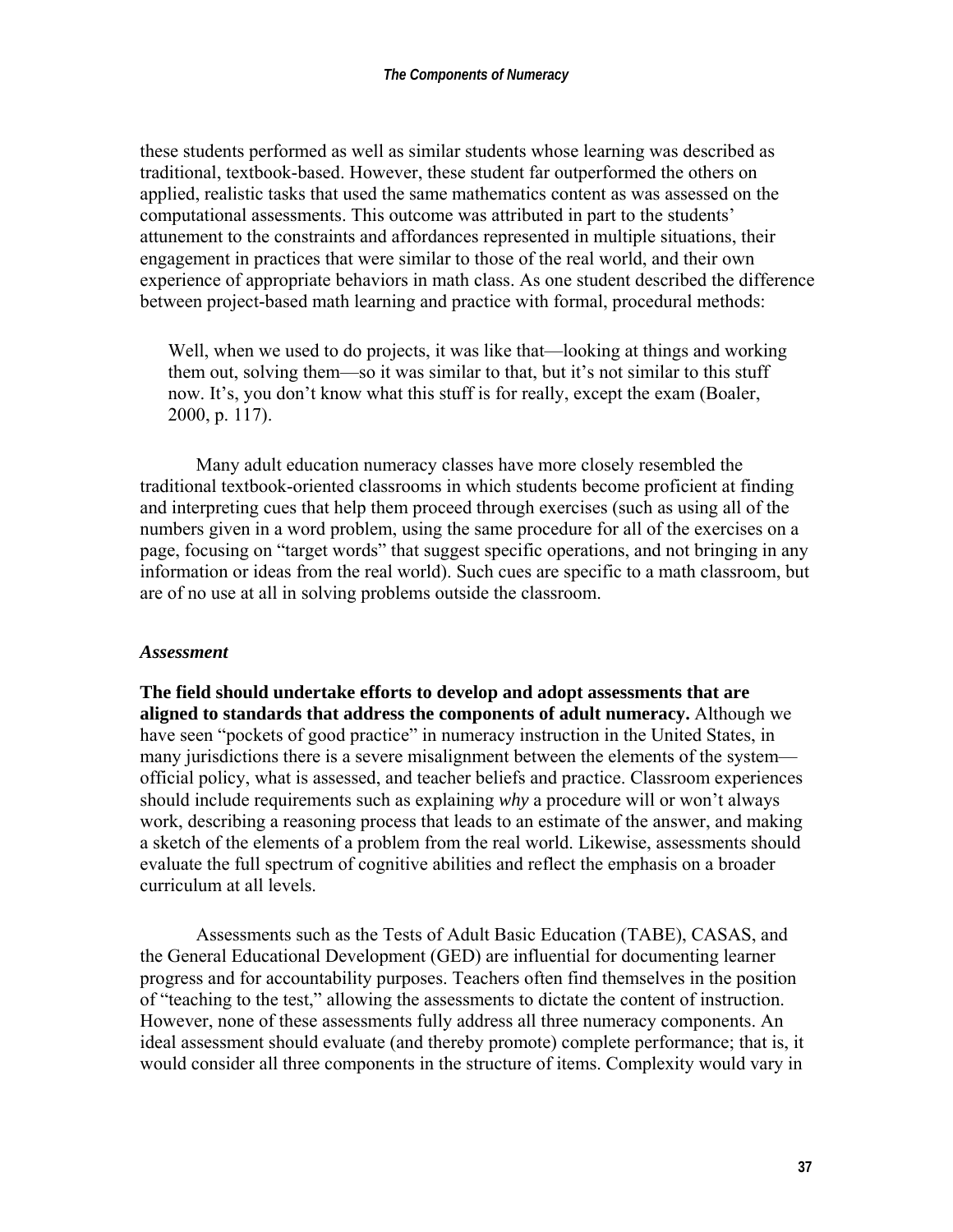all the content strands (number and operation sense; patterns, functions, and algebra; measurement and shape; data, statistics, and geometry), cognitive strands (conceptual understanding, adaptive reasoning, strategic competence, procedural fluency), and contexts. Such assessment tools would reveal a more complete profile of learner proficiencies than the "skill gaps" that are exposed by current measures. Because we tend to value what is tested, it is imperative that programs be held accountable by showing learner progress toward goals that are meaningful. Practically speaking, no one test can "do it all" so a range of tools and procedures are needed to assess the various components of the construct of numeracy, including performance-based assessments, teacher observations, portfolios, self assessments, etc.

### *Professional Development*

**Support teachers who seek to address all the components of numeracy**. Helping teachers rethink their instructional practices in response to a vision of numeracy that goes beyond shallow computational procedures is not an insignificant task. We expect that many existing professional developers will need to further their own learning significantly in order to provide effective professional development in numeracy to others.

With regard to context, teachers would benefit from the ability to enmesh instruction into contexts as well as to draw the math out from the contexts with which learners are familiar. Teachers should have mastery of all of the content strands, including but not limited to the computational aspects. In addition, they should have a vision of how understanding develops within each of the strands and across them. Finally, it is important that teachers have a deep understanding of the cognitive and affective processes involved in numeracy learning and performance.

 To address these needs, professional developers will have to create workshops and experiences that enable teachers to enrich their own mathematical understanding, provide opportunities for teachers to identify or develop activities that are numeracy-rich, facilitate teachers' attempts to implement such activities, and then provide a structure in which teachers can reflect on the process and impact of changes in their practice.

## **Implications for Further Research**

Because the field of adult numeracy is young, the research base is thin. The field now requires a strategic research program to learn how numeracy develops throughout adulthood and how to foster that development. The components and subcomponents identified in this paper together describe the terrain of numeracy proficiency and suggest broad-based research questions, such as: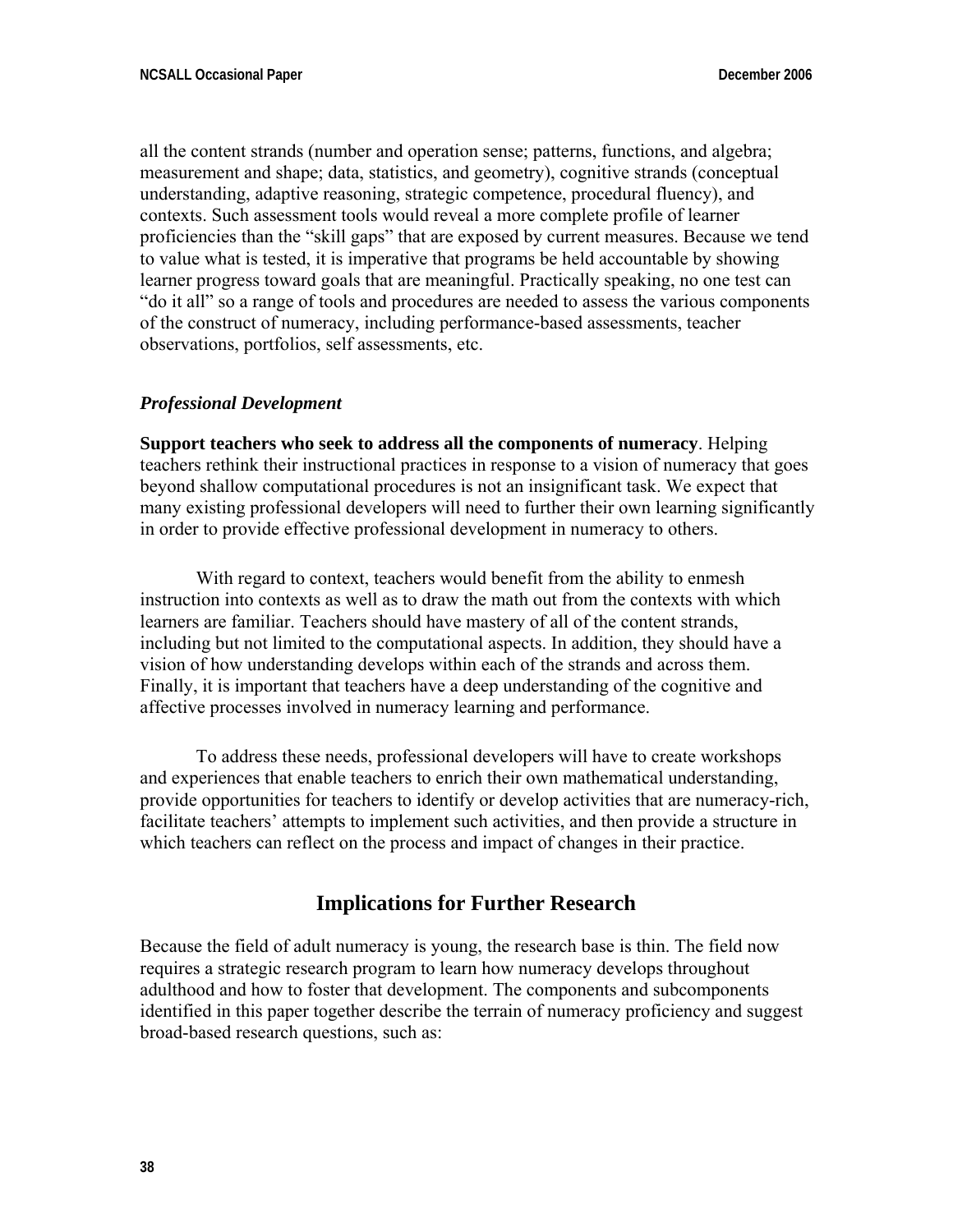- How do learners' prior encounters with particular mathematics ideas impact their new learning?
- In what ways is adult numeracy learning the same or different from children's learning?
- To what extent and how do current instructional practices aid in the development the full range of numeracy components and subcomponents?
- How does teacher knowledge of mathematics, numeracy, and mathematical pedagogy impact student learning?
- Does the nature of teachers' perceptions of themselves as numeracy learners and instructors impact their instructional practices and learners' progress?
- How is effective numeracy professional development similar to or different from effective literacy professional development?

 Separately, each component presents a locus for further research and suggests different kinds of questions related to numeracy learning and teaching. For example, the **context component** gives meaning and purpose to numerate activity, and also provides entry into the everyday mathematical activity of adults. Starting from familiar contexts and the embedded mathematical practices, instruction should help adult learners expand their understanding of the mathematical aspects of these already familiar contexts. But,

- To what extent does adult "school math" align with adults' out-of-school numeracy practice?
- How do learners develop competence within new contexts?
- What mechanisms help adults learn to see the underlying similarities across contexts and then to transfer and apply their skills and knowledge appropriately?

From the perspective of the **content component**,

- What kinds of prior learning do adults bring within each content strand, and to what extent do earlier learnings serve as affordances or constraints to new learning?
- How do learning trajectories differ within and across different content strands?
- Which kinds of representations (e.g., graphs, tables, equations, or manipulatives) seem to be particularly salient for different topics? For different learners?
- Should teachers employ different teaching strategies for different content strands?
- What effect does including and integrating the content strands at all levels have on adult learning?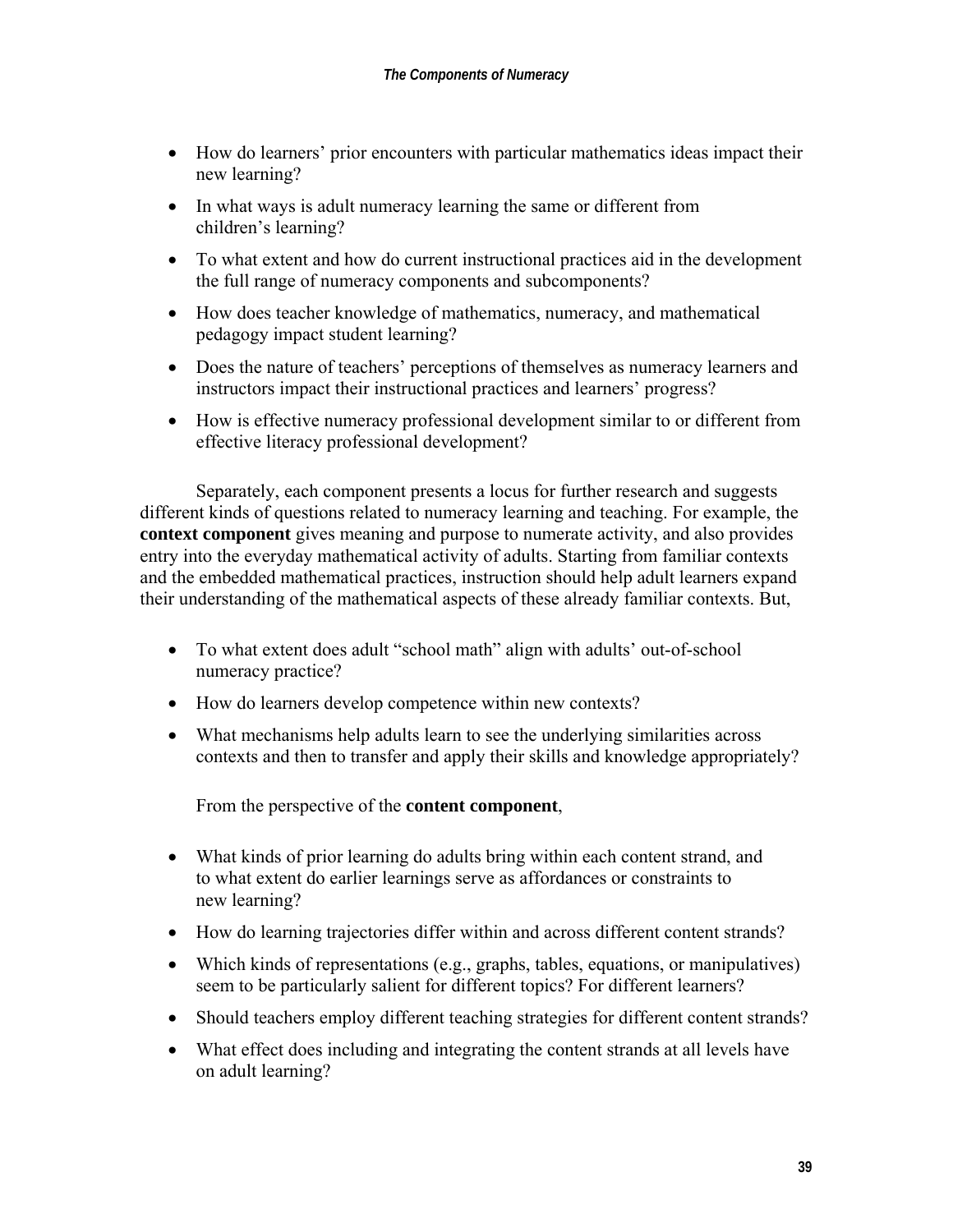The **cognitive and affective component** focuses on the processes that must be in place for proficient numeracy performance:

- How does earlier math learning in school constrain or support subsequent development of conceptual understanding, adaptive reasoning, strategic competence, and computational fluency in adulthood?
- How do teachers negotiate a shift from focusing *only* on procedural fluency to beginning to address all the cognitive subcomponents? What instructional strategies do they incorporate? How do they feel about teaching differently?
- How do age, gender, culture, and prior experiences inform models of differentiated instruction, and how are these enacted in classrooms?
- How do teachers recognize, attend to, and engage with learners' positive and negative emotions (including fear, anger, frustration, elation, satisfaction, etc.) in the context of classroom numeracy activities? Under what circumstances do these emotions change?

 There is also a need for research that **examines the instructional impact of the current guidelines and frameworks as well as other system elements for adult numeracy education with respect to the components:**

- To what extent do existing standards documents address all components and subcomponents of numeracy?
- How do teachers use and interpret the standards documents?
- Are there differences in classroom practice due to the adoption at the state or program level of the EFF, CASAS, or other frameworks?
- How do the various curriculum materials influence instructional practice?
- To what extent do current standardized assessments align with and measure the components of numeracy?

 These are all examples of research questions that would further our understanding of how we can best help adults build functional numeracy skills. There are, of course, many additional questions and topics worthy of research. The methodologies appropriate to begin to address such questions are also varied and could include quantitative, qualitative, and mixed method studies. Exploratory as well as impact studies are needed on issues of student learning, instructional practice, and teacher preparation. Research programs that include collaborations among teachers and researchers have the added benefits of bringing together theoretical perspectives as well as the wisdom gained from practice.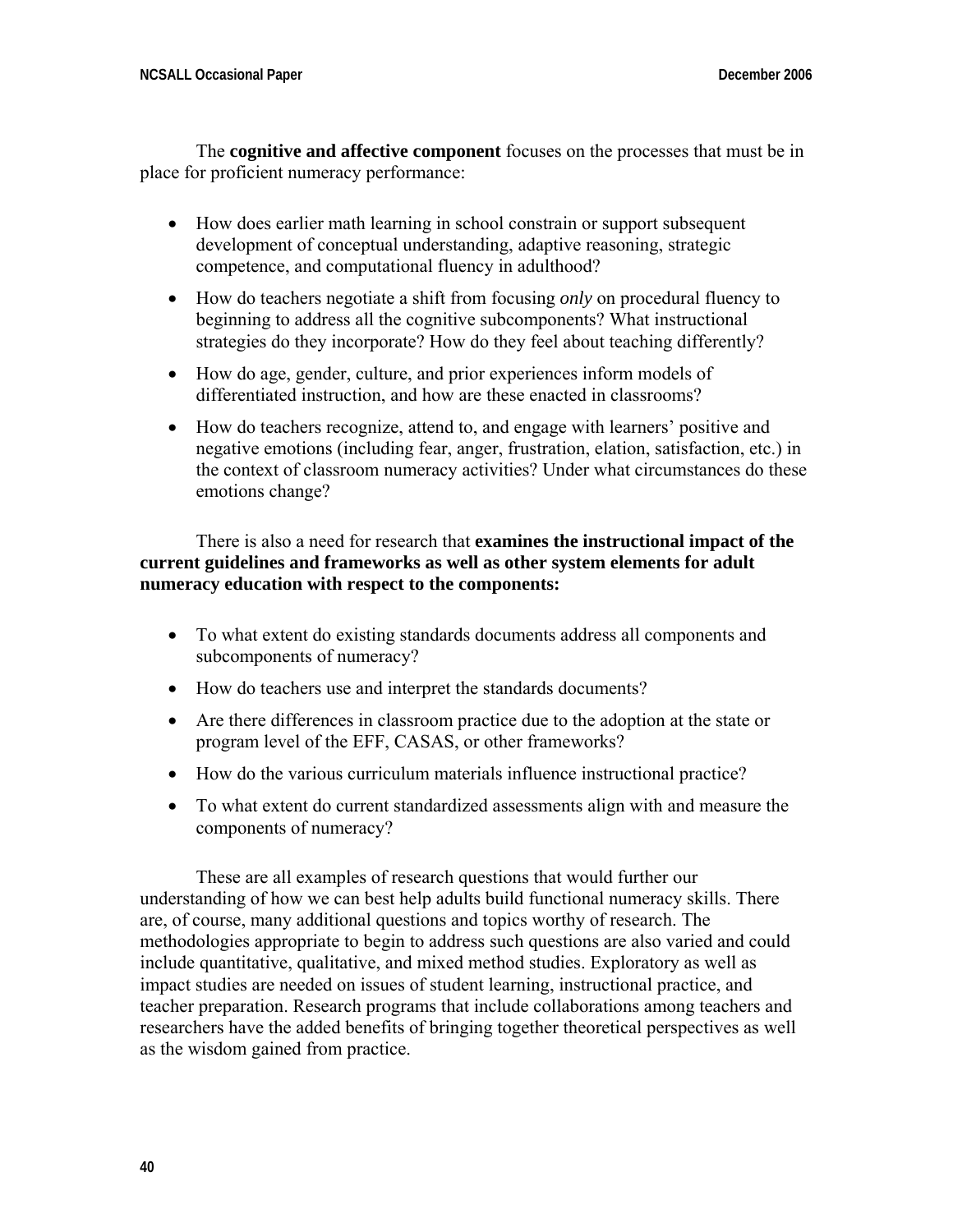## **Conclusion**

When numeracy is considered as the interaction among the three components—context, content, and cognitive and affective—there can be no debate as to its value, both for an individual's full participation in today's society and for a nation's development of its democratic potential. Recognizing the critical value of numeracy carries a challenge for adult education practitioners and policymakers to take action at all levels—to expand the existing practices, frameworks, assessments, and research agenda to include the broader construct that is discussed in this paper. Incorporating context as a necessary component of numeracy challenges the field of adult education to understand where and when adults use mathematics. Acknowledging that numeracy content is more than arithmetic challenges the field to include elements from all content strands at all levels. Envisioning a confident, numerate adult challenges adult educators to develop learners' productive disposition, understanding of concepts, and ability to reason, solve problems, and carry out procedures. This vision of numeracy should revitalize instruction, making learning a more meaningful and lasting experience for adults.

Note 1: In the National Assessment of Adult Literacy (NAAL), Quantitative Literacy is defined as the knowledge and skills required to perform quantitative tasks (i.e., to identify and perform computations, either alone or sequentially, using numbers embedded in printed materials). Thus, all quantitative items involve using arithmetic operations. In the Adult Literacy and Lifeskills survey (ALL), numeracy is defined as the knowledge and skills required to effectively manage and respond to the mathematical demands of diverse situations. In addition to computing, the numeracy items from the ALL required identifying, interpreting, communicating about, and acting upon by ordering and sorting, counting, estimating, measuring, and modeling.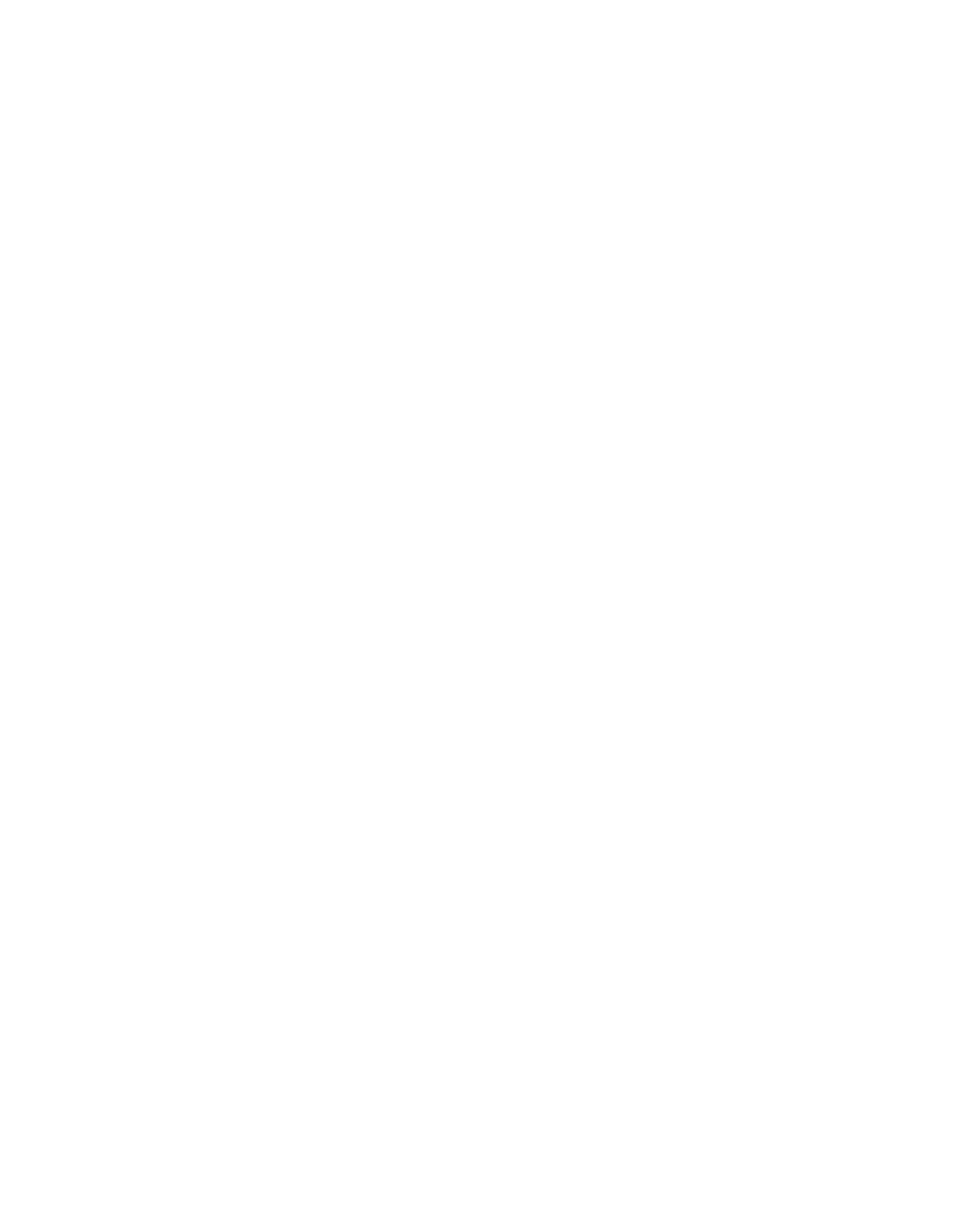## **REFERENCES**

- Adult Numeracy Network. (1996). *A framework for adult numeracy standards: The mathematical skills and abilities adults need to be equipped for the future*. Holyoke, MA: System for Adult Basic Education Support.
- American Mathematical Association of Two-Year Colleges (AMATYC). (1995). *Crossroads in mathematics: Standards for introductory college mathematics before calculus*. Memphis, TN: Author.
- Arizona Department of Education. (2000). *Arizona adult education standards*. Available online at: http://www.ade.az.gov/adult-ed/Documents/AEStandards/Adopted/ ArizonaAdultEducationStandards.pdf
- Basic Skills Agency. (2001). *Adult numeracy core curriculum*. London: Department for Education and Skills. Available online at: http://www.mathsyear2000.co.uk/ resources/adultcc/index.shtml
- Boaler, J. (1998). Open and closed mathematics: Student experiences and understandings. *Journal for Research in Mathematical Education*, 29(1), 41–62.
- Boaler, J. (2000). Exploring situated insights into research and learning. *Journal for Research in Mathematical Education,* 31(1), 113–119.
- Butcher, R., Davidson, E., Hagston, J., Ibrido, D., Lucas, J., Ridley, C., Tout, D., & Young, D. (2002). *Certificates in general education for adults.* Melbourne: Adult, Community and Further Education Board.
- CASAS. (n.d.). *CASAS competencies.* Available online at: http://www.casas.org/ 01AboutCasas/01Competencies\_p2.cfm?wtarget=body&selected\_id=611
- Coates, S., Fitzpatrick, L., McKenna, A., & Makin, A. (Comps.) (1994/5 reprint). *National reporting system.* Canberra, Australia: Commonwealth of Australia and the Australian National Training Authority.
- Coben, D. (2000). Mathematics or common sense? Researching invisible mathematics through adult's mathematics life histories. In D. Coben, J. O'Donoghue, & G.E. FitzSimons (Eds.), *Perspectives on adults learning mathematics: Research and practice* (pp. 53–66). Dordrecht, The Netherlands: Kluwer Academic Publishers.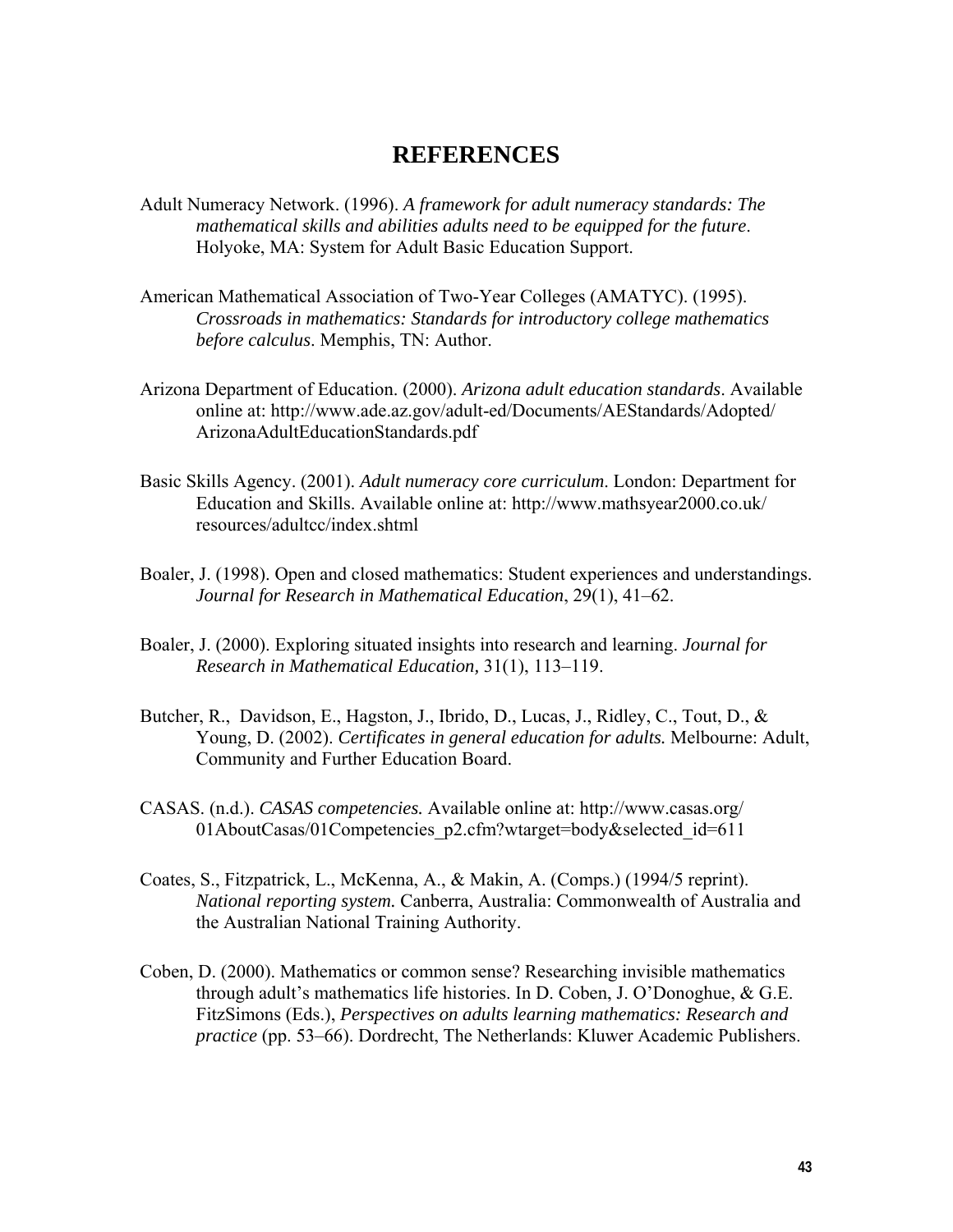- Coben, D. (2000). Numeracy, mathematics, and adult learning. In I. Gal (Ed.), *Adult numeracy development: Theory, research, practice* (pp. 33–50). Creskill, NJ: Hampton Press.
- Coben, D. (2001). Fact, fiction, and moral panic: The changing adult numeracy curriculum in England. In G. FitzSimons, J. O'Donoghue & D. Coben (Eds.), *Adult and lifelong education in mathematics* (pp. 125–153). Melbourne: Adults Learning Mathematics.
- Cockcroft, W.H. (1982). *Mathematics counts*. London: HMSO.
- Communities Scotland. (2005). *An adult literacy and numeracy curriculum framework for Scotland.* Edinburgh: Author.
- Crowther Report. (1959). *Report of the Central Advisory Council of Education (England)* (Vol. 1: pp. 15–18). London: HMSO.
- CTB/McGraw-Hill. (2005). *TABE teacher's guide for mathematics: Linking assessment in to learning*. Monterey, CA: CTB/McGraw-Hill.
- DeBellis, V.A. & Goldin, G.A. (1997). The affective domain in mathematical problem-solving. In E. Pehkonon (Ed.), *Proceedings of the 21st conference of the International Group for the Psychology of Mathematics Education*. Vol. 2, (pp. 209–216). Lahti, Finland.
- Division of Adult Education and Literacy, Office of Vocational and Adult Education, U.S. Department of Education (2001). *The national reporting system for adult education: Implementaion guidelines*. Washington, DC: Author. Retrieved on February 27, 2006, from http://www.oei-tech.com/nrs/ reference/index.html.
- Donovan, S.M. & J.D. Bransford (Eds.). (2005). *How students learn history, mathematics, and science in the classroom*. Washington, DC: National Academy Press. Available online at: http://books.nap.edu/catalog/10126.html
- Dossey, J. A., Mullis, I. V., Lindquist, M. M., & Chambers, D. L. (1988). *The mathematics report card: Are we measuring up? Trends and achievement based on the 1986 national assessment.* Princeton, NJ: Educational Testing Service.
- Dowker, A. (1992). Computational estimation strategies of professional mathematicians. *Journal for Research in Mathematics Education*, 23(1), 45–55.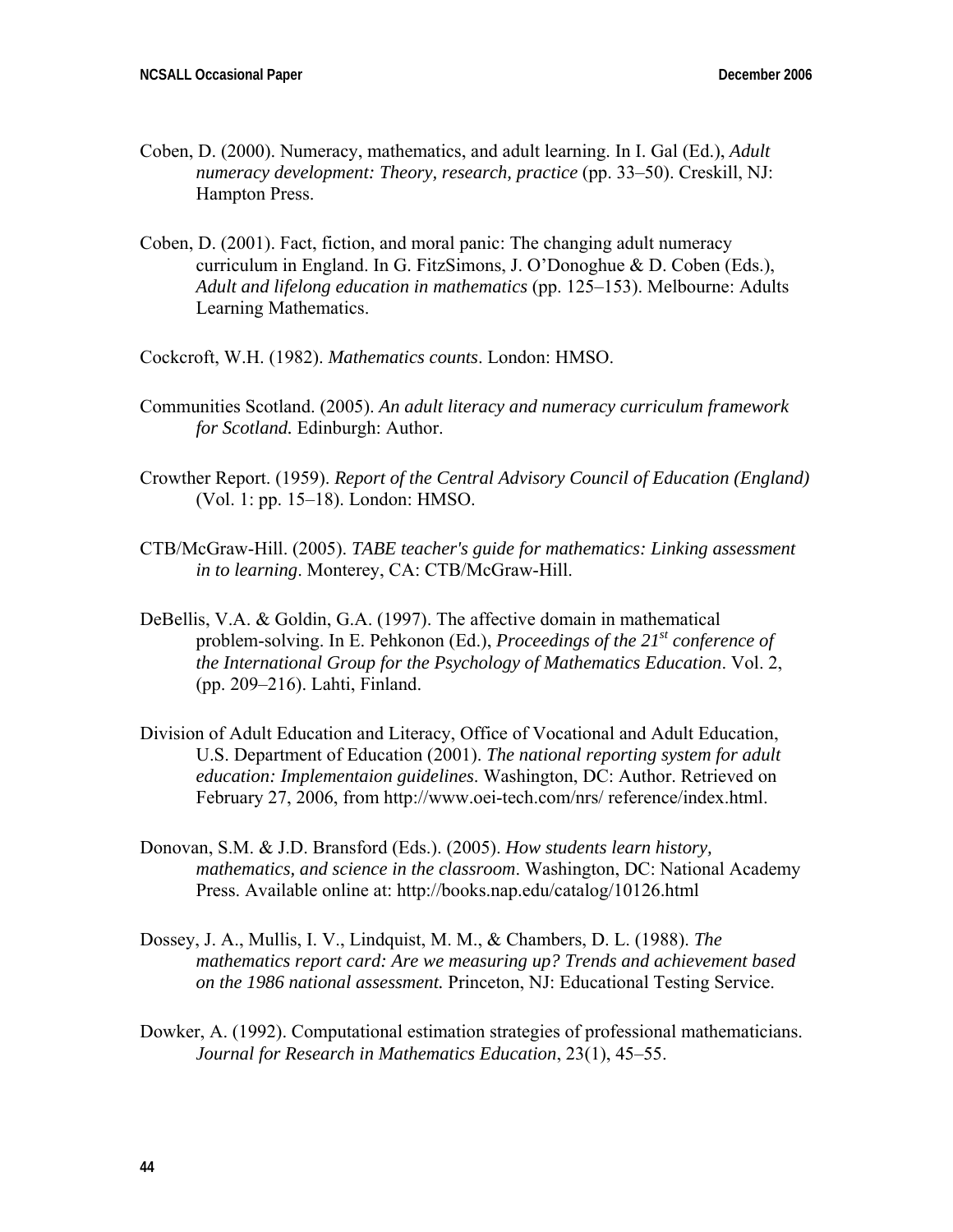- Evans, J. (2000). *Adults' mathematical thinking and emotions: A study of numerate practices.* New York: Routledge Falmer.
- Evans, J. (2002). Developing research conceptions of emotion among adult learners of mathematics. *Literacy & Numeracy Studies*, 11(2), 79–94.
- Florida Department of Education. (2005). *Florida Department of Education curriculum framework*. Available online at: http://www.firn.edu/doe/dwdframe/ad/ ad\_frame.htm
- Forman, S.L., & Steen, L.A. (1999). *Beyond eighth grade: Functional mathematics for life and work* [MDS-1241]. Berkeley, CA: National Center for Research in Vocational Education, University of California, Berkeley.
- Gal, I. (Ed.). (2000). *Adult numeracy development: Theory, research, practice*. Cresskill, NJ: Hampton Press.
- Gal, I., van Groenestijn, M., Manly, M., Schmitt, M. J., & Tout, D., (2003), *Adult numeracy and its assessment in the ALL Survey: A conceptual framework and pilot results*. Ottawa, Ontario: Statistics Canada.
- GED Testing Service. (2002). *Official GED practice tests administrator's manual*. Washington, DC: American Council on Education.
- Ginsburg, L., Gal, I., & Schuh, A. (1995). *What does 100% juice mean? Exploring adult learners' informal knowledge of percent* [Technical Report No. TR95–06]. Philadelphia, PA: National Center on Adult Literacy (NCAL), University of Pennsylvania. Available online at: http://www.literacy.org/products/ncal/pdf/ TR9506.pdf
- Goldin, G.A. (2006, in press). Aspects of affect and mathematical modeling processes. In R. Lesh, J. Kaput, & E. Hamilton (Eds.), *Foundations for the future in mathematics education curriculum*. Mahwah, NJ: Lawrence Erlbaum Associates.
- Gustafsson, L. & Mouwitz, L. (2004). *Adults and mathematics—a vital subject*. Goteborg, Sweden: National Center for Mathematics Education (NCM), Goteborg University. http://ncm.gu.se
- Hoachlander, G., Sikora, A. C., & Horn, L. (2003). *Community college students: Goals, academic preparation, and outcomes* [NCES 2003–164]. Washington, DC: U.S.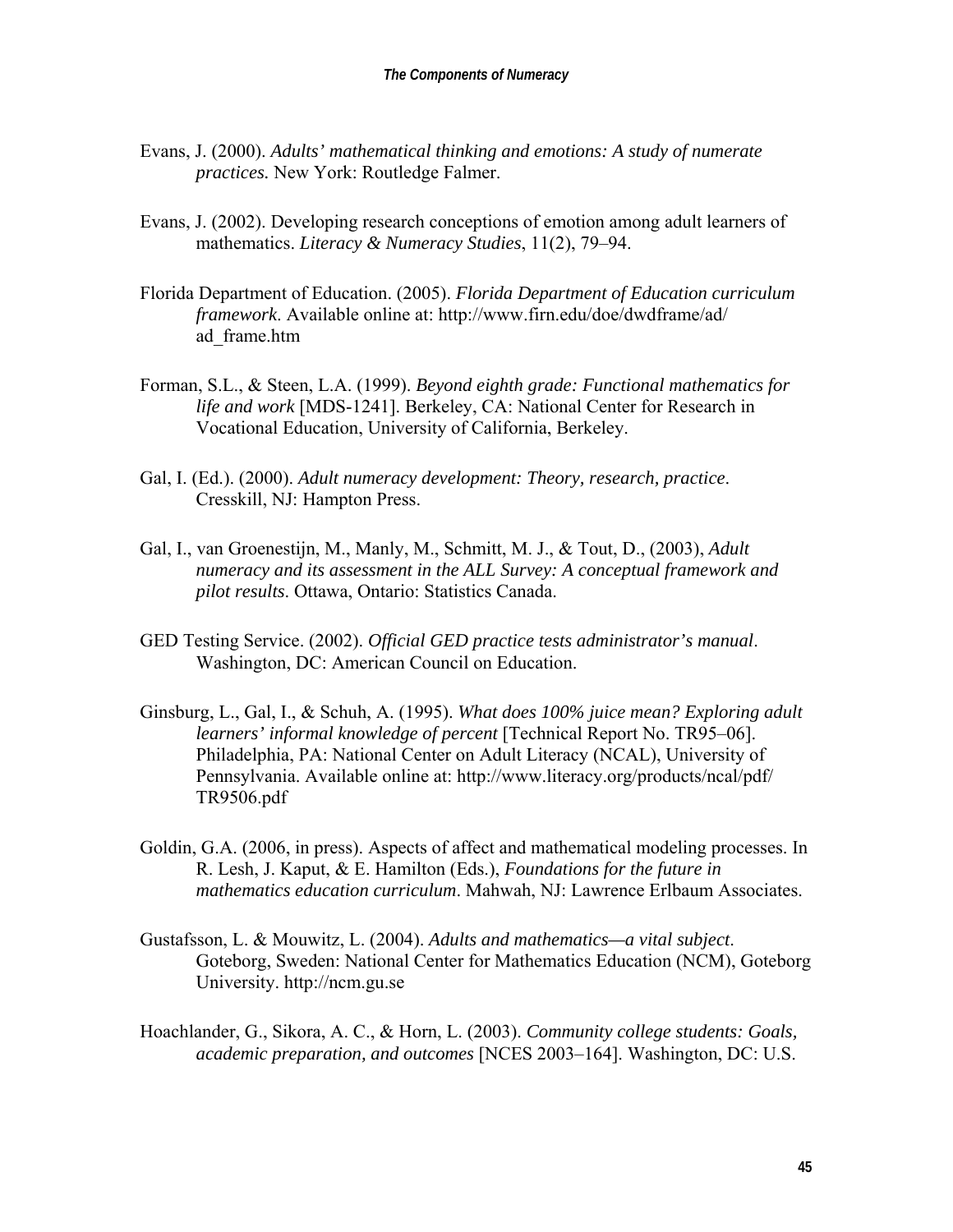Department of Education, National Center for Education Statistics. Available online at: http://nces.ed.gov/pubs2003/2003164.pdf

- Huinker, D. (2002). Examining dimensions of fractions operation sense. In B. Litwiller (Ed.), *Making sense of fractions, ratios, and proportions* (pp. 72–78). Reston, VA: National Council of Teachers of Mathematics.
- Johnston, B. (1994). Critical numeracy. *Fine Print,* 16(4), 32–36.
- Kaput, J. J. (1999). Teaching and learning a new algebra. In E. Fennema  $&TA$ . Romberg (Eds.), *Mathematics classrooms that promote understanding*. Mahwah, NJ: Lawrence Erlbaum Assoc.
- Kilpatrick, J., Swafford, J., & Findell, B. (Eds.) (2001). *Adding it up: Helping children learn mathematics*. Washington, DC: National Academy Press.
- Lave, J. (1988). *Cognition in practice: Mind, mathematics and culture in everyday life*. Cambridge: Cambridge University Press.
- Lindenskov, L. & Wedege, T. (2001). *Numeracy as an analytical tool in adult education and research* [Publication No. 31]. Copenhagen: Centre for Research in Learning Mathematics, Roskilde University.
- Manaster, A. B. (2001). Mathematics and numeracy: Mutual reinforcement. In L.A. Steen (Ed.), *Mathematics and democracy: The case for quantitative literacy*. Princeton, NJ: Woodrow Wilson National Fellowship Foundation.
- Marr, B., Helme, S. & Tout, D. (2003). *Rethinking assessment: Strategies for holistic adult numeracy assessment*. Melbourne: Language Australia, Ltd.
- Massachusetts Department of Education, Adult and Community Learning Services. (2005). *Massachusetts adult basic education curriculum framework for mathematics and numeracy*. Malden, MA: author.
- McLeod, D. (1992). Research on affect in mathematics education: A reconceptualization. In D. A. Grouws (Ed.), *Handbook of research in mathematics education* (pp. 575–96). New York: Macmillan.
- Millroy, W. L. (1992). An ethnographic study of the mathematical ideas of a group of carpenters. *Journal for Research in Mathematics Education,* Monograph No. 5. Reston, VA: National Council of Teachers of Mathematics.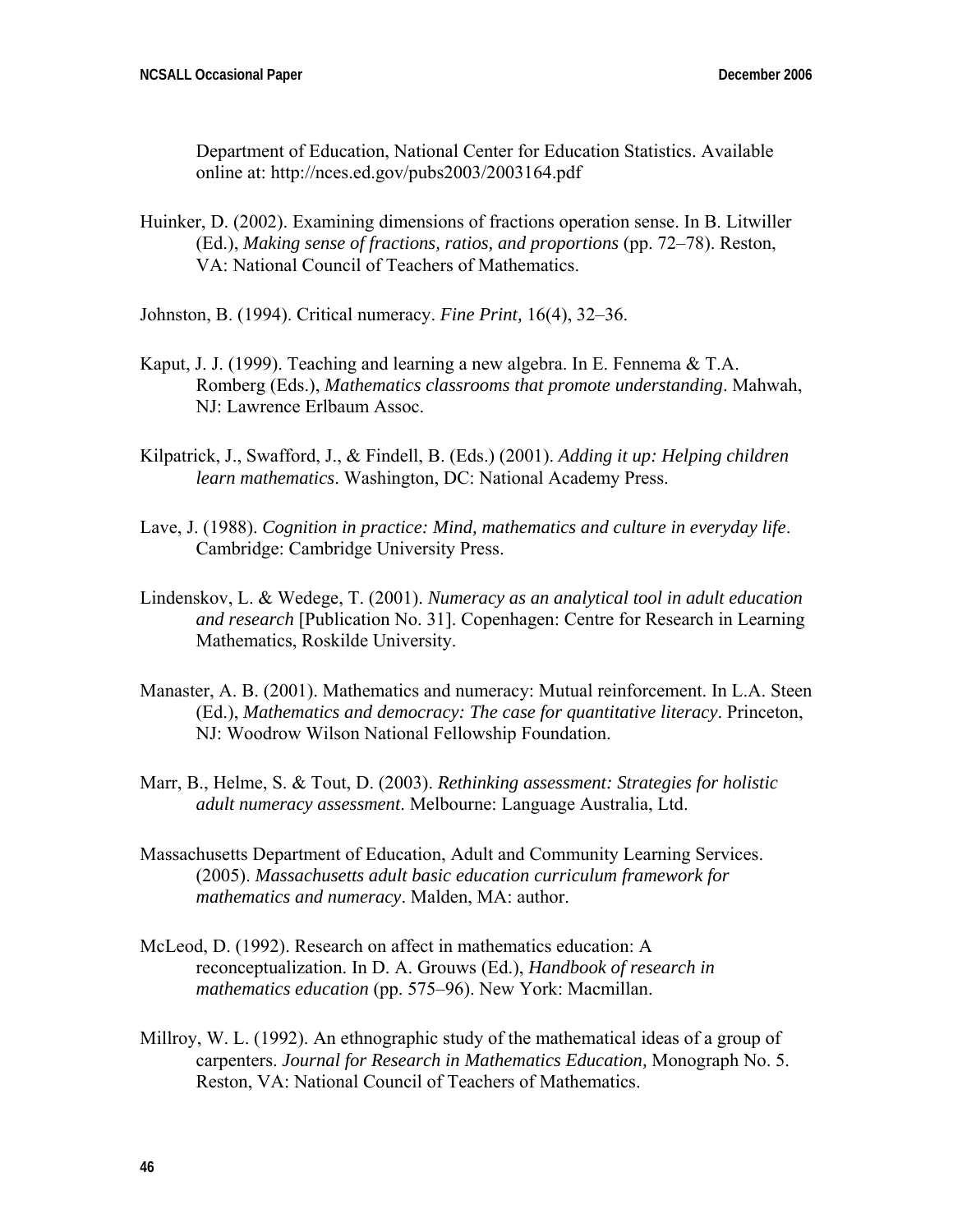Murnane, R. & Levy, R. (1997). *Teaching the new basic skills*. New York: The Free Press.

- Nasir, N. S. (2002). Identity, goals and learning: Mathematics in cultural practice. *Mathematical Thinking and Learning*, 4(2 & 3), 213–247.
- National Adult Literacy Agency, Ireland (2000). *Mapping the learning journey: NALA assessment framework for literacy and numeracy*. Available online at: http://www.nala.ie/nalaprojects/project/20050209110252.html
- National Center for Education Statistics, U.S. Department of Education. (October, 2005). *The nation's report card: Mathematics, 2005*. National Assessment of Education Progress. Washington, DC: U.S. Department of Education. Retrieved on February 27, 2006, from http://nces.ed.gov/nationsreportcard/
- National Center for Education Statistics (NCES). (2006). *National Assessment of Adult Literacy (NAAL): A first look at the literacy of America's adults in the 21st century*. (NCES 2006–470). Washington, DC: U.S. Department of Education, Institute of Education Sciences.
- National Council of Teachers of Mathematics. (2000). *Principles and standards for school mathematics.* Reston, VA: Author.
- National Institute for Literacy. (1996). *Equipped for the Future (EFF) performance continuum for use math to solve problems and communicate standard*. Washington, DC: Author.
- National Research Council. (1998). *The nature and role of algebra in the K*–*14 curriculum: Proceedings of a national symposium, May 28 & 29, 1997*. Washington, DC: National Academy Press.
- Nevada Department of Education. (2005–2006). *Nevada's content standards for adult basic education: Mathematics*. Available online at: http://www.literacynet.org/ nevada/teachertutor.html
- New York State Education Department. (1997). *New York adult education resource guide and learning standards—mathematics*. Available online at: http://www.adultedcontentstandards.org/ReferenceFiles/At%20a%20Glance\_NY Math htm
- Northcote, M., & McIntosh, M. (1999). What mathematics do adults really do in everyday life? *Australian Primary Mathematics Classroom*, 4(1), 19–21.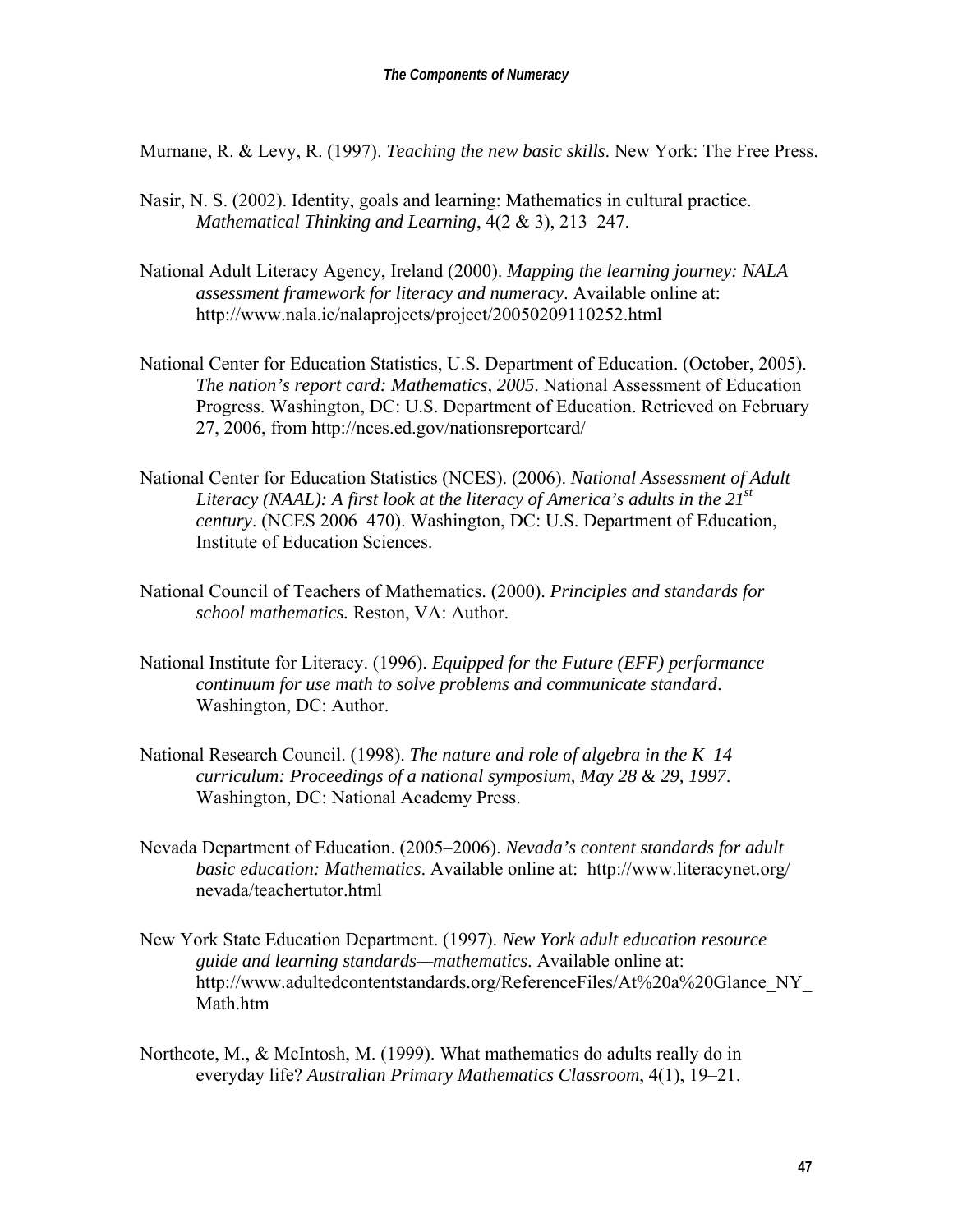- Noss, R., Hoyles, C., & Pozzi, S. (2000). Working knowledge: Mathematics in use. In A. Bessot & J. Ridgway (Eds.) *Education for mathematics in the workplace*. Dordrecht: Kluwer.
- Ohio Department of Education. (2003). *Ohio Adult Basic and Literacy Education (ABLE) Ohio mathematics benchmarks*. Available online at: http://www.ode.state.oh.us/ ctae/adult/able/
- Ontario Literacy Coalition. (2000). *The level descriptions manual: A learning outcomes approach to describing levels of skill in communications & numeracy.* Ontario, Canada: author. Available online at: http://www.nald.ca/fulltext/levels/levels.pdf
- Organization for Economic and Community Development. (2003). The OECD Programme for International School Assessment (PISA) online.
- Orrill, R. (2001). Mathematics, numeracy, and democracy. In L.A. Steen (Ed.). *Mathematics and democracy* (pp xiii–xix). Princeton, NJ: Woodrow Wilson National Fellowship Foundation.
- Pesek, D. D., & Kirshner, D. (2000). Interference of instrumental instruction in subsequent relational learning. *Journal for Research in Mathematics Education*, 31(5), 524–540.
- Qualifications and Curriculum Authority. (2000). *The national standards for adult literacy, numeracy and ICT*. London: Author. Available online at: http://www.qca.org.uk/downloads/14130\_national\_ standards for adult literacy numeracy ict.pdf
- Schmitt, M. J. (Reprint 2006). *The answer is still the same. It doesn't matter how you got it.* Snow Camp, NC: Peppercorn Press.
- Scribner, S. (1984). Studying working intelligence. In B. Rogoff & J. Lave (Eds.), *Everyday cognition: Its development in social context* (pp. 9–40). Cambridge, MA: Harvard University Press.
- Scribner, S. & Stevens, J. (1989). *Experimental studies on the relationship of school math and work math* [Technical Paper No. 4]. New York: The Graduate School and University Center, City University of New York.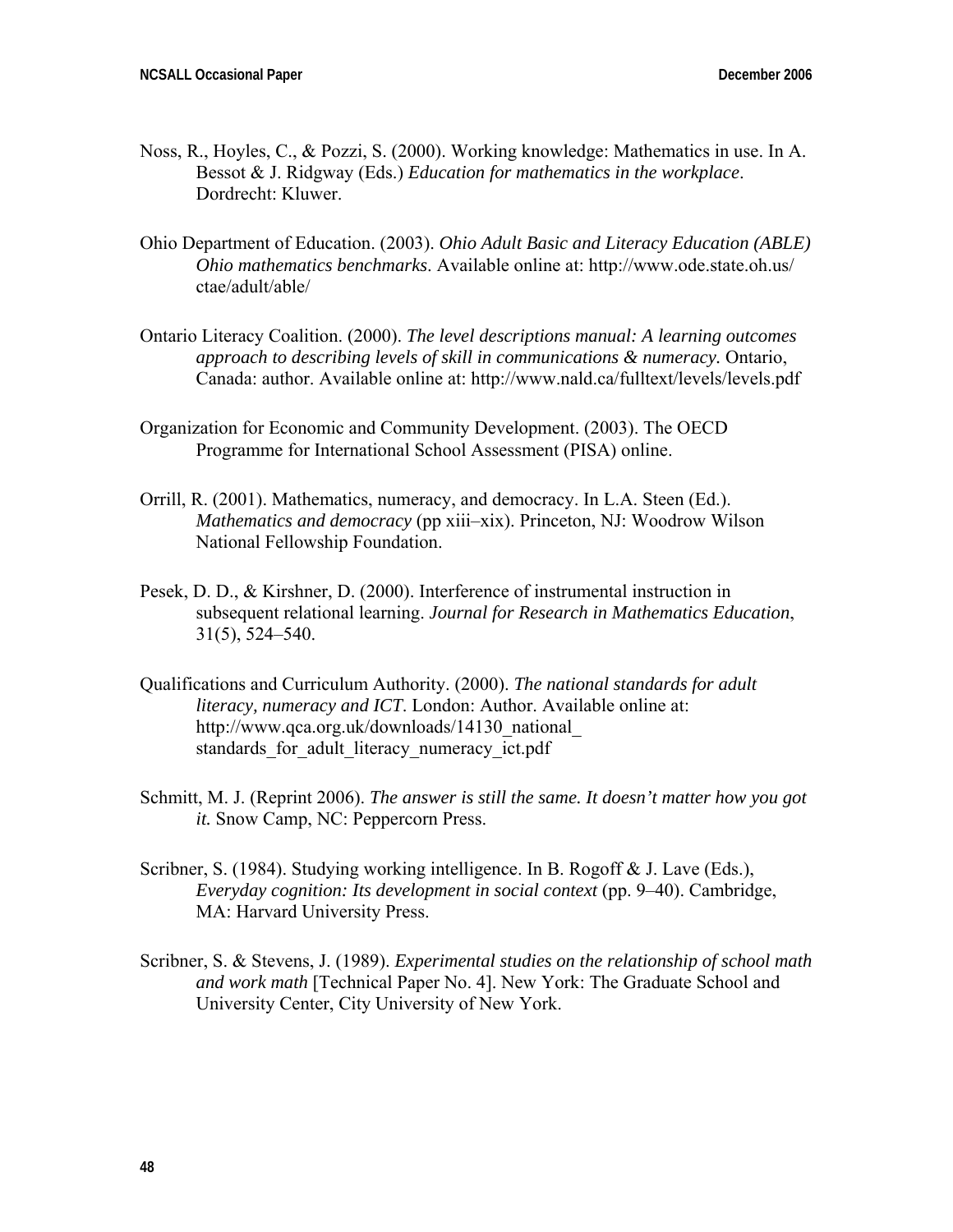- Smith, J. P. (1999). Tracking the mathematics of automobile production: Are schools failing to prepare students for work? *American Educational Research Journal*, 36(4), 835–878.
- Statistics Canada & Organisation for Economic Cooperation and Development. (2005). *Learning a living: First results of the Adult Literacy and Life Skills Survey.* Ottawa and Paris: Authors. Available online at: http://www.statcan.ca/english/ freepub/89-603-XIE/89-603XIE2005001.htm
- Steen, L. A. (2001). Embracing numeracy. In L. A. Steen (Ed.), *Mathematics and democracy: The case for quantitative literacy* (pp.107–116). Washington, DC: National Council on Education and the Disciplines.
- Third International Mathematics and Science Study. (2005). *Third International Mathematics and Science Study (TIMSS) 2007 assessment frameworks*. Available online at: http://isc.bc.edu/TIMSS2007/ frameworks.html
- Tobias, S. (1978). *Overcoming math anxiety*. San Francisco: Houghton Mifflin.
- Tout, D. & Schmitt, M. J. (2002). The inclusion of numeracy in adult basic education. In J. Comings, B. Garner, & C. Smith (Eds.), *Annual Review of Adult Learning and Literacy* (Vol. 3, pp. 152–202). San Francisco: Jossey-Bass.
- Van Groenestijn, M. (2002). *A gateway to numeracy: A study of numeracy in adult basic education*. Utrecht, Netherlands: Utrecht CD-β Press.
- Washington State Bureau of Community and Technical Colleges. (2000).*Washington adult and family literacy competencies—Adult Basic Education (ABE) mathematics competencies*. Available online at: http://www.sbctc.ctc.edu/ OAL/LiteracyCompetencies.asp
- West Virginia Adult Education and Literacy Information Network. (2004/2005). *West Virginia Instructional Goals and Objectives (IGOs)—mathematics*. Available online at: http://wvabe.org/essential\_igos.htm
- Wilson, J. W., Fernandez, M. L., & Hadaway, N. (1993). Mathematical problem solving. In P.S. Wilson (Ed.), *Research ideas for the classroom: High school mathematics*. New York: MacMillan Publishing Co.
- Zaslavsky, C. (1973). *Africa counts: Number and pattern in African culture*. Boston: Prindle, Weber & Schmidt.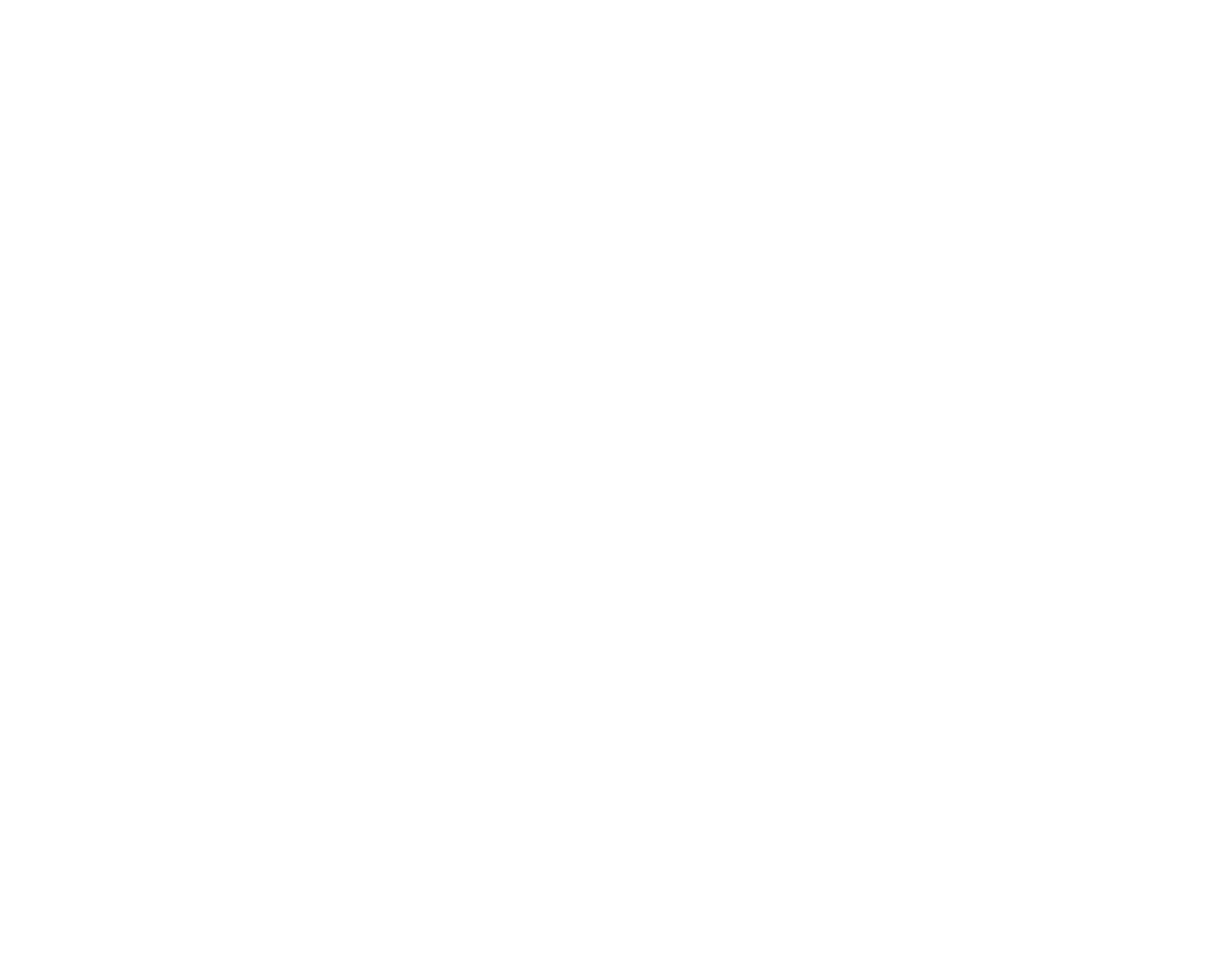# **APPENDIX A: REVIEWED FRAMEWORKS AND STANDARDS DOCUMENTS**

| <b>TITLE</b>                                                                                                                                                                 | <b>VERSION</b>     | <b>ORGANIZATION/AUTHOR</b>                                            | <b>COUNTRY OR</b><br><b>TYPE</b><br><b>STATE</b> |                                               | <b>ABBREVIATED TITLE</b><br>(USED IN TABLES) |  |  |  |  |
|------------------------------------------------------------------------------------------------------------------------------------------------------------------------------|--------------------|-----------------------------------------------------------------------|--------------------------------------------------|-----------------------------------------------|----------------------------------------------|--|--|--|--|
| <b>Adult-focused Documents (United States or international)</b>                                                                                                              |                    |                                                                       |                                                  |                                               |                                              |  |  |  |  |
| <b>Adult Numeracy and Its</b><br><b>Assessment in the ALL (Adult</b><br><b>Literacy and Lifeskills)</b><br><b>Survey: A Conceptual</b><br><b>Framework and Pilot Results</b> | 2003               | <b>Statistics Canada</b>                                              | International                                    | Assessment                                    | AI.                                          |  |  |  |  |
| <b>Crossroads in Mathematics:</b><br><b>Standards for Introductory</b><br><b>College Mathematics Before</b><br><b>Calculus</b>                                               | 1995               | American Mathematical<br>Association of Two-Year<br>Colleges (AMATYC) | <b>US</b>                                        | Grades 13 and 14<br>standards                 | <b>AMATYC</b><br>Crossroads                  |  |  |  |  |
| <b>A Framework for Adult</b><br><b>Numeracy Standards: The</b><br><b>Mathematical Skills and</b><br><b>Abilities Adults Need to Be</b><br><b>Equipped for the Future</b>     | 1996               | <b>Adult Numeracy Network</b><br>(ANN)                                | <b>US</b>                                        | Standards framework                           | <b>ANN Framework</b>                         |  |  |  |  |
| <b>Comprehensive Adult Student</b><br><b>Assessment System (CASAS)</b><br>Competencies                                                                                       | 19xx               | CASAS                                                                 | <b>US</b>                                        | Assessment                                    | CASAS                                        |  |  |  |  |
| <b>Equipped for the Future</b><br>(EFF) Performance<br><b>Continuum for Use Math to</b><br><b>Solve Problems and</b><br><b>Communicate Standard</b>                          | 2004<br>electronic | National Institute for Literacy                                       | <b>US</b>                                        | Content standards and<br>assessment framework | EFF                                          |  |  |  |  |
| <b>Official GED Practice Tests</b><br><b>Administrator's Manual</b>                                                                                                          | 2002               | GED Testing Service,<br>American Council on<br>Education              | US and<br>Canada                                 | Assessment                                    | <b>GED</b>                                   |  |  |  |  |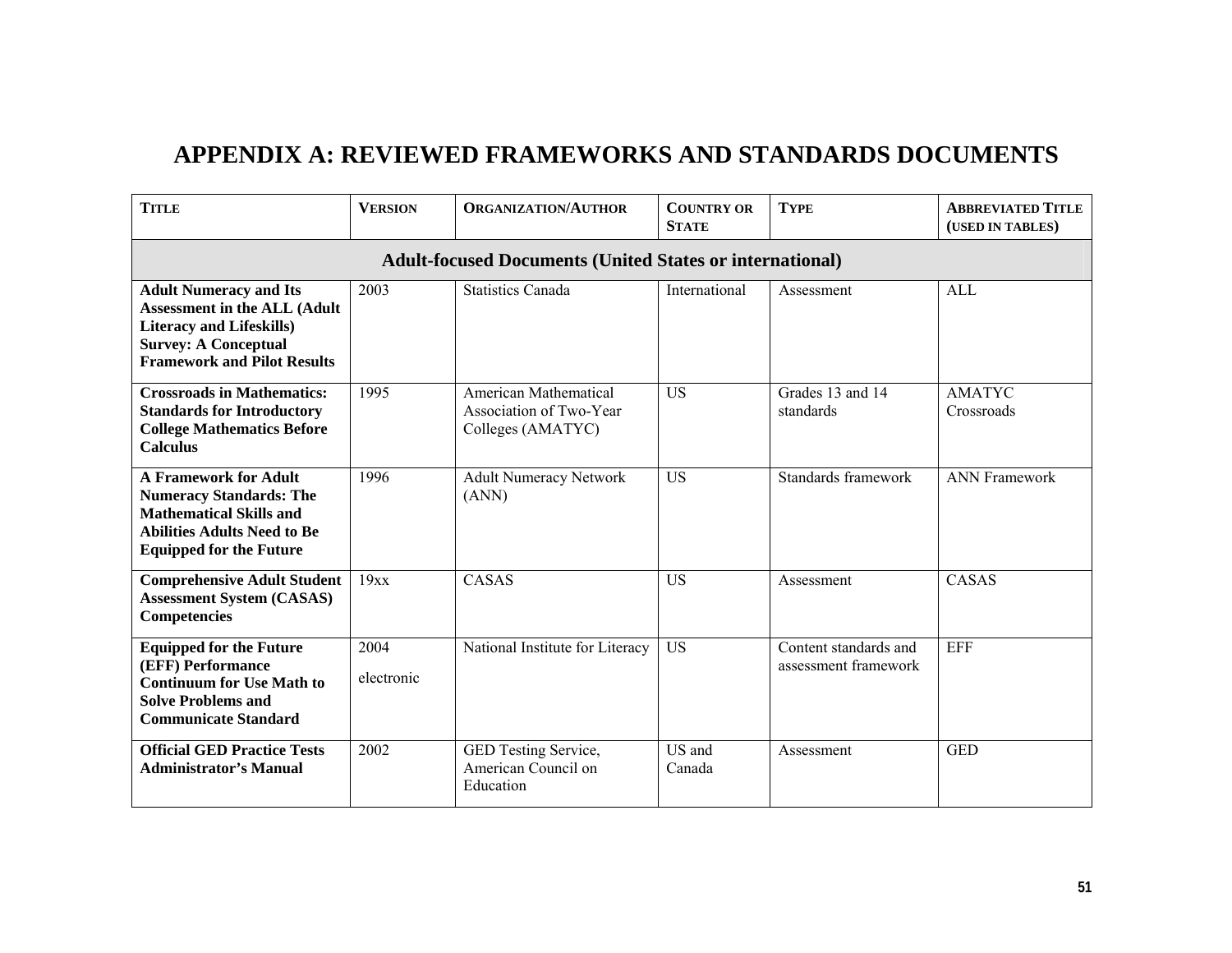| <b>TITLE</b>                                                                                                                                      | <b>VERSION</b>                                         | <b>ORGANIZATION/AUTHOR</b>                                                                                                   | <b>COUNTRY OR</b><br><b>STATE</b> | <b>TYPE</b>                                    | <b>ABBREVIATED TITLE</b><br>(USED IN TABLES) |  |  |
|---------------------------------------------------------------------------------------------------------------------------------------------------|--------------------------------------------------------|------------------------------------------------------------------------------------------------------------------------------|-----------------------------------|------------------------------------------------|----------------------------------------------|--|--|
| <b>The National Reporting</b><br><b>System for Adult Education:</b><br><b>Implementation Guidelines</b>                                           | 2001                                                   | Division of Adult Education<br>and Literacy, Office of<br>Vocational and Adult<br>Education, U.S. Department<br>of Education | <b>US</b>                         | Assessment guidelines                          | NRS (US)                                     |  |  |
| <b>Tests of Adult Basic</b><br><b>Education (TABE) Teacher's</b><br><b>Guide for Mathematics:</b><br><b>Linking Assessment in to</b><br>Learning. | 2005                                                   | CTB/McGraw-Hill                                                                                                              | <b>US</b>                         | Assessment                                     | <b>TABE</b>                                  |  |  |
|                                                                                                                                                   | <b>State Adult Basic Education Standards Documents</b> |                                                                                                                              |                                   |                                                |                                              |  |  |
| <b>Arizona Adult Education</b><br><b>Standards</b>                                                                                                | electronic                                             | Arizona Department of<br>Education                                                                                           | Arizona                           | Content Standards and<br>Performance Standards | Arizona AE<br>Standards                      |  |  |
| <b>Florida Department of</b><br><b>Education Curriculum</b><br><b>Framework-Mathematics</b>                                                       | 2005                                                   | Florida Department of<br>Education                                                                                           | Florida                           | Curriculum framework                           | Florida AE<br>Framework                      |  |  |
| <b>Massachusetts Adult Basic</b><br><b>Education Curriculum</b><br><b>Framework for Mathematics</b><br>and Numeracy                               | 2005                                                   | Massachusetts Department of<br>Education                                                                                     | Massachusetts                     | Curriculum framework                           | <b>Massachusetts ABE</b><br>Framework        |  |  |
| <b>Nevada's Content Standards</b><br>for Adult Basic Education:<br><b>Mathematics</b>                                                             | 2006                                                   | Nevada Department of<br>Education                                                                                            | Nevada                            | Content standards                              | Nevada ABE<br>Standards                      |  |  |
| <b>New York Adult Education</b><br><b>Resource Guide and Learning</b><br><b>Standards-Mathematics</b>                                             | 1997                                                   | New York State Education<br>Department                                                                                       | New York                          | Learning standards                             | New York AE<br>Standards                     |  |  |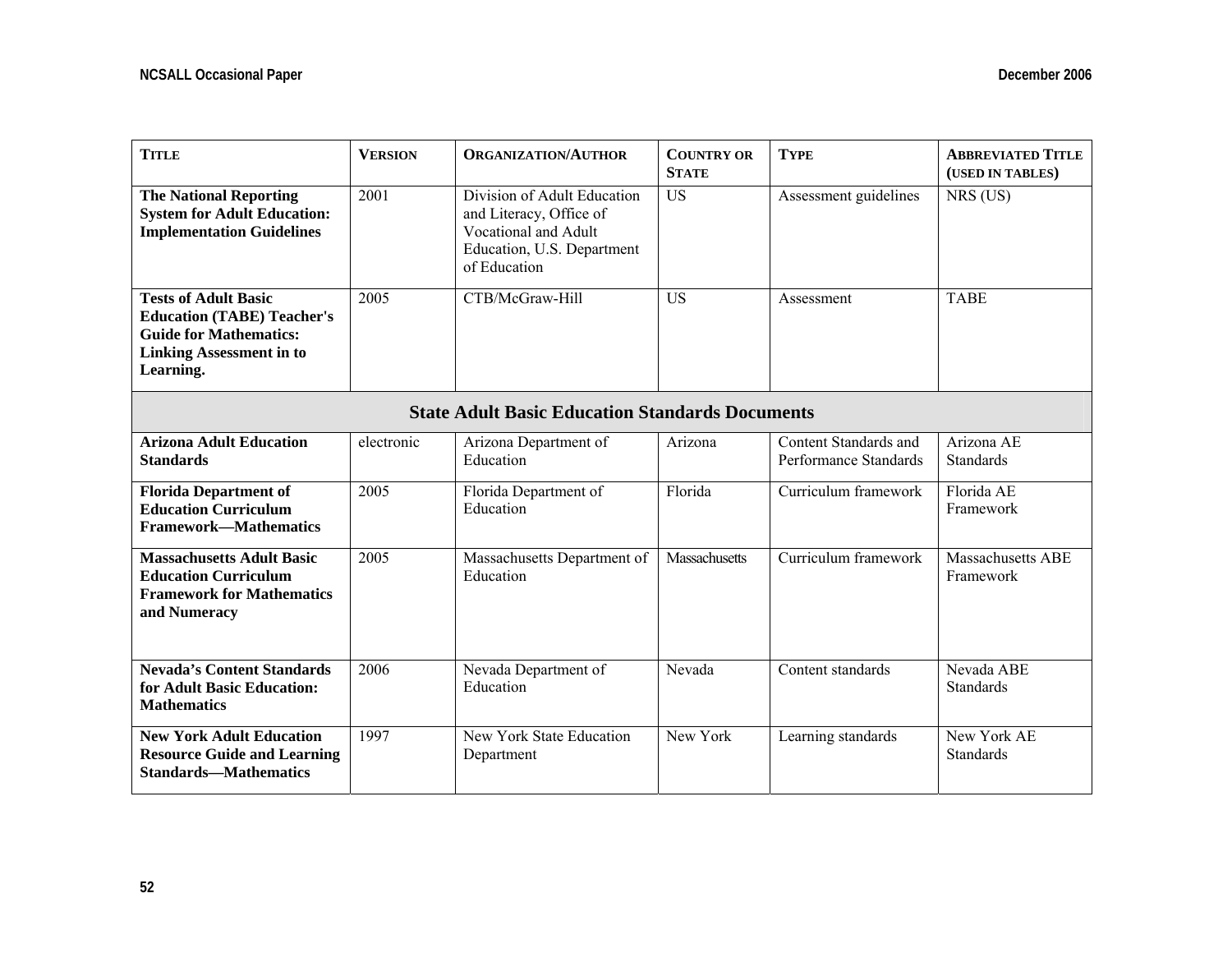| <b>TITLE</b>                                                                                                                                          | <b>VERSION</b>     | <b>ORGANIZATION/AUTHOR</b>                                                                  | <b>COUNTRY OR</b><br><b>STATE</b> | <b>TYPE</b>          | <b>ABBREVIATED TITLE</b><br>(USED IN TABLES) |
|-------------------------------------------------------------------------------------------------------------------------------------------------------|--------------------|---------------------------------------------------------------------------------------------|-----------------------------------|----------------------|----------------------------------------------|
| <b>Ohio Adult Basic and</b><br><b>Literacy Education (ABLE)</b><br><b>Ohio Mathematics</b><br><b>Benchmarks, Revised</b>                              | 2003               | Ohio Department of<br>Education, Adult Basic and<br>Literacy Education Unit                 | Ohio                              | Content benchmarks   | Ohio ABLE<br><b>Benchmarks</b>               |
| <b>Washington Adult and</b><br><b>Family Literacy</b><br><b>Competencies-Adult Basic</b><br><b>Education (ABE)</b><br><b>Mathematics Competencies</b> | 2000               | Washington State Bureau of<br>Community and Technical<br>Colleges, Adult Basic<br>Education | Washington                        | <b>Standards</b>     | <b>Washington ABE</b><br>Competencies        |
| <b>West Virginia Instructional</b><br><b>Goals and Objectives</b><br>(IGOs)-Mathematics                                                               | 2004/2005          | West Virginia Adult<br><b>Education and Literacy</b><br><b>Information Network</b>          | West Virginia                     | <b>Standards</b>     | West Virginia IGOs                           |
|                                                                                                                                                       |                    | <b>Adult-focused Documents (Non US)</b>                                                     |                                   |                      |                                              |
| <b>Certificates in General</b><br><b>Education for Adults</b>                                                                                         | 2002<br>electronic | Community and Further<br>Education Board: Melbourne,<br>Victoria                            | Australia<br>(Victoria)           | Curriculum framework | Australia: CGEA                              |
| <b>National Reporting System</b>                                                                                                                      | 1994/5             | Commonwealth of Australia<br>and the Australian National                                    | Australia                         | <b>Standards</b>     | Australia: NRS                               |
|                                                                                                                                                       |                    | Training Authority.                                                                         |                                   |                      |                                              |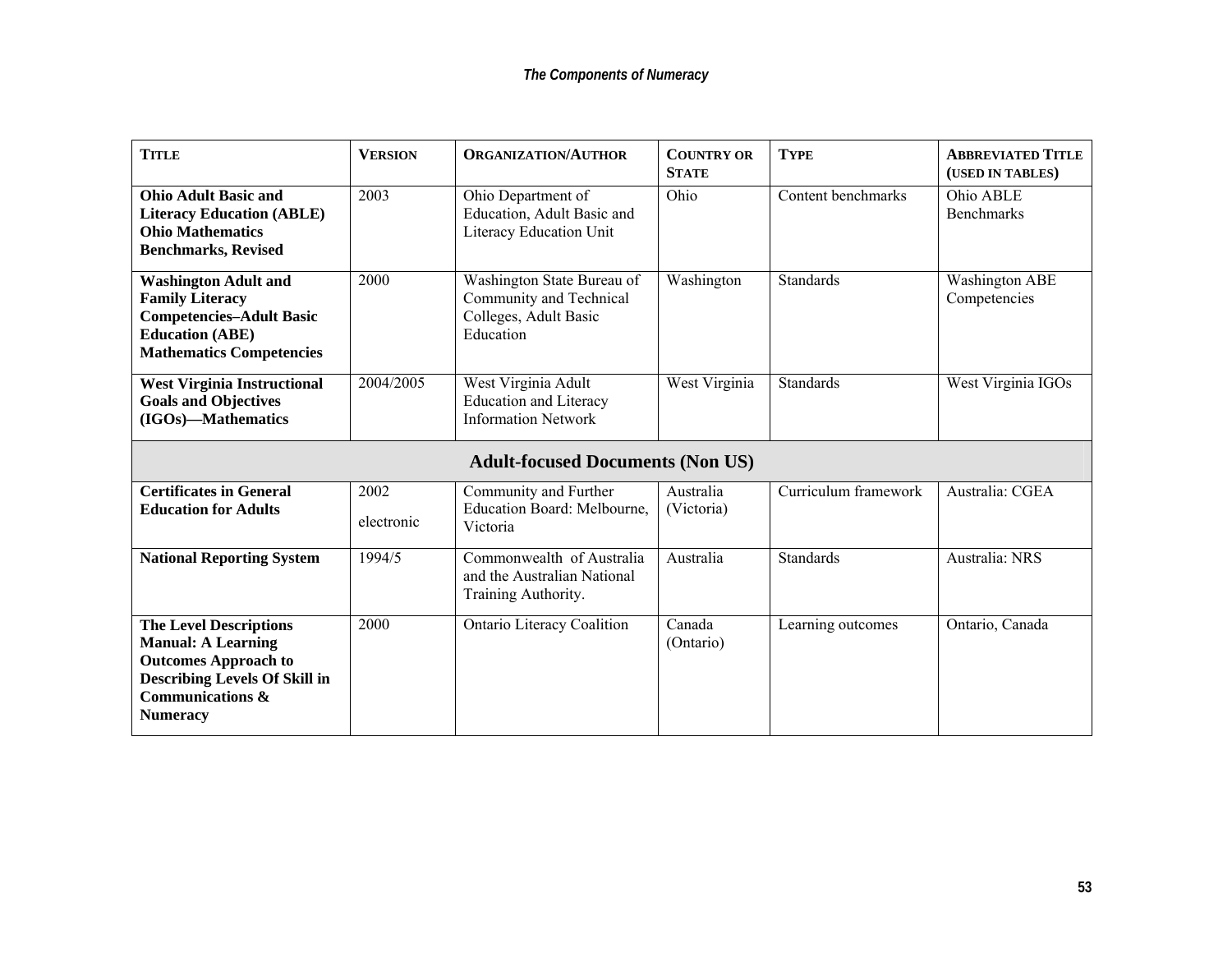| <b>TITLE</b>                                                                                                           | <b>VERSION</b> | <b>ORGANIZATION/AUTHOR</b>                                                         | <b>COUNTRY OR</b><br><b>STATE</b> | <b>TYPE</b>                             |                                   |
|------------------------------------------------------------------------------------------------------------------------|----------------|------------------------------------------------------------------------------------|-----------------------------------|-----------------------------------------|-----------------------------------|
| <b>Mapping the Learning</b><br><b>Journey: NALA Assessment</b><br><b>Framework for Literacy and</b><br><b>Numeracy</b> | 2000           | National Adult Literacy<br>Agency (NALA), Ireland                                  | Ireland                           | Assessment framework                    | Ireland: Assessment<br>Framework  |
| An Adult Literacy and<br><b>Numeracy Curriculum</b><br><b>Framework</b>                                                | 2005           | <b>Communities Scotland</b>                                                        | Scotland                          | Curriculum framework                    | Scotland: Curriculum<br>Framework |
| <b>Adults and Mathematics-A</b><br><b>Vital Subject</b>                                                                | 2004           | National Center for<br>Mathematics Education<br>(NCM), Goteborg University.        | Sweden                            | Policy paper                            | Sweden: Adults and<br>Mathematics |
| <b>Adult Numeracy Core</b><br>Curriculum                                                                               | 2001           | Basic Skills Agency, London                                                        | United<br>Kingdom                 | Curriculum                              | <b>UK</b> Curriculum              |
| <b>The National Standards for</b><br><b>Adult Literacy, Numeracy</b><br>and ICT                                        | 2000           | Qualifications and<br>Curriculum Authority,<br>London                              | United<br>Kingdom                 | Curriculum standards                    | <b>UK Standards</b>               |
|                                                                                                                        |                | <b>Children- or Adolescent-focused Documents (United States or International)</b>  |                                   |                                         |                                   |
| <b>Beyond Eighth Grade:</b><br><b>Functional Mathematics for</b><br><b>Life and Work</b>                               | Print<br>1999  | National Center for Research<br>in Vocational Education/<br>Steen. L. & Forman, S. | <b>US</b>                         | Secondary curriculum<br>framework       | Functional<br>Mathematics         |
| The Nation's Report Card:<br>Mathematics, 2005. National<br><b>Assessment of Education</b><br>Progress (NAEP)          | 2005           | National Center for<br>Education Statistics, U.S.<br>Department of Education.      | <b>US</b>                         | Grades 4, 8, 12<br>Assessment framework | <b>NAEP</b>                       |
| <b>Principles and Standards for</b><br><b>School Mathematics (2000)</b>                                                | Print<br>2000  | National Council of Teachers<br>of Mathematics (NCTM)                              | <b>US</b>                         | K-12 curriculum<br>standards            | <b>NCTM</b> Standards             |
| The OECD Programme for<br><b>International School</b>                                                                  | Electronic     | Organization of Economic<br>and Community                                          | International                     | Assessment framework                    | <b>PISA</b>                       |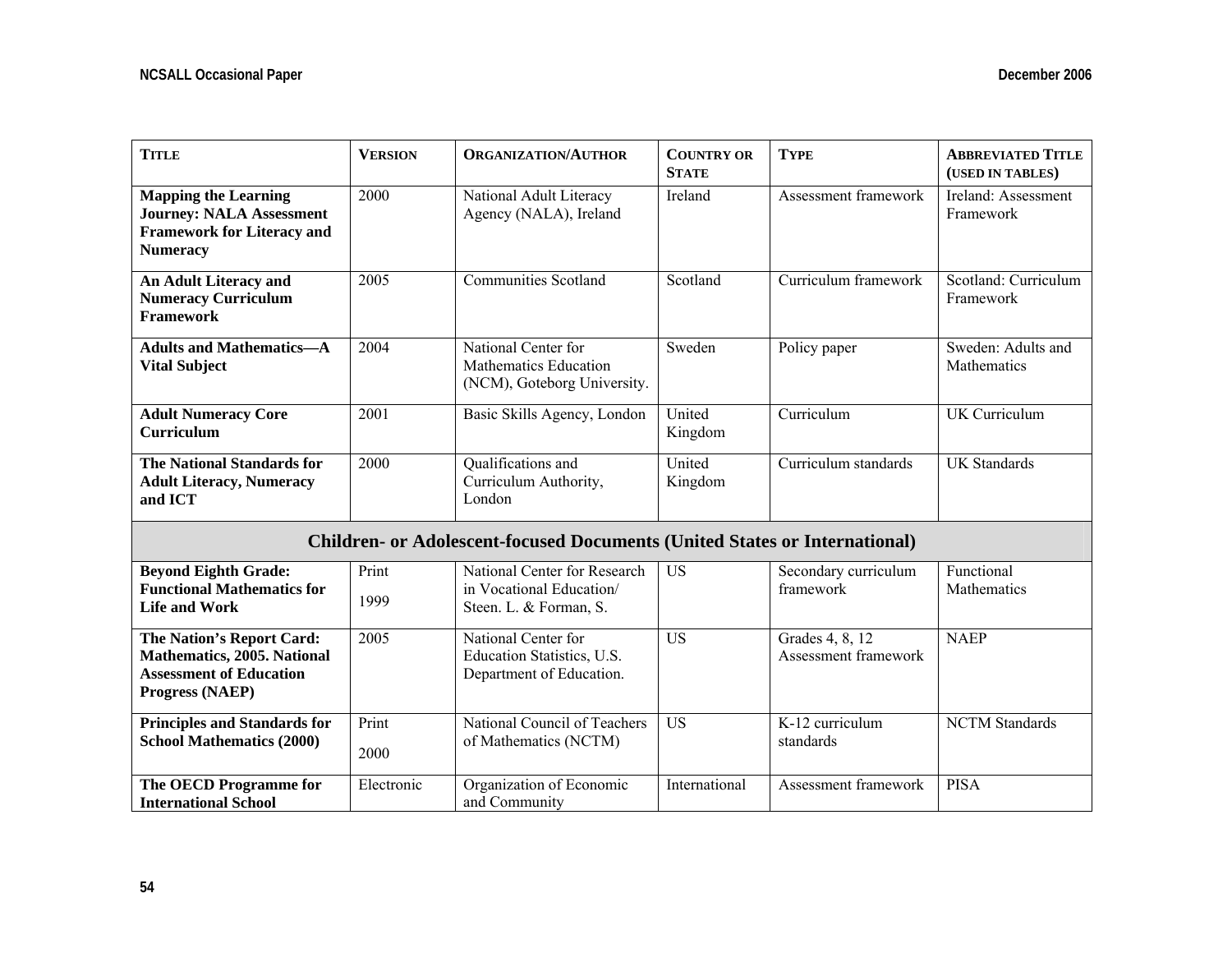| <b>TITLE</b>                                                                                                              | <b>VERSION</b>     | <b>ORGANIZATION/AUTHOR</b>                                                    | <b>COUNTRY OR</b><br><b>STATE</b> | <b>TYPE</b>             | <b>ABBREVIATED TITLE</b><br>(USED IN TABLES) |
|---------------------------------------------------------------------------------------------------------------------------|--------------------|-------------------------------------------------------------------------------|-----------------------------------|-------------------------|----------------------------------------------|
| <b>Assessment</b> (PISA)                                                                                                  |                    | Development (OECD)                                                            |                                   |                         |                                              |
| <b>Third International</b><br><b>Mathematics and Science</b><br><b>Study (TIMSS) 2007</b><br><b>Assessment Frameworks</b> | Electronic<br>2005 | International Association for<br>the Evaluation of Educational<br>Achievement | International                     | 15 year-olds assessment | <b>TIMSS</b>                                 |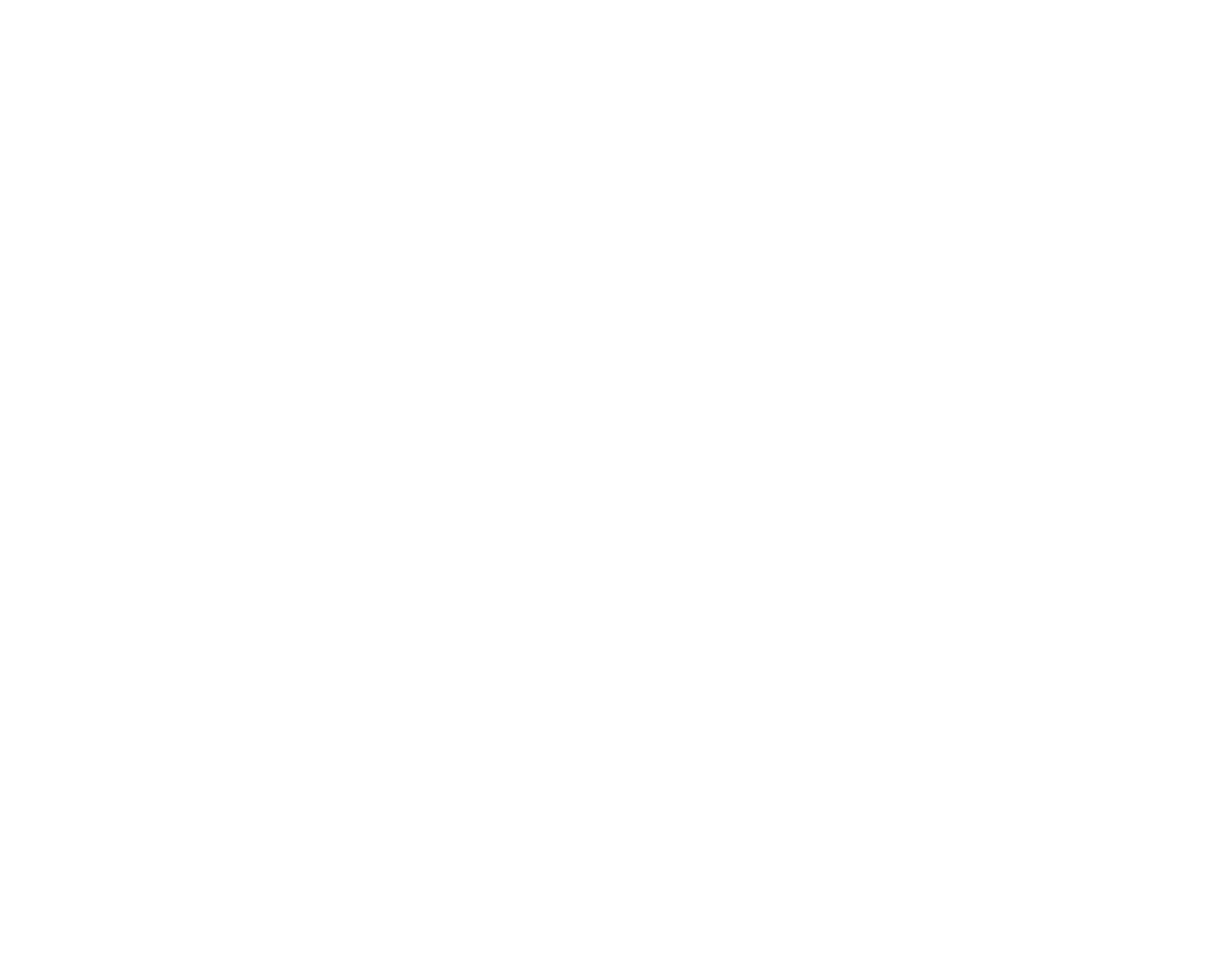# **APPENDIX B: CONTEXT IN ADULT-FOCUSED DOCUMENTS**

|                                                                 | <b>FAMILY OR PERSONAL</b>                                    | <b>WORKPLACE</b>                                                                                            | <b>FURTHER LEARNING</b>                                                                                                      | <b>COMMUNITY</b>    |  |  |  |  |  |
|-----------------------------------------------------------------|--------------------------------------------------------------|-------------------------------------------------------------------------------------------------------------|------------------------------------------------------------------------------------------------------------------------------|---------------------|--|--|--|--|--|
| <b>Adult-focused Documents (United States or International)</b> |                                                              |                                                                                                             |                                                                                                                              |                     |  |  |  |  |  |
| <b>ALL Survey</b>                                               | Everyday life                                                | Work                                                                                                        | Further learning                                                                                                             | Societal            |  |  |  |  |  |
| <b>AMATYC</b><br><b>Crossroads</b>                              |                                                              |                                                                                                             | Preparation for four types of<br>programs: technical,<br>mathematics-intensive,<br>prospective teachers, and liberal<br>arts |                     |  |  |  |  |  |
| <b>ANN</b><br>Framework**                                       | Family member                                                | Worker                                                                                                      |                                                                                                                              | Community member    |  |  |  |  |  |
| <b>CASAS</b>                                                    | Health                                                       | Employment                                                                                                  |                                                                                                                              | Community resources |  |  |  |  |  |
|                                                                 | Consumer economics                                           |                                                                                                             |                                                                                                                              | Government and law  |  |  |  |  |  |
| <b>EFF</b>                                                      | Family member                                                | Worker                                                                                                      |                                                                                                                              | Community member    |  |  |  |  |  |
| <b>GED</b>                                                      |                                                              | While test problems are often contextualized, the assessment framework refers to mathematical content only. |                                                                                                                              |                     |  |  |  |  |  |
| NRS (US)                                                        | The framework for numeracy is organized by math skills only. |                                                                                                             |                                                                                                                              |                     |  |  |  |  |  |
| <b>TABE</b>                                                     |                                                              | The mathematics assessment framework is organized by math skills, not by contexts.                          |                                                                                                                              |                     |  |  |  |  |  |
|                                                                 |                                                              | <b>State Adult Basic Education Standards Documents</b>                                                      |                                                                                                                              |                     |  |  |  |  |  |
| <b>Arizona AE</b><br><b>Standards</b>                           | Family                                                       | Workplace                                                                                                   |                                                                                                                              | Community           |  |  |  |  |  |
| <b>Florida AE</b><br><b>Framework</b>                           | The framework is organized by mathematical skills only.      |                                                                                                             |                                                                                                                              |                     |  |  |  |  |  |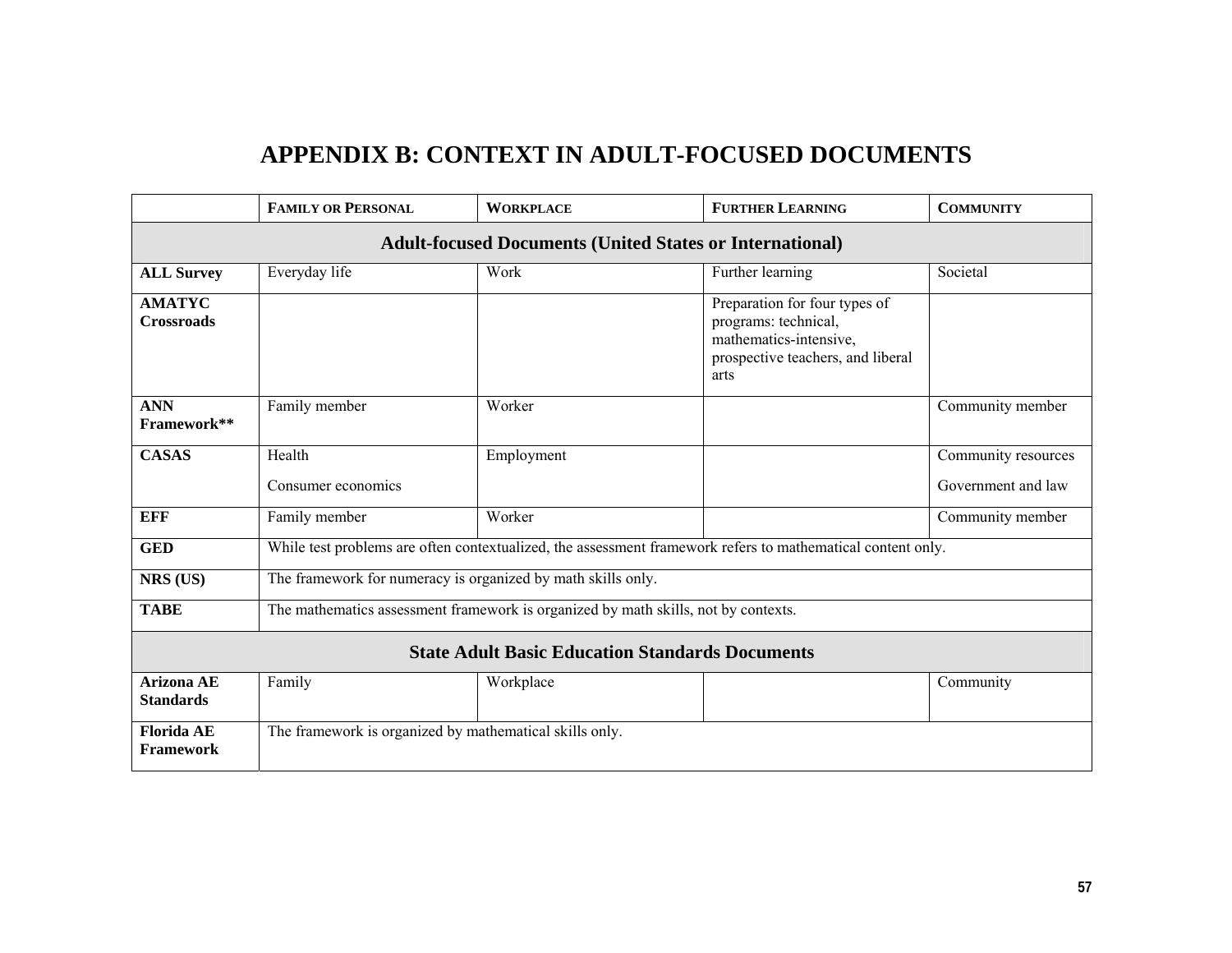|                                                                | <b>FAMILY OR PERSONAL</b>                               | <b>WORKPLACE</b>                                                                                    | <b>FURTHER LEARNING</b> | <b>COMMUNITY</b>            |  |  |  |
|----------------------------------------------------------------|---------------------------------------------------------|-----------------------------------------------------------------------------------------------------|-------------------------|-----------------------------|--|--|--|
| <b>Massachusetts</b><br><b>ABE</b><br>Framework*               | Everyday life                                           | Work                                                                                                | Further learning        | Societal                    |  |  |  |
| <b>Nevada ABE</b>                                              | Health                                                  | Employment                                                                                          |                         | Community resources         |  |  |  |
| Standards***                                                   | Consumer economics                                      |                                                                                                     |                         | Government and law          |  |  |  |
|                                                                | Independent living                                      |                                                                                                     |                         |                             |  |  |  |
| <b>New York AE</b><br><b>Standards</b>                         |                                                         | Organized by content and cognitive areas. No explicit mention of contexts.                          |                         |                             |  |  |  |
| <b>Ohio ABLE</b><br><b>Benchmarks</b>                          |                                                         | Organized by content. No explicit mention of contexts, but connected to the EFF standards.          |                         |                             |  |  |  |
| Washington<br><b>ABE</b><br><b>Competencies</b>                |                                                         | The framework is organized by mathematical skills only, even though they mention the EFF standards. |                         |                             |  |  |  |
| <b>West Virginia</b><br><b>IGOs</b>                            | The framework is organized by mathematical skills only. |                                                                                                     |                         |                             |  |  |  |
|                                                                |                                                         | <b>Adult-focused Documents (Non US)</b>                                                             |                         |                             |  |  |  |
| Australia:<br><b>CGEA</b>                                      | Family and social life                                  | Workplace and institutional<br>settings                                                             | Education and training  | Community and civic<br>life |  |  |  |
| <b>Australia: NRS</b>                                          | Personal settings                                       | Workplace settings                                                                                  |                         | Community settings          |  |  |  |
| Ontario,<br>Canada:<br><b>Performance</b><br><b>Indicators</b> |                                                         | Organized by math skills, but skills have examples of everyday use.                                 |                         |                             |  |  |  |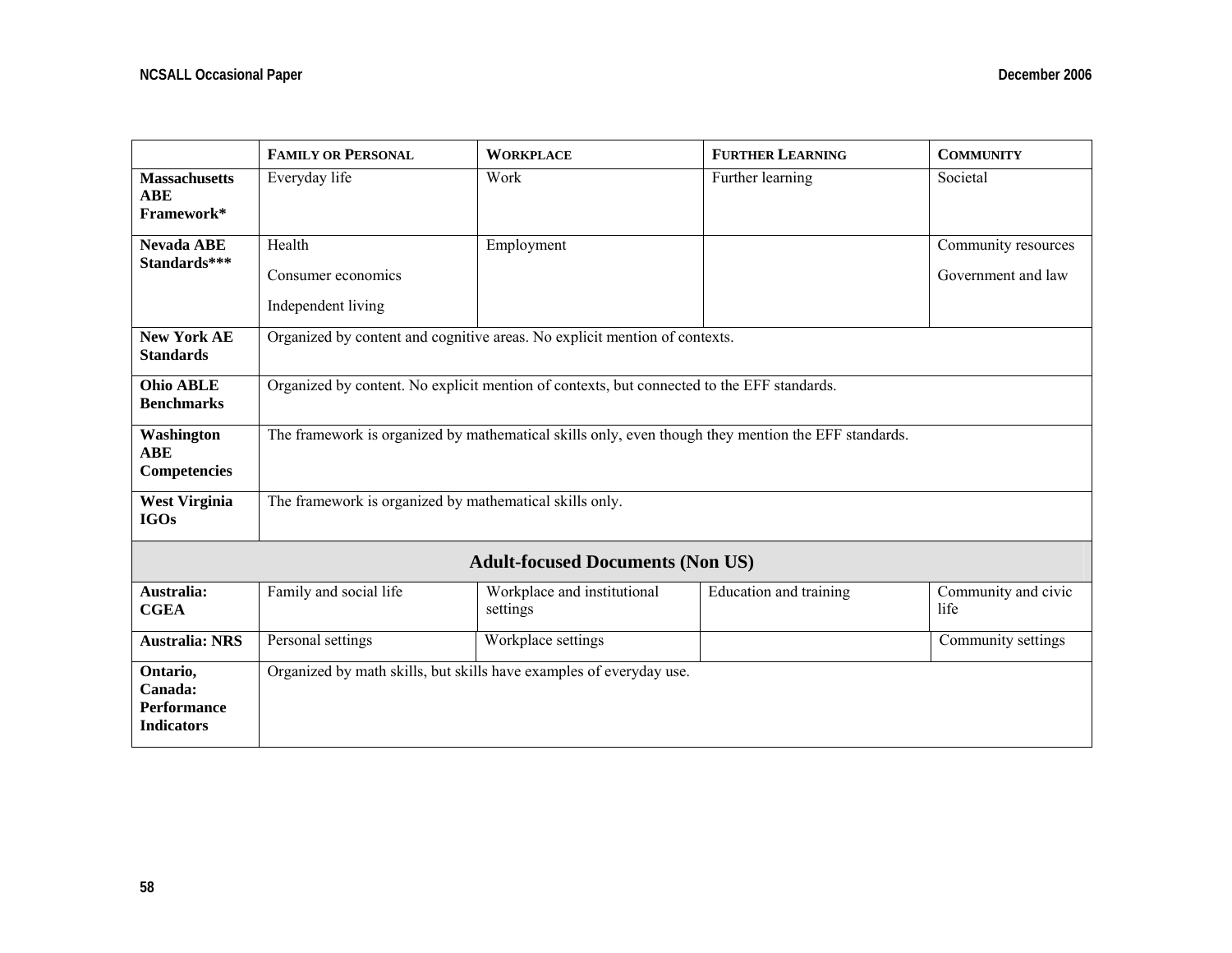|                                       | <b>FAMILY OR PERSONAL</b>                                       | <b>WORKPLACE</b>                                                                                                          | <b>FURTHER LEARNING</b> | <b>COMMUNITY</b>             |
|---------------------------------------|-----------------------------------------------------------------|---------------------------------------------------------------------------------------------------------------------------|-------------------------|------------------------------|
| Ireland:                              |                                                                 | Organized by math skills, but every skill has an example of everyday use.                                                 |                         |                              |
| Assessment<br><b>Framework</b>        |                                                                 |                                                                                                                           |                         |                              |
|                                       |                                                                 |                                                                                                                           |                         |                              |
| Scotland:                             | Family life                                                     | Working life                                                                                                              |                         | Community life               |
| <b>Curriculum</b><br><b>Framework</b> | Private life                                                    |                                                                                                                           |                         |                              |
| <b>Sweden: Adults</b>                 | "Bildung"—the shaping of a person to be prepared to handle life |                                                                                                                           |                         |                              |
| and                                   |                                                                 |                                                                                                                           |                         |                              |
| <b>Mathematics</b>                    |                                                                 |                                                                                                                           |                         |                              |
| UK Curriculum                         |                                                                 | Organized by math skills, knowledge, and understanding, but there is an example of how each skill can be used in an adult |                         |                              |
| <b>Framework</b>                      | context.                                                        |                                                                                                                           |                         |                              |
| <b>UK Standards</b>                   | Domestic and everyday life                                      | Economic activity                                                                                                         | Education and training  | Citizen and                  |
|                                       | Leisure                                                         |                                                                                                                           |                         | community                    |
|                                       |                                                                 |                                                                                                                           |                         | Using ICT in social<br>roles |

\* adopts the ALL contexts \*\* adopts the EFF roles \*\*\* correlated to the CASAS competencies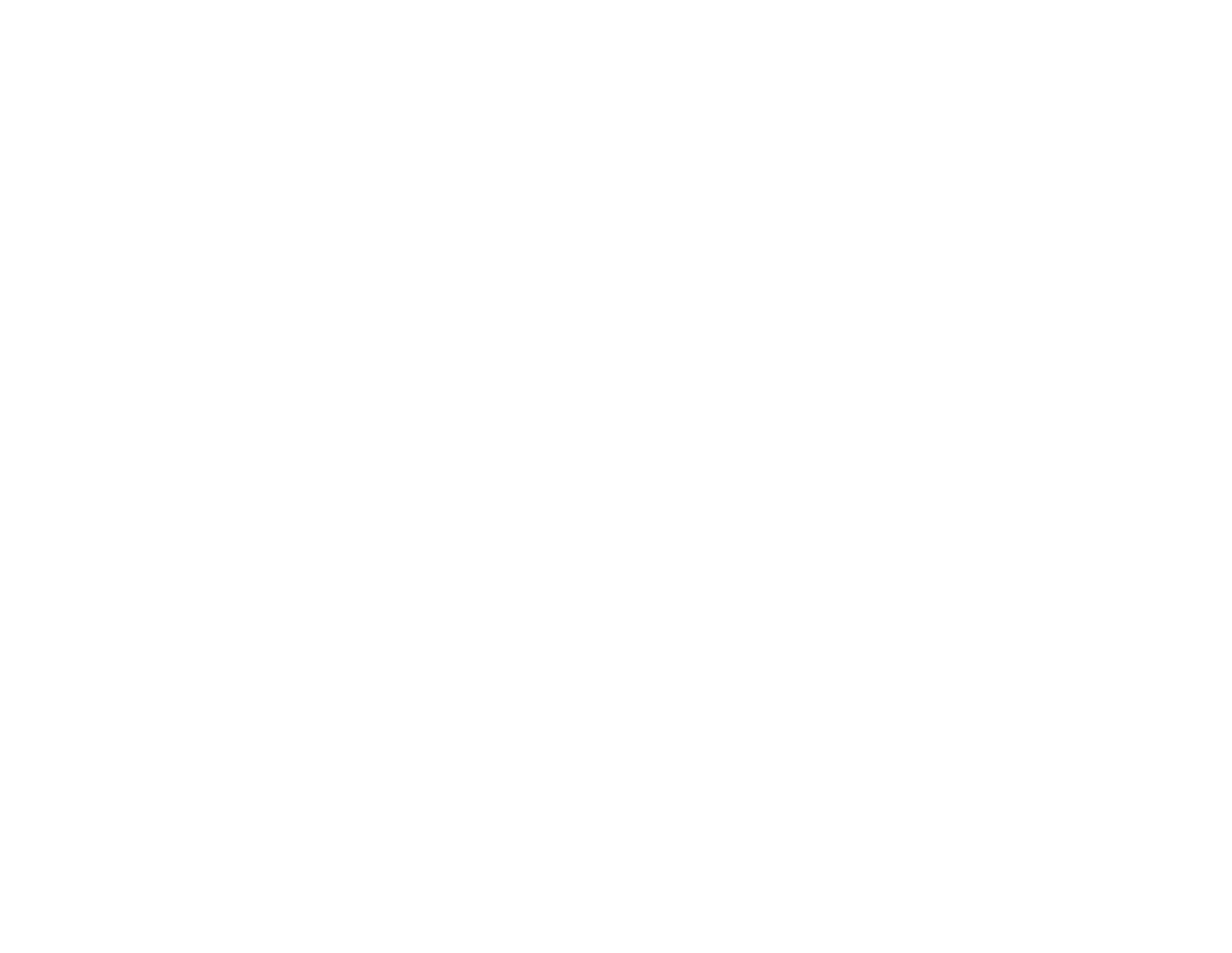# **APPENDIX C: MATHEMATICAL CONTENT STRANDS IN SELECTED FRAMEWORKS**

| <b>STRANDS</b><br><b>FRAMEWORK</b>                                                | <b>NUMBER AND</b><br><b>OPERATION SENSE</b>    | PATTERNS, FUNCTIONS AND<br><b>ALGEBRA</b>                       |                         | <b>MEASUREMENT AND SHAPE</b> |                                  | DATA, STATISTICS<br><b>AND PROBABILITY</b>       | <b>OTHER</b>                                             |  |
|-----------------------------------------------------------------------------------|------------------------------------------------|-----------------------------------------------------------------|-------------------------|------------------------------|----------------------------------|--------------------------------------------------|----------------------------------------------------------|--|
| <b>Children- or Adolescent-focused Documents (United States or International)</b> |                                                |                                                                 |                         |                              |                                  |                                                  |                                                          |  |
| <b>NCTM</b>                                                                       | Numbers and<br>operations                      | Algebra                                                         |                         | Measurement                  | Geometry                         | Data analysis and<br>probability                 |                                                          |  |
| <b>Functional</b><br><b>Mathematics</b>                                           | Numbers and data                               | Variables and<br>equations                                      | Growth and<br>variation | Measurement and space        |                                  | Chance and<br>probability                        | Reasoning<br>and inference,<br>modeling and<br>decisions |  |
| <b>NAEP</b>                                                                       | Number sense,<br>properties, and<br>operations | Algebra and functions                                           |                         | Measurement                  | Geometry<br>and spatial<br>sense | Data analysis,<br>statistics, and<br>probability |                                                          |  |
| <b>PISA</b>                                                                       | Quantity                                       | Change and relationships                                        |                         | Space and shape              |                                  | Uncertainty                                      |                                                          |  |
| <b>TIMSS</b>                                                                      | Number                                         | Algebra                                                         |                         | Geometry                     |                                  | Data and chance                                  |                                                          |  |
|                                                                                   |                                                | <b>Adult-focused Documents (United States or International)</b> |                         |                              |                                  |                                                  |                                                          |  |
| <b>AMATYC</b><br><b>Foundation level</b>                                          | Number sense                                   | Symbolism and<br>algebra                                        | Function                | Deductive<br>proof           | Geometry                         | Probability and<br>statistics                    |                                                          |  |
| <b>ANN Framework</b>                                                              | Number and<br>number sense                     | Algebra                                                         |                         | Geometry                     |                                  | Data                                             | Relevance                                                |  |
| <b>EFF</b>                                                                        | Numbers and<br>number sense                    | Patterns, functions, and<br>relationships                       |                         | Space, shape, measurement    |                                  | Data, statistics                                 |                                                          |  |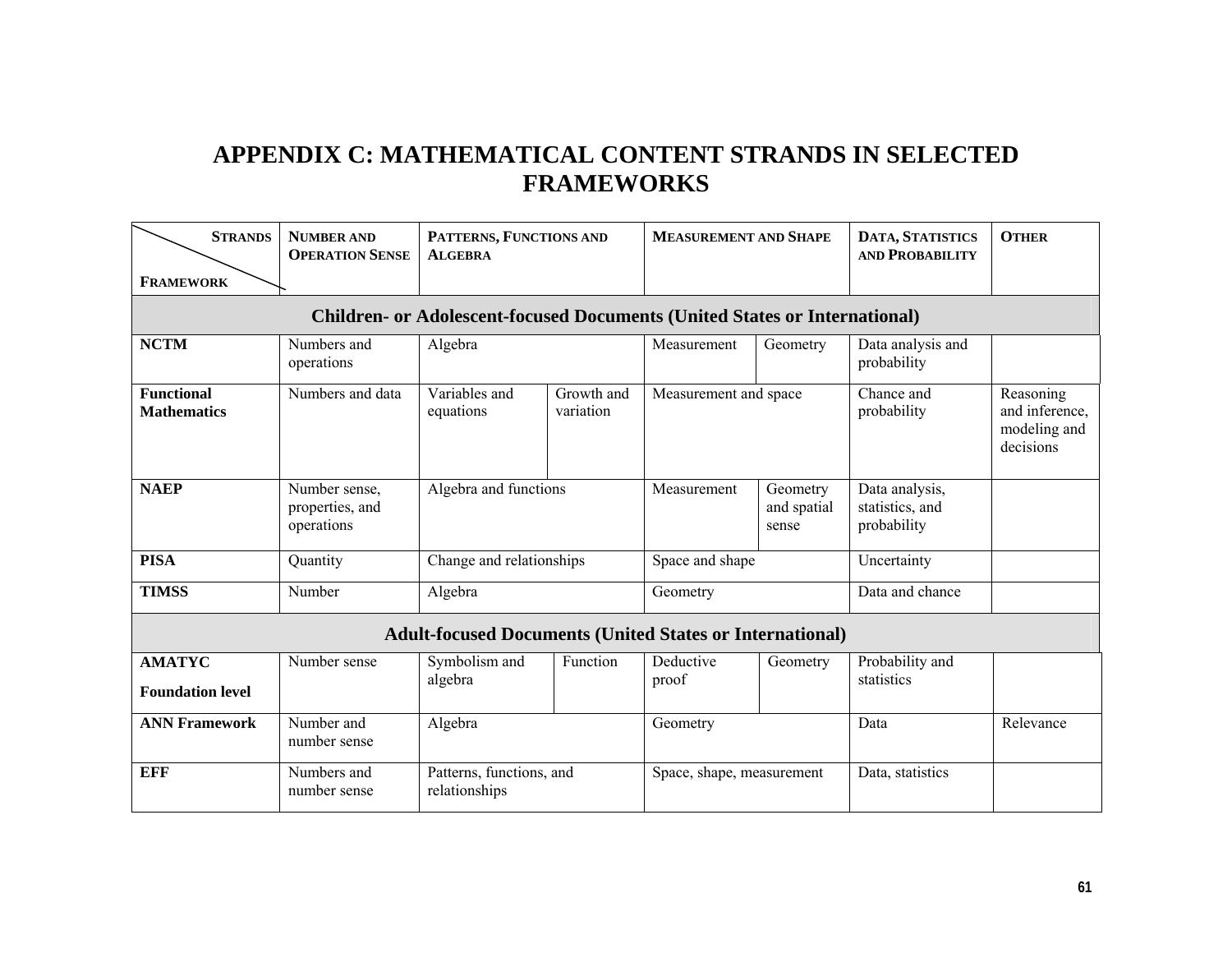| <b>STRANDS</b>                               | <b>NUMBER AND</b><br><b>OPERATION SENSE</b>                   | PATTERNS, FUNCTIONS AND<br><b>ALGEBRA</b>              |        | <b>MEASUREMENT AND SHAPE</b>          |                                  | DATA, STATISTICS<br><b>AND PROBABILITY</b>       | <b>OTHER</b>                                       |
|----------------------------------------------|---------------------------------------------------------------|--------------------------------------------------------|--------|---------------------------------------|----------------------------------|--------------------------------------------------|----------------------------------------------------|
| <b>FRAMEWORK</b>                             |                                                               |                                                        |        |                                       |                                  |                                                  |                                                    |
| <b>GED</b>                                   | Number operations<br>and number sense                         | Algebra, functions, and patterns                       |        | Measurement and geometry              |                                  | Data analysis,<br>statistics, and<br>probability |                                                    |
| <b>ALL</b>                                   | Quantity and<br>number                                        | Pattern and<br>relationships                           | Change | Dimension and shape                   |                                  | Data and chance                                  |                                                    |
| <b>TABE</b> (Applied<br><b>Mathematics</b> ) | Number and<br>number operations,<br>computation in<br>context | Patterns, functions, and algebra                       |        | Measurement                           | Geometry<br>and spatial<br>sense | Data analysis,<br>statistics, and<br>probability | Problem<br>solving and<br>reasoning,<br>estimation |
| NRS (US)                                     | Number skills<br>$(Levels 1-5)$                               | Solve simple algebraic equations<br>(Level 5)          |        | Measurement and geometry<br>(Level 6) |                                  | Tables and graphs<br>(Level 5)                   |                                                    |
|                                              |                                                               | <b>State Adult Basic Education Standards Documents</b> |        |                                       |                                  |                                                  |                                                    |
| <b>Arizona AE</b><br><b>Standards</b>        | Number sense                                                  | Algebra                                                |        | Measurement                           | Geometry                         | Data analysis                                    |                                                    |
| <b>Massachusetts</b><br><b>ABE</b> framework | Number sense                                                  | Patterns, functions, and algebra                       |        | Geometry and measurement              |                                  | Statistics and<br>probability                    |                                                    |
| <b>Ohio ABLE</b><br><b>Benchmarks</b>        | Same as EFF (above)                                           |                                                        |        |                                       |                                  |                                                  |                                                    |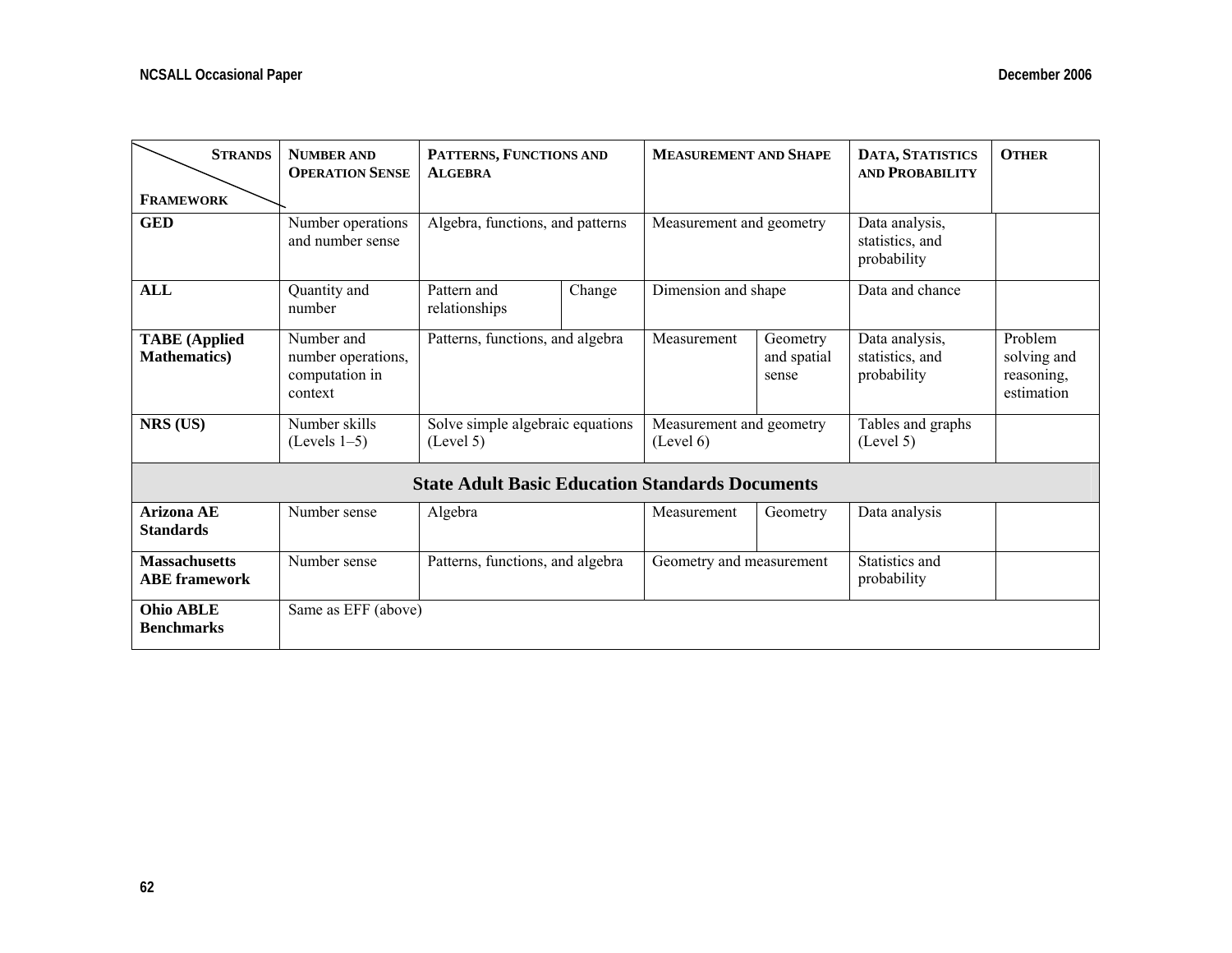| <b>STRANDS</b>                           | <b>NUMBER AND</b><br><b>OPERATION SENSE</b> | PATTERNS, FUNCTIONS AND<br><b>ALGEBRA</b>                            |                                                     | <b>MEASUREMENT AND SHAPE</b>            |                               | DATA, STATISTICS<br><b>AND PROBABILITY</b>                                 | <b>OTHER</b>          |                            |                    |
|------------------------------------------|---------------------------------------------|----------------------------------------------------------------------|-----------------------------------------------------|-----------------------------------------|-------------------------------|----------------------------------------------------------------------------|-----------------------|----------------------------|--------------------|
| <b>FRAMEWORK</b>                         |                                             |                                                                      |                                                     |                                         |                               |                                                                            |                       |                            |                    |
| <b>New York AE</b><br><b>Standards</b>   | Number sense                                |                                                                      | Algebra                                             | Spatial sense and<br>measurement        |                               | Data analysis,<br>probabilities, and                                       |                       |                            |                    |
|                                          | Whole<br>numbers and<br>integers            | Fractions (common/<br>decimal/percent) and<br>ratio/proportions      |                                                     |                                         |                               | statistics                                                                 |                       |                            |                    |
| *Florida AE<br>Framework                 | Number                                      | Patterns, functions, and algebra<br>(from Level 2)                   |                                                     | Measurement and geometry                |                               | Data (Level 3 and<br>GED)                                                  |                       |                            |                    |
| *Nevada ABE                              | Number                                      | Patterns, relations, functions,<br>and algebra (from Level 2)        |                                                     | Measurement and geometry                |                               | Diagrams, charts,                                                          | Money                 |                            |                    |
|                                          |                                             |                                                                      |                                                     |                                         |                               |                                                                            |                       | and maps (from<br>Level 3) | Consumer<br>skills |
| *Washington ABE<br><b>Competencies</b>   | Number (at all 4<br>levels)                 | No algebra at any level                                              | Measurements and<br>formulas (at Levels 3 and<br>4) |                                         |                               | Tables, graphs and<br>schedules (at<br>Level $4)$                          |                       |                            |                    |
| *West Virginia<br>IGO's                  | Number                                      | Algebra (at Levels 4, 5, 6 and<br>GED)                               |                                                     | Measurement and geometry                |                               | Tables, charts,<br>graphs and maps (at<br>Levels 2, 3, 4, 5, 6<br>and GED) | Money<br>Trigonometry |                            |                    |
|                                          |                                             |                                                                      |                                                     | <b>Adult-focused Documents (Non US)</b> |                               |                                                                            |                       |                            |                    |
| <b>Australia: CGEA</b>                   | Numerical<br>information                    | Algebraic and graphical<br>techniques (only at the higher<br>levels) |                                                     | Design and<br>measuring                 | Location<br>and<br>direction  | Data                                                                       |                       |                            |                    |
| <b>Sweden: Adults</b><br>and Mathematics | Numbers and<br>operations                   | Representations<br>of relationships                                  | Familiarity<br>with<br>symbols                      | Geometry and<br>visualization           | Measure-<br>ment and<br>units | Statistics and<br>probability                                              |                       |                            |                    |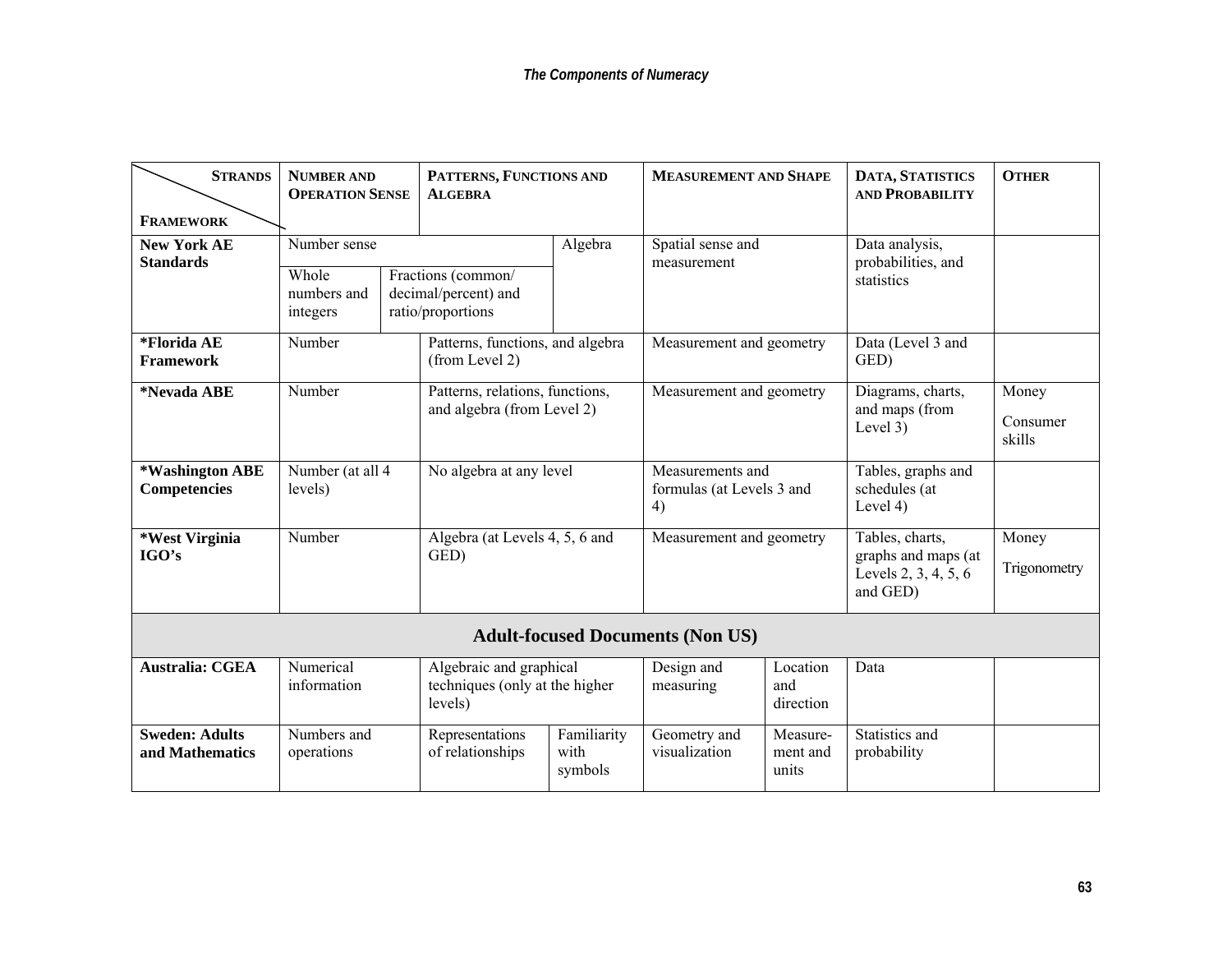| <b>STRANDS</b>                                     | <b>NUMBER AND</b><br><b>OPERATION SENSE</b> | PATTERNS, FUNCTIONS AND<br><b>ALGEBRA</b> | <b>MEASUREMENT AND SHAPE</b>    | DATA, STATISTICS<br><b>AND PROBABILITY</b> | <b>OTHER</b> |
|----------------------------------------------------|---------------------------------------------|-------------------------------------------|---------------------------------|--------------------------------------------|--------------|
| <b>FRAMEWORK</b>                                   |                                             |                                           |                                 |                                            |              |
| Canada (Ontario)                                   | <b>Numbers</b>                              | Patterning and algebra                    | Measurement and geometry        | Data and probability                       |              |
| *Ireland:<br>Assessment<br><b>Framework</b>        | Number                                      | No algebra                                | Measures                        | Graphs and charts                          |              |
| Scotland:<br><b>Curriculum</b><br><b>Framework</b> | Number                                      | No algebra                                | No geometry                     | Graphical<br>information                   |              |
| <b>UK Curriculum</b>                               | Number                                      | No algebra                                | Measures and shape and<br>space | Data                                       |              |

Note: The content strands are to be addressed at all levels unless specifically stated.

\* Objectives were scanned to ascertain whether a content strand was represented.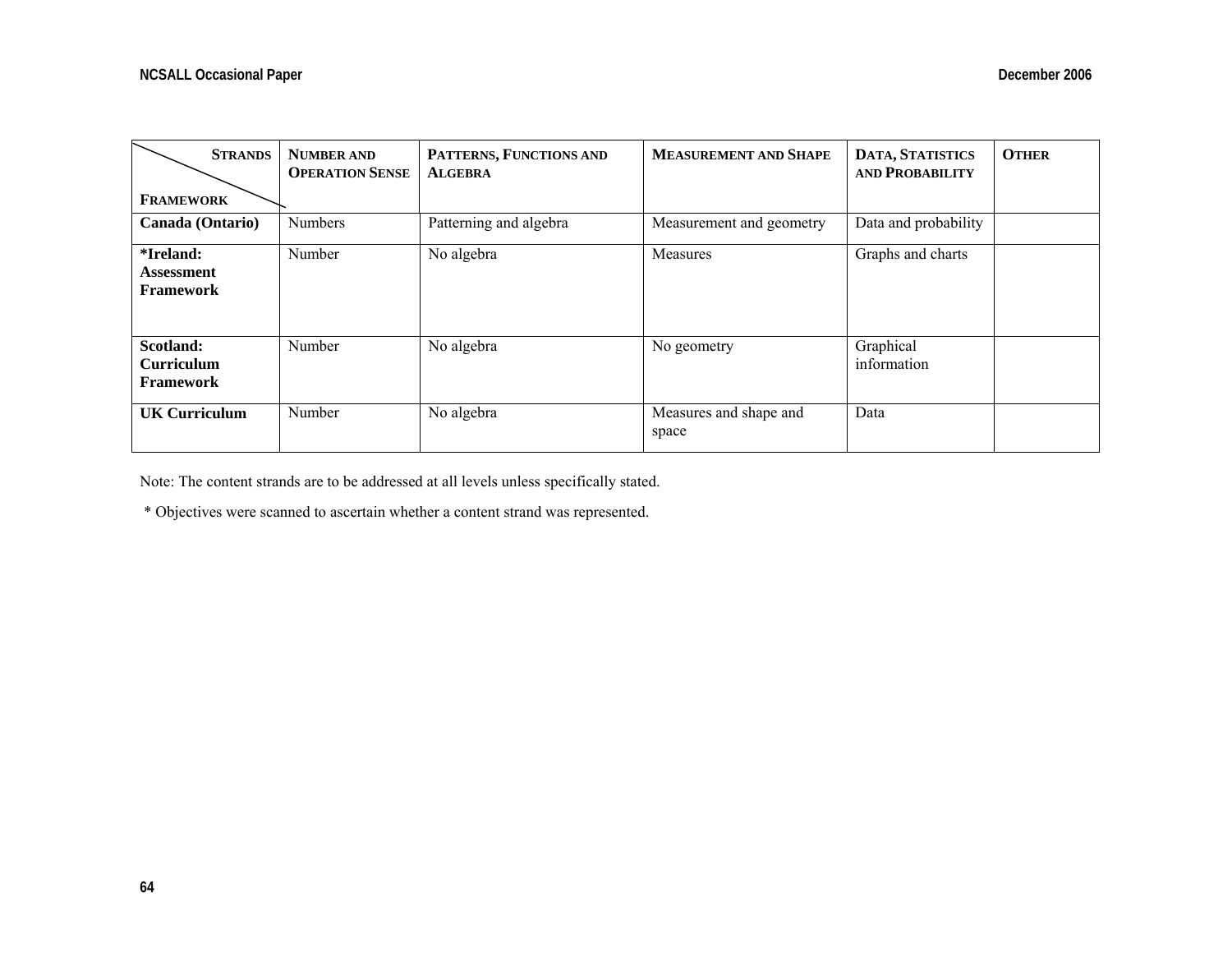# **APPENDIX D: COGNITIVE AND AFFECTIVE REFERENCES IN SELECTED FRAMEWORKS**

| <b>FRAMEWORK</b>                        | <b>CONCEPTUAL</b><br><b>UNDERSTANDING</b>                                                                                                                              | <b>ADAPTIVE REASONING</b>                                                                                                               | <b>STRATEGIC COMPETENCE</b><br><b>IN PROBLEM SOLVING</b>                                                                                                 | <b>PROCEDURAL</b><br><b>FLUENCY</b>                                                              | <b>PRODUCTIVE</b><br><b>DISPOSITION</b>                                                                                |
|-----------------------------------------|------------------------------------------------------------------------------------------------------------------------------------------------------------------------|-----------------------------------------------------------------------------------------------------------------------------------------|----------------------------------------------------------------------------------------------------------------------------------------------------------|--------------------------------------------------------------------------------------------------|------------------------------------------------------------------------------------------------------------------------|
|                                         |                                                                                                                                                                        |                                                                                                                                         | <b>Children- or Adolescent-focused Documents (United States or International)</b>                                                                        |                                                                                                  |                                                                                                                        |
| <b>NCTM</b>                             | Conceptual<br>understanding,<br>conceptually grounded<br>ideas, connect<br>knowledge, understand<br>how mathematical ideas<br>interconnect and build<br>on one another | Various types of<br>mathematical<br>reasoning, make and<br>investigate<br>mathematical<br>conjectures,<br>mathematical<br>justification | Apply and adapt a variety<br>of appropriate strategies to<br>solve problems, monitor<br>and reflect on the process<br>of mathematical problem<br>solving | Procedural facility and<br>fluency, procedural<br>proficiency                                    | Autonomous<br>learners, confident,<br>eager, rewarding,<br>feeling of<br>accomplishment,<br>willingness to<br>continue |
| <b>Functional</b><br><b>Mathematics</b> | Modeling                                                                                                                                                               | Speak clearly about<br>mathematical ideas, and<br>write summary reports<br>Reasoning and<br>inference                                   | Systems thinking                                                                                                                                         | Fluency in the<br>language of<br>mathematics                                                     |                                                                                                                        |
| <b>NAEP</b>                             | Conceptual<br>understanding                                                                                                                                            | Reasoning,<br>connections,<br>communication                                                                                             | Problem solving                                                                                                                                          | Procedural knowledge                                                                             |                                                                                                                        |
| <b>PISA</b>                             |                                                                                                                                                                        | Thinking and<br>reasoning,<br>argumentation,<br>communication                                                                           | Problem posing and<br>solving                                                                                                                            | Using symbolic,<br>formal, and technical<br>language and<br>operations, use of aids<br>and tools |                                                                                                                        |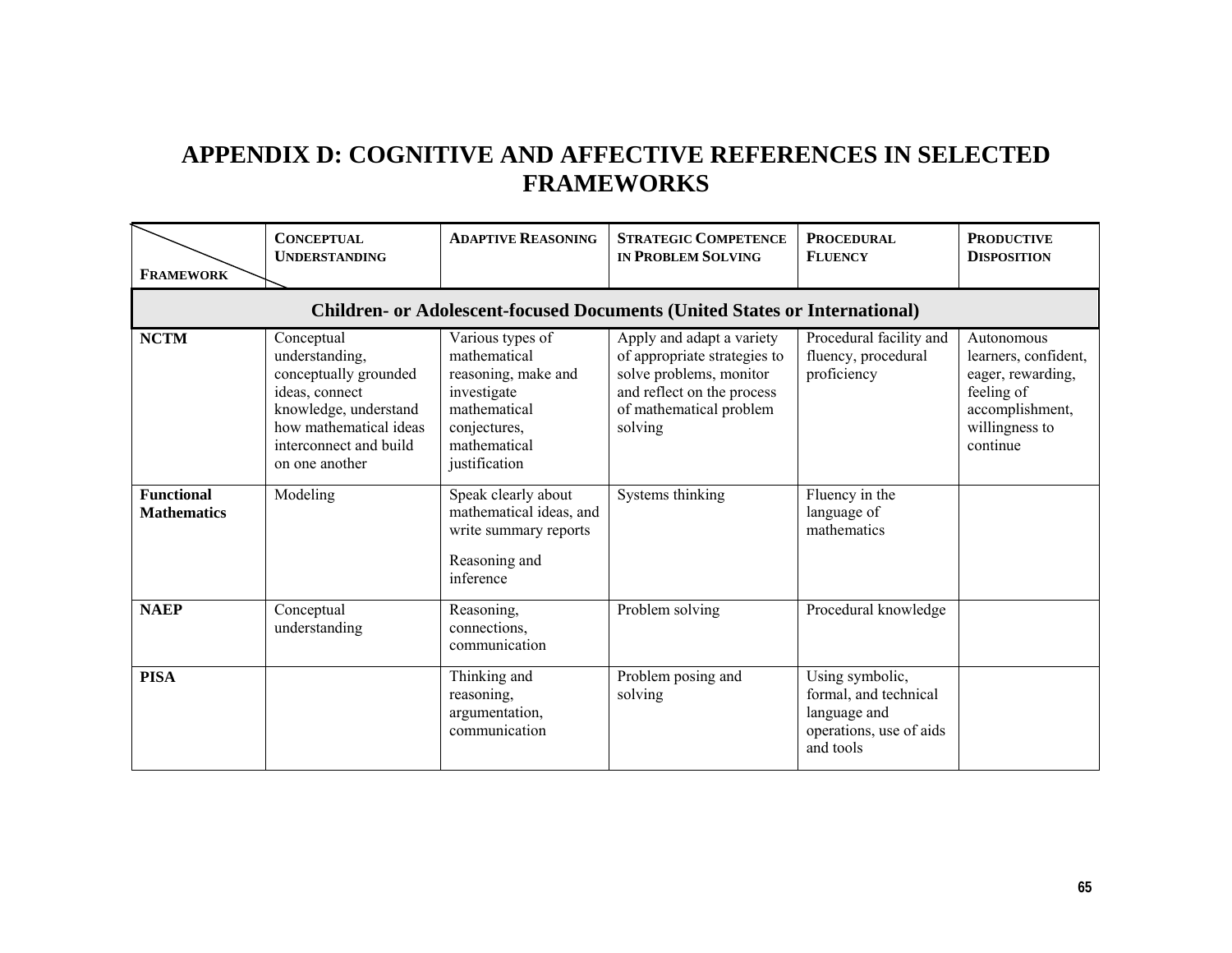| <b>FRAMEWORK</b>                         | <b>CONCEPTUAL</b><br><b>UNDERSTANDING</b>                                                                                                            | <b>ADAPTIVE REASONING</b>                                                                         | <b>STRATEGIC COMPETENCE</b><br><b>IN PROBLEM SOLVING</b>                                    | <b>PROCEDURAL</b><br><b>FLUENCY</b>                                            | <b>PRODUCTIVE</b><br><b>DISPOSITION</b>            |
|------------------------------------------|------------------------------------------------------------------------------------------------------------------------------------------------------|---------------------------------------------------------------------------------------------------|---------------------------------------------------------------------------------------------|--------------------------------------------------------------------------------|----------------------------------------------------|
| <b>TIMSS</b>                             | Knowing and<br>understanding concepts                                                                                                                | Reasoning, analyze,<br>generalize, synthesize,<br>justify                                         | Solve routine and non-<br>routine problems                                                  | Know facts and<br>procedures, recall,<br>recognize, compute                    |                                                    |
|                                          |                                                                                                                                                      |                                                                                                   | <b>Adult-focused Documents (United States or International)</b>                             |                                                                                |                                                    |
| <b>AMATYC</b><br><b>Foundation Level</b> | Modeling, meaning and<br>use of mathematical<br>ideas                                                                                                | Mathematical<br>reasoning, test<br>conjectures, judge<br>validity of<br>mathematical<br>arguments | Problem solving                                                                             | Number sense, mental<br>arithmetic, estimation                                 | Self-confidence,<br>persistence,<br>tenacity       |
| <b>ANN Framework</b>                     | Conceptual<br>understanding, develop<br>and connect<br>mathematical ideas                                                                            | Ongoing sense-making                                                                              | Problem solving                                                                             | Procedural fluency                                                             | Positive attitude<br>about learning<br>mathematics |
| <b>EFF</b>                               | Knowledge of<br>mathematical concepts,<br>variety of mathematical<br>representations,<br>including graphs, charts,<br>tables and algebraic<br>models | Communication, verify<br>results are reasonable                                                   | Use math to solve<br>problems; select and apply<br>the knowledge, skills, and<br>strategies | Fluency; procedures,<br>including estimating,<br>tools, informal<br>strategies | Independence                                       |
| <b>GED</b>                               | Conceptual                                                                                                                                           |                                                                                                   | Application, modeling,<br>problem solving                                                   | Procedural                                                                     |                                                    |
| <b>ALL</b>                               |                                                                                                                                                      | Interpret, manage, and<br>respond                                                                 | Enabling problem solving<br>skills, locating and<br>modeling                                | Count, estimate,<br>compute                                                    | Beliefs and<br>attitudes as<br>enabling factors    |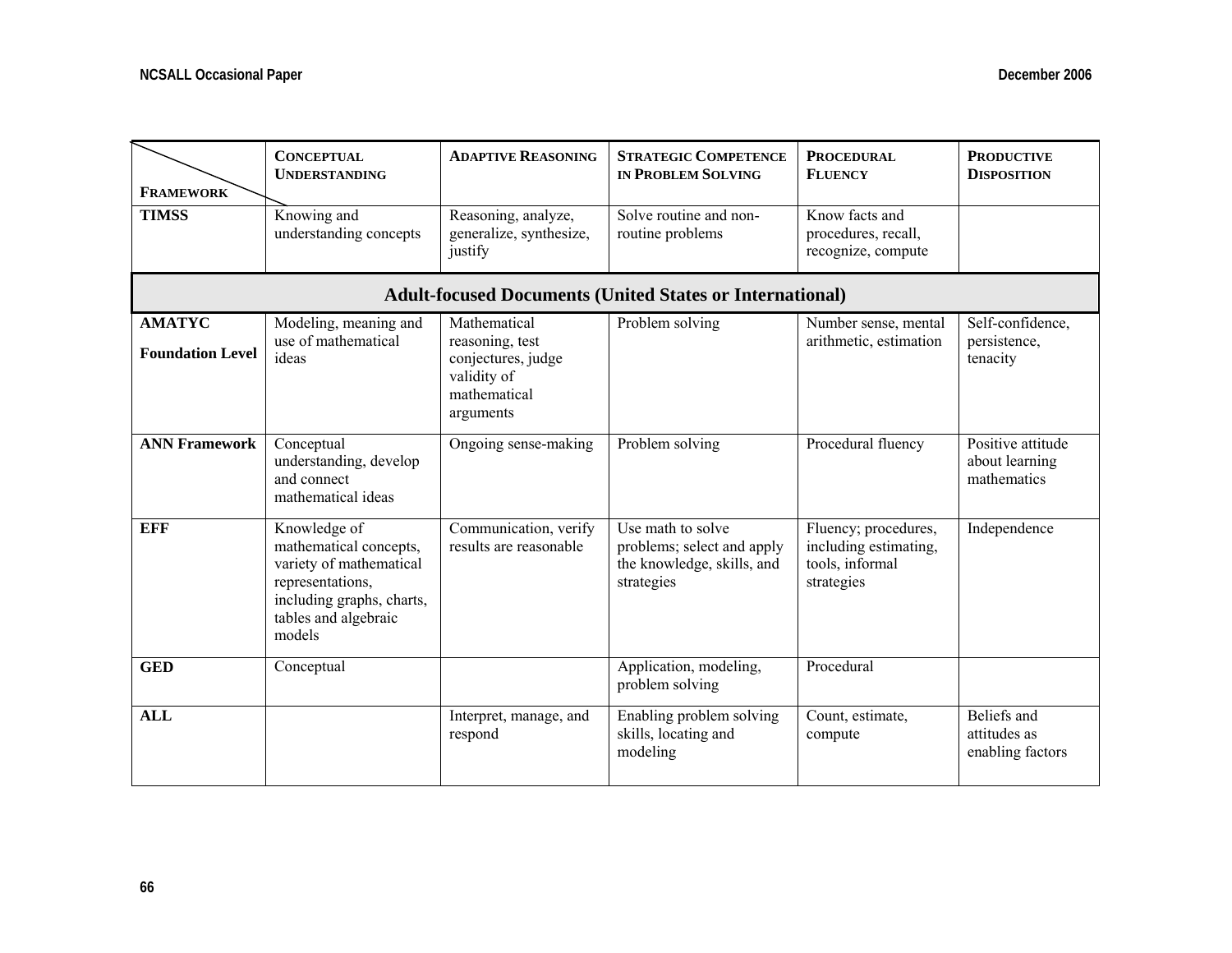|                                                        | <b>CONCEPTUAL</b><br><b>UNDERSTANDING</b>                                                   | <b>ADAPTIVE REASONING</b>                                                                  | <b>STRATEGIC COMPETENCE</b><br><b>IN PROBLEM SOLVING</b>            | <b>PROCEDURAL</b><br><b>FLUENCY</b>              | <b>PRODUCTIVE</b><br><b>DISPOSITION</b>                    |  |
|--------------------------------------------------------|---------------------------------------------------------------------------------------------|--------------------------------------------------------------------------------------------|---------------------------------------------------------------------|--------------------------------------------------|------------------------------------------------------------|--|
| <b>FRAMEWORK</b>                                       |                                                                                             |                                                                                            |                                                                     |                                                  |                                                            |  |
| <b>TABE</b>                                            |                                                                                             | Reasoning, analyze and                                                                     | Problem solving                                                     | Operations                                       | Reduce test-taking                                         |  |
| (Applied<br><b>Mathematics</b> )                       |                                                                                             | synthesize information,<br>evaluate outcomes                                               |                                                                     |                                                  | anxiety, enhance<br>self-esteem                            |  |
| <b>CASAS</b>                                           |                                                                                             |                                                                                            | Utilize problem solving<br>strategies                               | Computation                                      |                                                            |  |
| NRS (US)                                               |                                                                                             |                                                                                            |                                                                     | Perform operations<br>with accuracy              |                                                            |  |
| <b>State Adult Basic Education Standards Documents</b> |                                                                                             |                                                                                            |                                                                     |                                                  |                                                            |  |
| <b>Arizona AE</b><br><b>Standards</b>                  | Meaning and<br>relationships, equivalent<br>forms                                           | Determine if results are<br>reasonable                                                     | Applies math strategies,<br>analyze and solve real life<br>problems | Computation                                      |                                                            |  |
| <b>Massachusetts</b><br><b>ABE Framework</b>           |                                                                                             | Reasoning to support<br>solutions and ideas,<br>reflection, connecting,<br>communicating   | Problem solving, decision-<br>making                                | Mathematical fluency                             | Habits of mind,<br>curiosity,<br>persistence,<br>ownership |  |
| <b>Ohio ABLE</b><br><b>Benchmarks</b>                  | Model meanings,<br>demonstrate the meaning<br>of operations and their<br>interrelationships | Communicate results                                                                        | Use problem solving<br>strategies                                   | Quantitative<br>procedures                       |                                                            |  |
| <b>New York AE</b><br><b>Standards</b>                 | <b>Extending understanding</b><br>through exploration,<br>concepts of operations            | Reasoning skills,<br>relationships,<br>connections,<br>communicating<br>mathematical ideas | Problem solving                                                     | Computation,<br>manually and using<br>calculator |                                                            |  |
| <b>Florida AE</b>                                      | Describe a variety of<br>patterns and                                                       | Explain reasoning<br>steps, use and justify                                                | Solve problems                                                      | Proficiency with                                 |                                                            |  |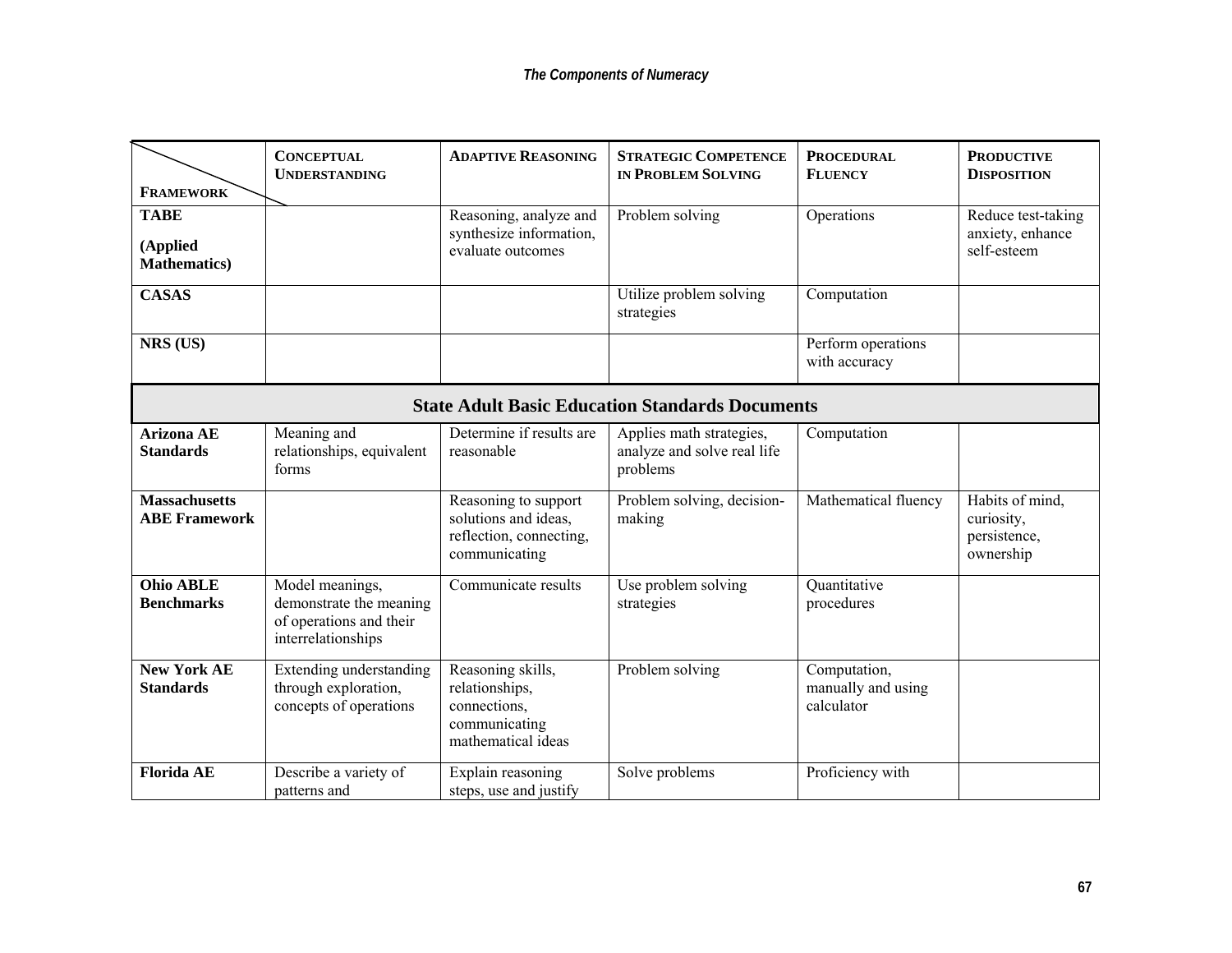| <b>FRAMEWORK</b>                                            | <b>CONCEPTUAL</b><br><b>UNDERSTANDING</b>         | <b>ADAPTIVE REASONING</b>                                                                                                                                 | <b>STRATEGIC COMPETENCE</b><br><b>IN PROBLEM SOLVING</b>                                              | <b>PROCEDURAL</b><br><b>FLUENCY</b>           | <b>PRODUCTIVE</b><br><b>DISPOSITION</b> |  |
|-------------------------------------------------------------|---------------------------------------------------|-----------------------------------------------------------------------------------------------------------------------------------------------------------|-------------------------------------------------------------------------------------------------------|-----------------------------------------------|-----------------------------------------|--|
| Framework                                                   | relationships through<br>models                   | different strategies,<br>draw inferences                                                                                                                  |                                                                                                       | operations                                    |                                         |  |
| <b>Nevada ABE</b>                                           |                                                   |                                                                                                                                                           | Solve real world problems                                                                             | Computation                                   |                                         |  |
| <b>Washington ABE</b><br><b>Competencies</b>                |                                                   | Creative thinking skills                                                                                                                                  | Problem solve and think<br>critically, use a variety of<br>methods                                    | Master facts                                  |                                         |  |
| <b>West Virginia</b><br>IGO's                               |                                                   |                                                                                                                                                           |                                                                                                       | (computation)                                 |                                         |  |
| <b>Adult-focused Documents (Non US)</b>                     |                                                   |                                                                                                                                                           |                                                                                                       |                                               |                                         |  |
| <b>Australia: CGEA</b>                                      | Mathematical knowledge<br>and techniques          | Interpretation, language                                                                                                                                  | Problem solving, different<br>"numeracies"                                                            | Numerical information                         |                                         |  |
| <b>Australia: NRS</b>                                       | Meaning making,<br>Mathematical<br>representation | Reflect, interpret<br>results, judge their<br>reasonableness in the<br>context, comment on<br>the appropriateness of<br>the math for the<br>circumstances | Problem solving strategies,<br>identify the embedded<br>mathematical information<br>and relationships | Perform procedures                            |                                         |  |
| <b>Sweden: Adults</b><br>and Mathematics                    | Understanding concepts                            | Communicating,<br>presenting arguments                                                                                                                    | Skills in exercising<br>judgment, solving<br>problems                                                 | Mastering procedures,<br>using aids           |                                         |  |
| Ontario, Canada:<br><b>Performance</b><br><b>Indicators</b> | Develop an<br>understanding                       | Judging the<br>reasonableness of<br>results, evaluates<br>arguments                                                                                       |                                                                                                       | Perform computations,<br>develop number sense |                                         |  |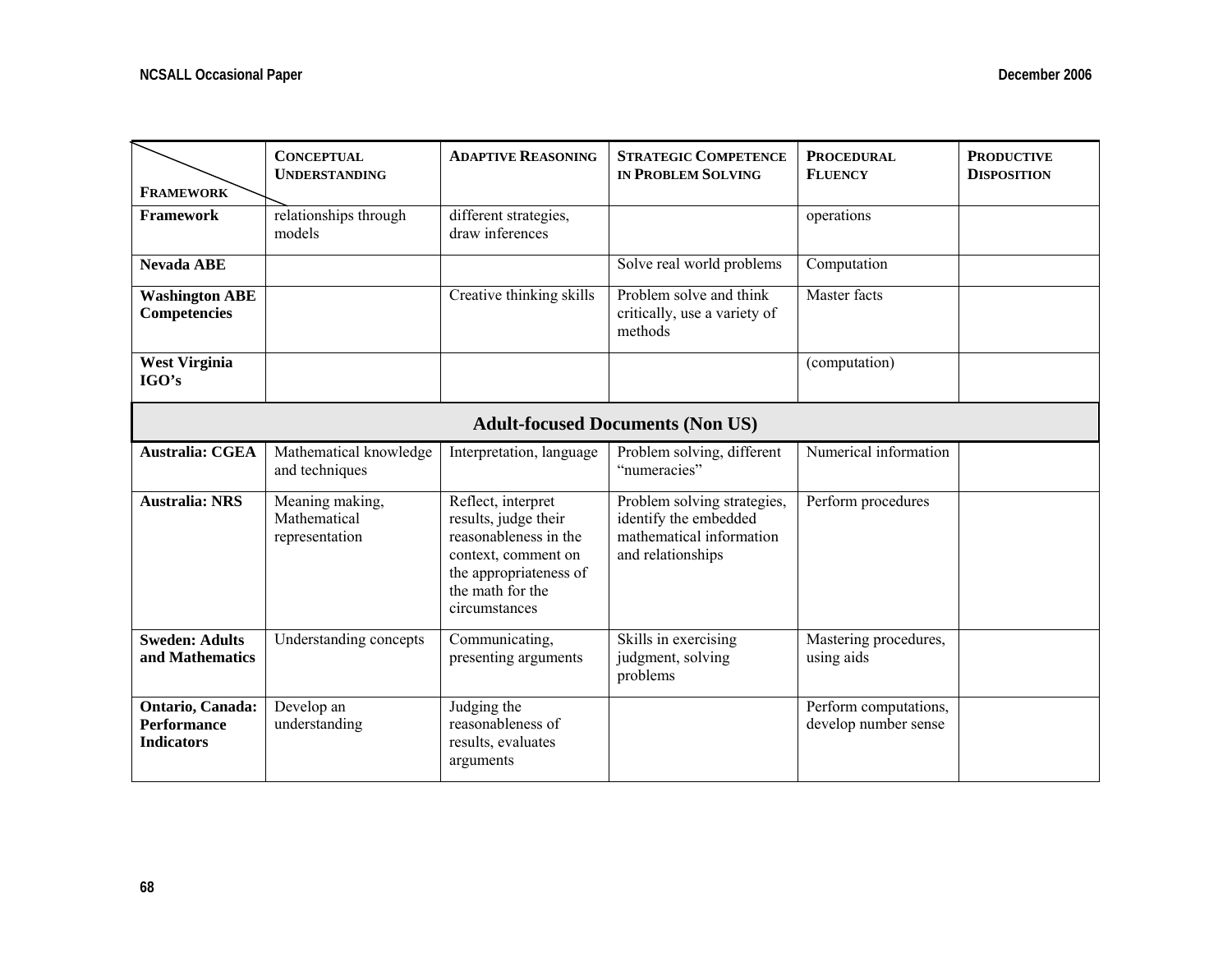| <b>FRAMEWORK</b>                        | <b>CONCEPTUAL</b><br><b>UNDERSTANDING</b>                                                                         | <b>ADAPTIVE REASONING</b>                                                                                                                                                     | <b>STRATEGIC COMPETENCE</b><br>IN PROBLEM SOLVING                                        | <b>PROCEDURAL</b><br><b>FLUENCY</b> | <b>PRODUCTIVE</b><br><b>DISPOSITION</b> |
|-----------------------------------------|-------------------------------------------------------------------------------------------------------------------|-------------------------------------------------------------------------------------------------------------------------------------------------------------------------------|------------------------------------------------------------------------------------------|-------------------------------------|-----------------------------------------|
| Scotland:<br>Curriculum<br>Framework    | Understanding "how"<br>numbers work                                                                               | Cognitive and<br>metacognitive<br>strategies, knowledge<br>that sometimes getting<br>the exact answer and<br>using a particular<br>method matters and<br>sometimes it doesn't | Solve problems                                                                           | Fluency                             | Independence                            |
| <b>UK: National</b><br><b>Standards</b> | Select and compare<br>relevant information<br>from a variety of<br>graphical, numerical, and<br>written materials | Interpret results, present<br>findings                                                                                                                                        | Identify suitable<br>calculations, procedures<br>appropriate to the specified<br>purpose | Calculate and<br>manipulate         |                                         |